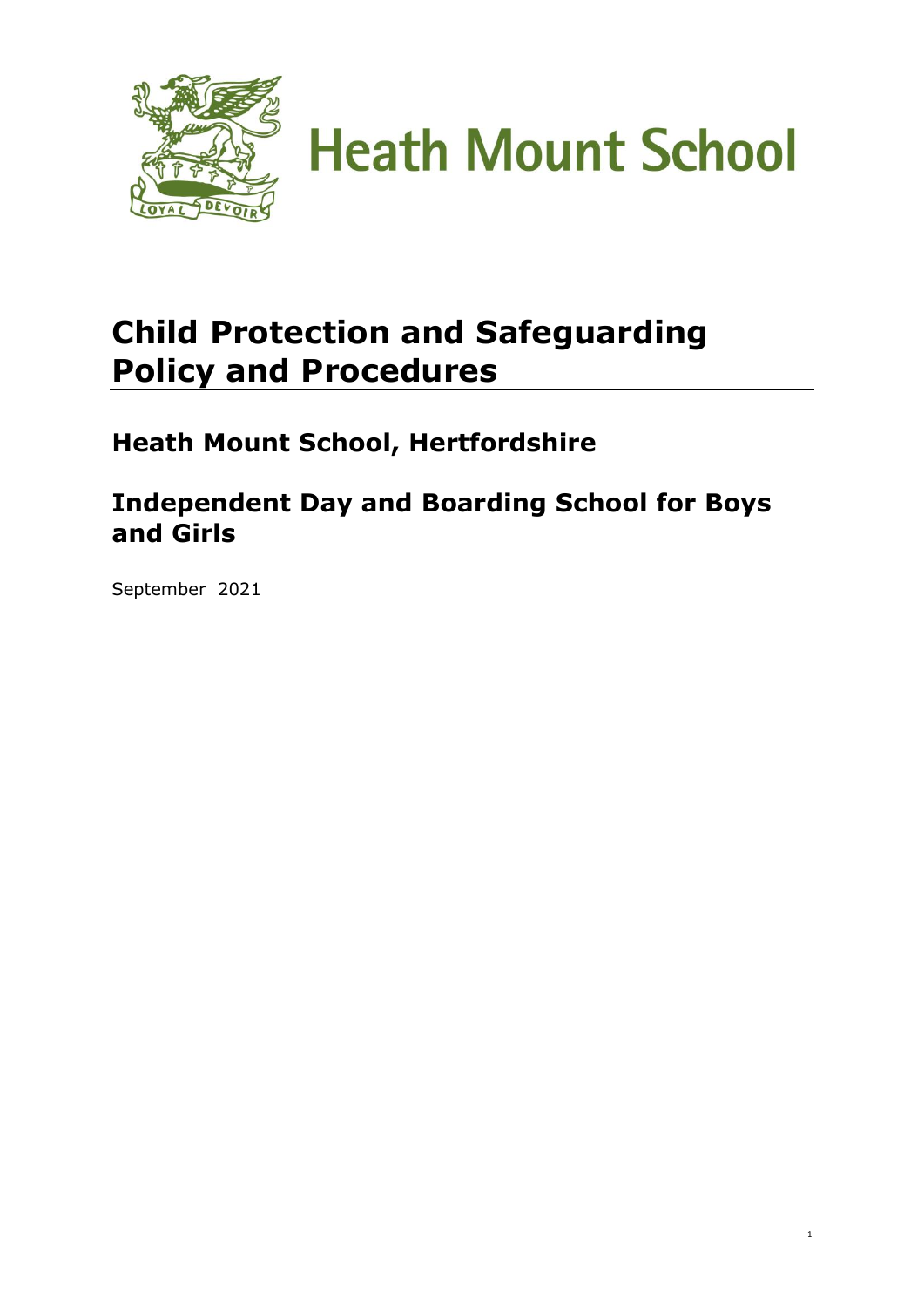

#### **Contents**

|             | Definitions                                                                       | 3  |
|-------------|-----------------------------------------------------------------------------------|----|
|             | Key School Contacts                                                               | 5  |
|             | Key External Contacts                                                             | 6  |
| $\mathbf 1$ | Policy statement                                                                  | 9  |
| 2           | Aims                                                                              | 9  |
| 3           | Regulatory Framework                                                              | 11 |
| 4           | Application and accessibility                                                     | 14 |
| 5           | Designated Safeguarding Lead (DSL)                                                | 15 |
| 6           | Safeguarding principles in relation to pupils                                     | 16 |
| 7           | Duty of staff, Governors, and volunteers                                          | 17 |
| 8           | Training                                                                          | 19 |
| 9           | Teaching pupils about safeguarding                                                | 22 |
|             | 10 Reporting obligations of staff in relation to safeguarding                     | 23 |
|             | 11 Procedures if staff are concerned about a child                                | 23 |
|             | 12 Internal support for pupils                                                    | 24 |
|             | 13 Early help                                                                     | 25 |
|             | 14 Concerns about a pupil's welfare                                               | 26 |
|             | 15 Making a referral                                                              | 28 |
|             | 16 Allegations against pupils - peer-on-peer abuse / child on child abuse         | 29 |
|             | 17 What to do if staff have a concern about someone else's welfare                | 30 |
|             | 18 Allegations made and / or concerns raised about staff and others in the School | 30 |
| 19          | Informing parents                                                                 | 31 |
|             | 20 Additional Reporting                                                           | 31 |
|             | 21 Boarding                                                                       | 33 |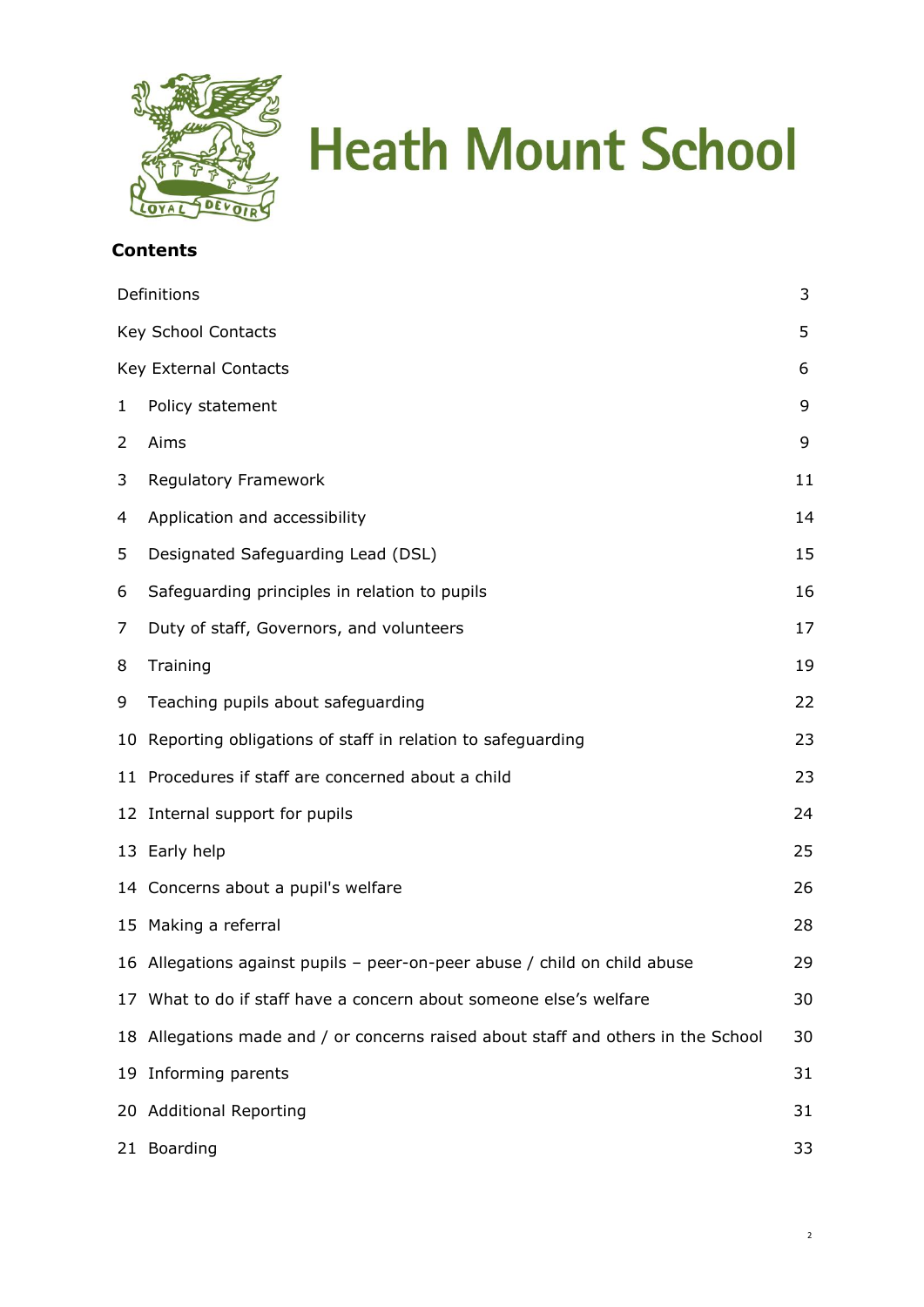

|   | 22 Safer Recruitment and Supervision of Staff | 34. |
|---|-----------------------------------------------|-----|
|   | 23 Use of mobile phones and cameras           | 34  |
|   | 24 Record keeping                             | 35  |
|   | 25 Information sharing and multi-agency work  | 36  |
| 8 | Monitoring and review                         | 36  |

#### **Appendix**

| Appendix 1 | Designated Safeguarding lead (DSL)                                                                          | 28 |
|------------|-------------------------------------------------------------------------------------------------------------|----|
| Appendix 2 | Types and signs of abuse and specific safeguarding issues                                                   | 44 |
| Appendix 3 | Concerns about a child - guidance for staff Receiving a disclosure                                          | 60 |
| Appendix 4 | Dealing with allegations of peer-on-peer abuse / child on child<br>abuse                                    | 62 |
| Appendix 5 | Dealing with allegations against teachers, the Head, Governors,<br>volunteers, contractors and supply staff | 65 |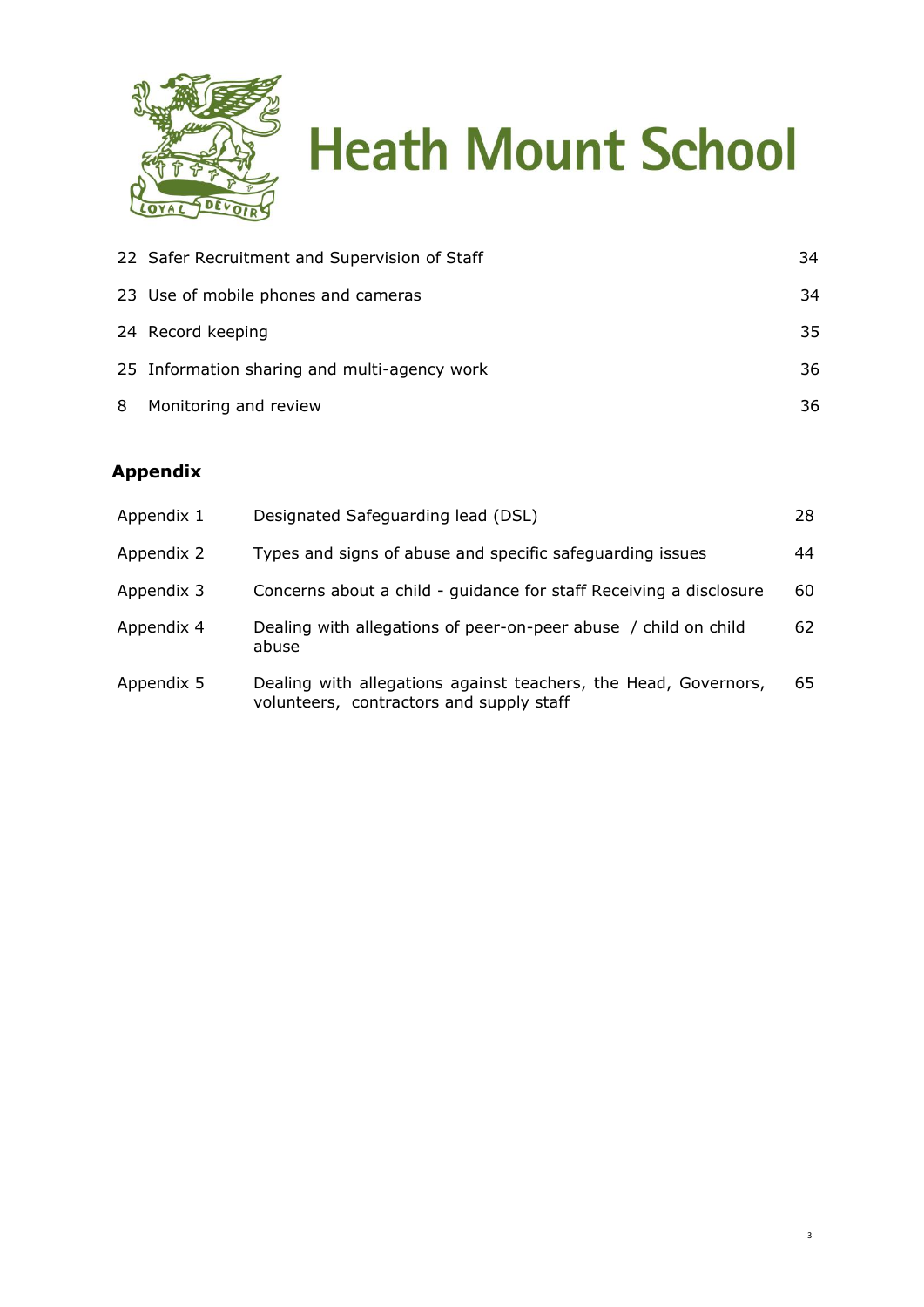



#### **Definitions**

| <b>CAF</b>   | Common Assessment Framework: a process undertaken by<br>practitioners who work with children, young people, parents, and<br>carers. It is used to identify needs, and to organise the right support<br>and services to address those needs at an early stage.                                                                                                                                                                                                                                                          |
|--------------|------------------------------------------------------------------------------------------------------------------------------------------------------------------------------------------------------------------------------------------------------------------------------------------------------------------------------------------------------------------------------------------------------------------------------------------------------------------------------------------------------------------------|
| <b>CPSLO</b> | Child Protection School Liaison Officer.                                                                                                                                                                                                                                                                                                                                                                                                                                                                               |
| <b>CSE</b>   | Child Sexual Exploitation.                                                                                                                                                                                                                                                                                                                                                                                                                                                                                             |
| DO           | Designated Officers: the Local Authority team (Hertfordshire) who<br>provide advice and guidance on how to deal with allegations against<br>people who work with children; liaise with the Police and other<br>agencies and monitor the progress of cases, ensuring they are dealt<br>with as quickly, consistently, and fairly as possible.                                                                                                                                                                           |
| <b>DBS</b>   | Disclosure and Barring Service.                                                                                                                                                                                                                                                                                                                                                                                                                                                                                        |
| <b>DSL</b>   | Designated Safeguarding Lead. References to the DSL include the<br>Deputy Designated Safeguarding Lead(s) where the DSL is<br>unavailable.                                                                                                                                                                                                                                                                                                                                                                             |
| <b>DDSLs</b> | Deputy Designated Safeguarding Lead. The school has 3.                                                                                                                                                                                                                                                                                                                                                                                                                                                                 |
| <b>EYFS</b>  | Early Years Foundation Stage.                                                                                                                                                                                                                                                                                                                                                                                                                                                                                          |
| <b>FGM</b>   | Female Genital Mutilation.                                                                                                                                                                                                                                                                                                                                                                                                                                                                                             |
| <b>GDPR</b>  | <b>General Data Protection Regulations</b>                                                                                                                                                                                                                                                                                                                                                                                                                                                                             |
| <b>HSCP</b>  | Hertfordshire Safeguarding Children Partnership.                                                                                                                                                                                                                                                                                                                                                                                                                                                                       |
| <b>KCSIE</b> | Keeping Children Safe in Education (September 2021) (Statutory<br>Guidance).                                                                                                                                                                                                                                                                                                                                                                                                                                           |
| <b>LADO</b>  | Local Authority Designated Officer                                                                                                                                                                                                                                                                                                                                                                                                                                                                                     |
|              | Looked After Children A Looked After Child (sometimes referred to as 'LAC') is a child<br>accommodated by the local authority, a child who is the subject of an<br>Interim Care Order, full Care Order or Emergency Protection Order, or<br>a child who is remanded by a court into local authority accommodation<br>or Youth Detention Accommodation. Additionally, where a child is<br>placed for Adoption or the local authority is authorised to place a child<br>for adoption, the child is a Looked After Child. |

- SMT Senior Management Team
- Staff All those who work on behalf of the School, regardless of their employment status, including contractors, supply and agency staff, volunteers and Governors unless otherwise indicated.
- The School **Heath Mount School Trust Limited**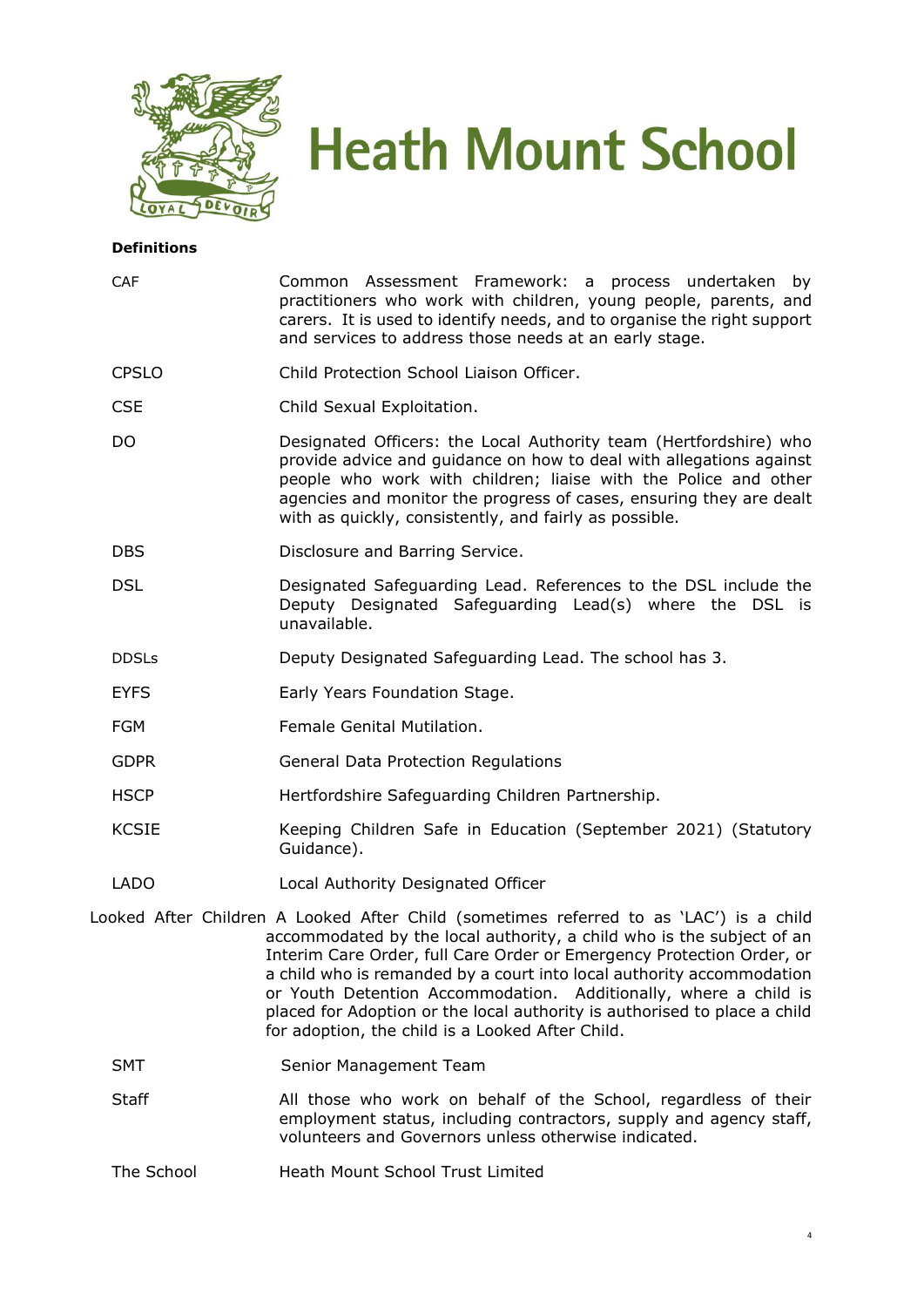

SVSH Sexual violence and Sexual harassment

TRA Teaching Regulatory Authority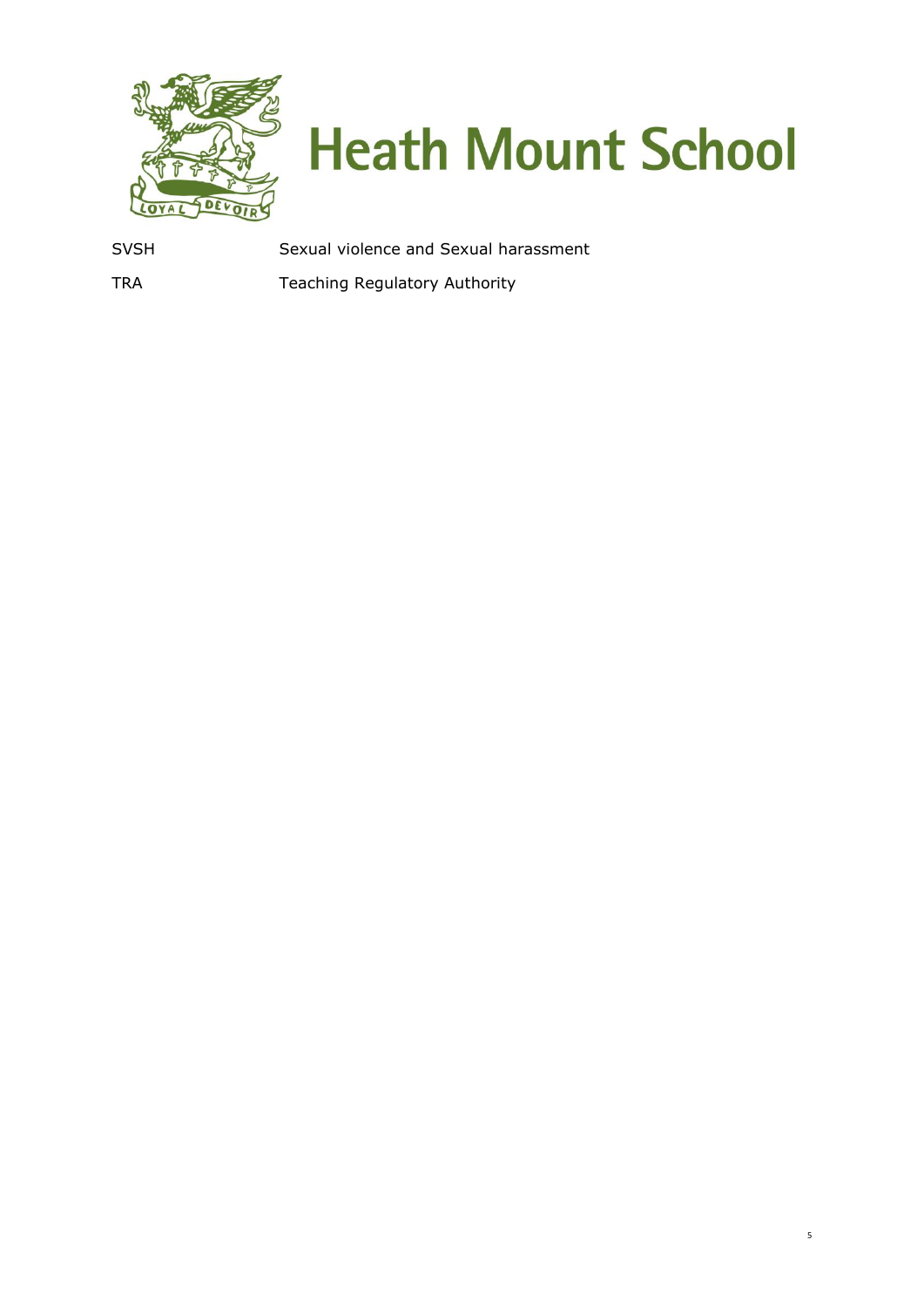

#### **Key School Contacts**

| <b>Designated Safeguarding and</b><br><b>Prevent Lead</b> | Email: spowartjo@heathmount.org           |
|-----------------------------------------------------------|-------------------------------------------|
| Jonny Spowart                                             | Telephone number: 01920 830 230, ext. 275 |
| (Deputy Head Pastoral)                                    | Mobile number: 07957 265376               |
| <b>Deputy Designated</b>                                  | Email: tayloran@heathmount.org            |
| <b>Safeguarding Lead (Pre-Prep,</b><br>including EYFS)    | Telephone: 01920 830 230, ext. 112        |
| Anna Taylor                                               | Mobile number: 07876 408318               |
| (Head of Pre-Prep)                                        |                                           |
| <b>Deputy Designated</b><br><b>Safeguarding Lead</b>      | Email: thorntonre@heathmount.org          |
| Rebecca Thornton                                          | Mobile number: 07894 858156               |
| (Head of Wellbeing)                                       |                                           |
| <b>Deputy Designated</b><br><b>Safeguarding Lead</b>      | Email: stewardvi@heathmount.org           |
| Victoria Steward                                          | Mobile number: 07947 506215               |
| (School Counsellor)                                       |                                           |
| Head                                                      | Email: gillamc@heathmount.org             |
| Chris Gillam                                              | Telephone number: 01920 830 230           |
|                                                           | Mobile number: 07717 415371               |
| <b>Chair of Governors</b>                                 | Email: juleshodson@gmail.com              |
| Juliette Hodson                                           | Mobile number: 07967 030929               |
| <b>Nominated Safeguarding</b>                             | Email: richard.dent@zen.co.uk             |
| <b>Governor and Nominated</b><br><b>Prevent Governor</b>  | Mobile number: 07768 657109               |
| <b>Richard Dent</b>                                       |                                           |
| <b>Independent Listener</b>                               | Email: cbriggs@shiplake.org.uk            |
| Rev. Christopher Briggs                                   | Telephone number: 0118 940 2455           |
|                                                           |                                           |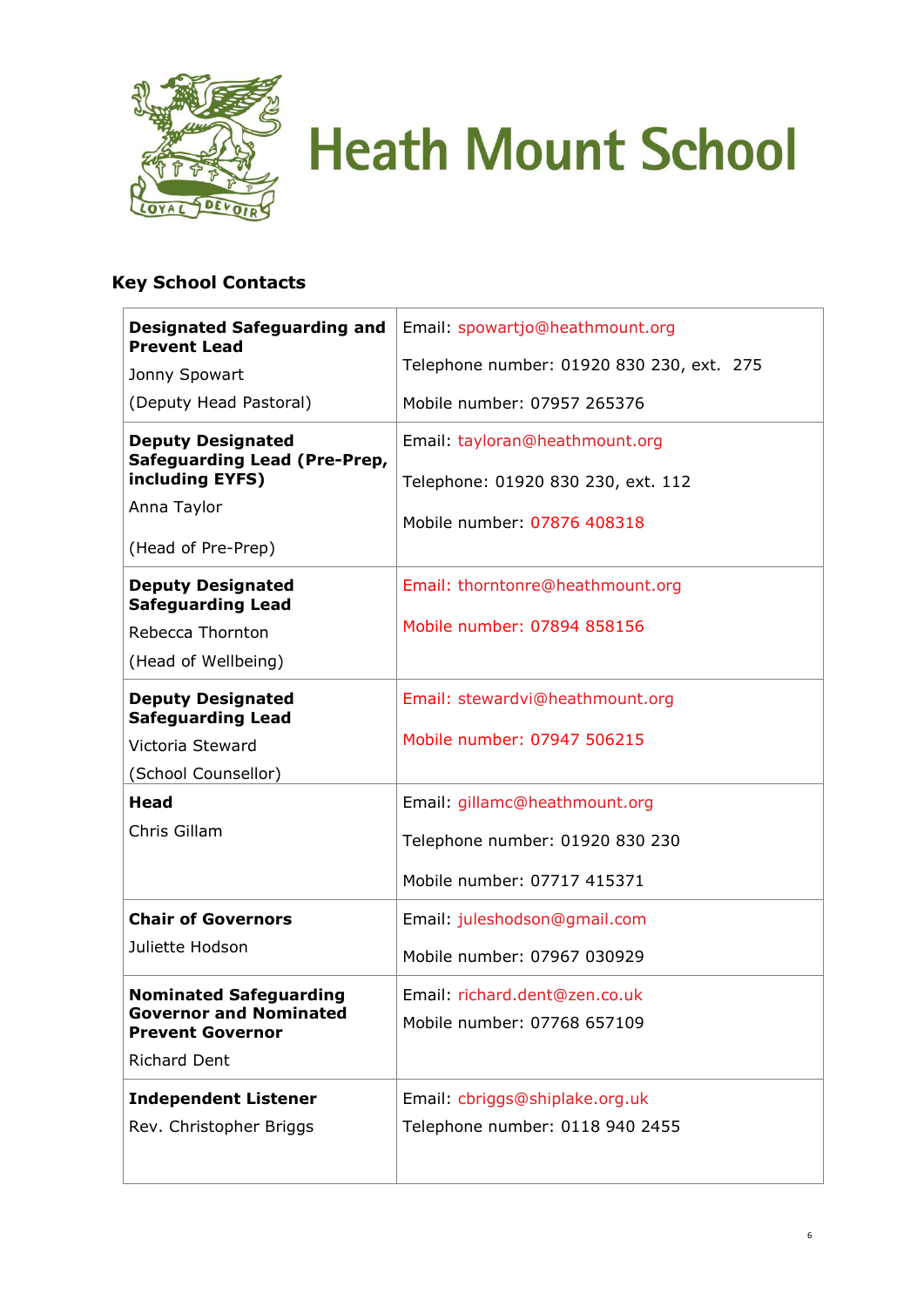

#### **Key External Contacts**

#### **Designated Officer(s) of the Local Authority:**

- Paula Lewis
- Andrea Garcia- Sangil
- Yvette Morello

#### **Telephone number:**

01992 555420 (work on a duty system and can be contacted by the support office)

Email: [LADO.referral@hertfordshire.gov.uk](mailto:LADO.referral@hertfordshire.gov.uk)

#### **Hertfordshire Children's Social Care department:**

| Hertfordshire County Council,<br>Children's Services:<br>Safeguarding and Specialist<br>Services                   | 0300 123 4043                     |
|--------------------------------------------------------------------------------------------------------------------|-----------------------------------|
| <b>Consultation Hub</b>                                                                                            | 01438 737511                      |
| Schools and colleges can ring the<br>Consultation Hub (for concerns<br>that are not of immediate risk of<br>harm), |                                   |
| Local Authority out of hours<br>contact number                                                                     | 0300 123 4043                     |
| Paula Hayden                                                                                                       | 07811 822057 (tbc)                |
| Team Manager: LADO & CPSLO<br>Quality Assurance, Improvement<br>and Practice                                       | paula.hayden@hertfordshire.gov.uk |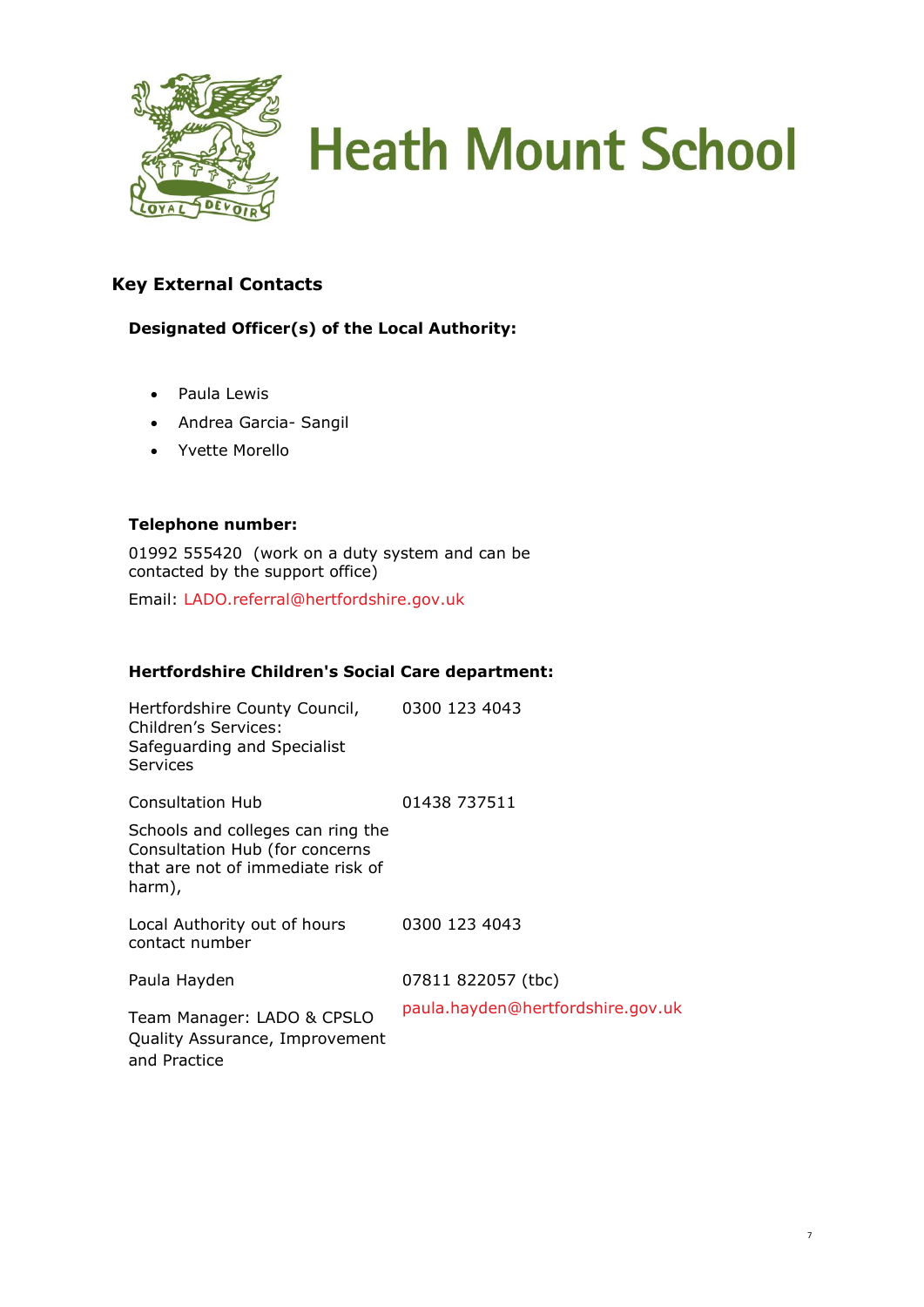

#### **The local police non-emergency contact number for FGM reporting is 101.**

Contact details for the relevant Prevent partners are as follows:

| <b>Channel Police Practitioner</b>                               | 101. Ask for the 'Prevent' team. Referrals can be<br>made to the Prevent team at:<br>prevent@herts.pnn.police.uk |
|------------------------------------------------------------------|------------------------------------------------------------------------------------------------------------------|
| Hertfordshire (Eastern Region) DCI Matt Thompson<br>Prevent Lead |                                                                                                                  |
| Channel Local Authority Chair                                    | Guy Pratt                                                                                                        |
| Non-emergency DfE advice                                         | 020 7340 7264                                                                                                    |
|                                                                  | counter-extremism@education.gsi.gov.uk                                                                           |

**NSPCC Whistleblowing helpline:** The National Society for the Prevention of Cruelty to Children (**NSPCC**)

**NSPCC** Weston House 42 Curtain Road London EC2A 3NH

Telephone: 0800 028 0285 Email: [help@nspcc.org.uk](mailto:help@nspcc.org.uk) 

#### **NSPCC support Line for potential victims of sexual harassment and abuse in educational settings**

Telephone: 0800 136 663

[https://www.nspcc.org.uk/about-us/news-opinion/2021/sexual-abuse-victims-schools](https://www.nspcc.org.uk/about-us/news-opinion/2021/sexual-abuse-victims-schools-helpline/)[helpline/](https://www.nspcc.org.uk/about-us/news-opinion/2021/sexual-abuse-victims-schools-helpline/)

#### **UK Safer Internet Centre**

Telephone: 0344 381 4772 (Monday – Friday 10.00am – 4.00pm)

Email: [helpline@saferinternet.org.uk](mailto:helpline@saferinternet.org.uk)

https://www.nspcc.org.uk/what-is-child-abuse/types-of-abuse/

#### **Reporting serious wrongdoing to the Charity Commission**

For further guidance see: https://www.gov.uk/guidance/report-serious-wrongdoing-at-acharity-as-a-worker-or-volunteer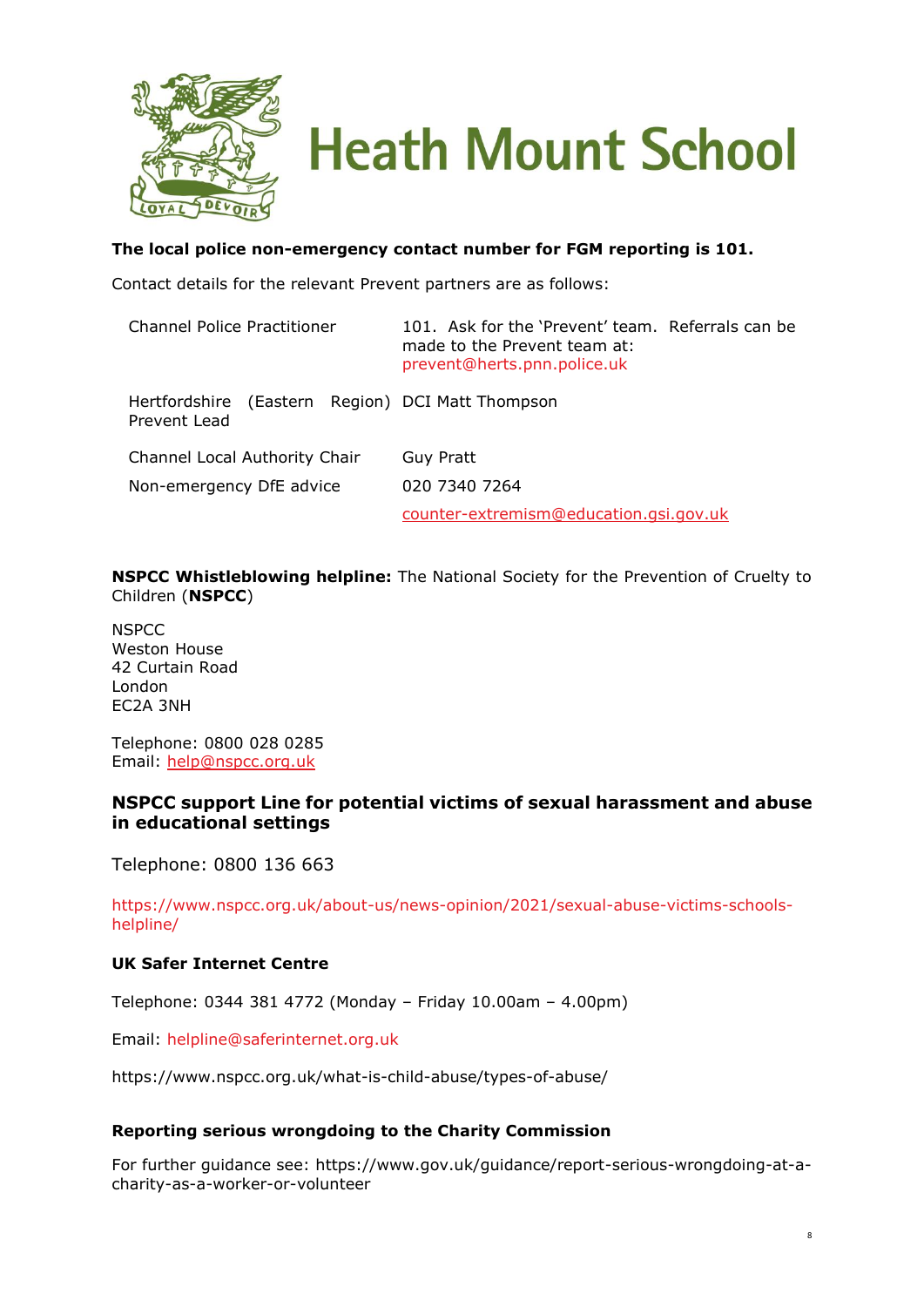

#### 1 **Policy statement**

- 1.1 Every pupil should feel safe and protected from any form of abuse and neglect within a whole school culture of safety, protection and equality. All staff should understand the indicators of abuse and neglect so that they can identify them and report any concerns about pupils. Appendix 2 sets out the types and possible signs of abuse. Some pupils may be in need of additional support even though they may not be at risk of harm. Heath Mount School ('the School') takes the mental and emotional wellbeing of its pupils seriously. All concerns outside Child Protection are dealt with through our pastoral system and should be raised with the pupil's form teacher in the first instance. It may be necessary for the School to complete a 'Common Assessment Framework' (CAF) form for a Child in Need in order to access local services. The School is committed to safeguarding and promoting the welfare of children and young people and requires everyone who comes into contact with children and their families to share this commitment and familiarise themselves with and comply at all times with this policy.
- 1.2 This policy is part of the School's whole school approach to promoting child safeguarding and wellbeing, which aims to ensure that the best interests of pupils is at the heart of all decisions, processes, and policies.
- 1.3 Keeping Children Safe in Education (2021) (**KCSIE**) defines safeguarding and promoting the welfare of children as protecting children from maltreatment; preventing impairment of children's mental and physical health or development; ensuring that children grow up in circumstances consistent with the provision of safe and effective care and taking action to enable all children to have the best outcomes.

#### 2 **Aims**

- 2.1 The aims of this policy are as follows:
	- 2.1.1 to actively safeguard and promote the welfare of pupils, staff and others who come into contact with the School and protect them from harm;
	- 2.1.2 to actively promote the wellbeing of pupils;
	- 2.1.3 to maintain clear processes for dealing with and referring concerns about the welfare of any pupil and allegations of abuse, neglect and / or exploitation;
	- 2.1.4 to raise awareness of how to report concerns and how they will be investigated;
	- 2.1.5 to ensure staff are competent to carry out their safeguarding responsibilities and are supported in this role;
	- 2.1.6 to maintain good safeguarding practices throughout the school, including the promotion of a zero-tolerance approach to per on peer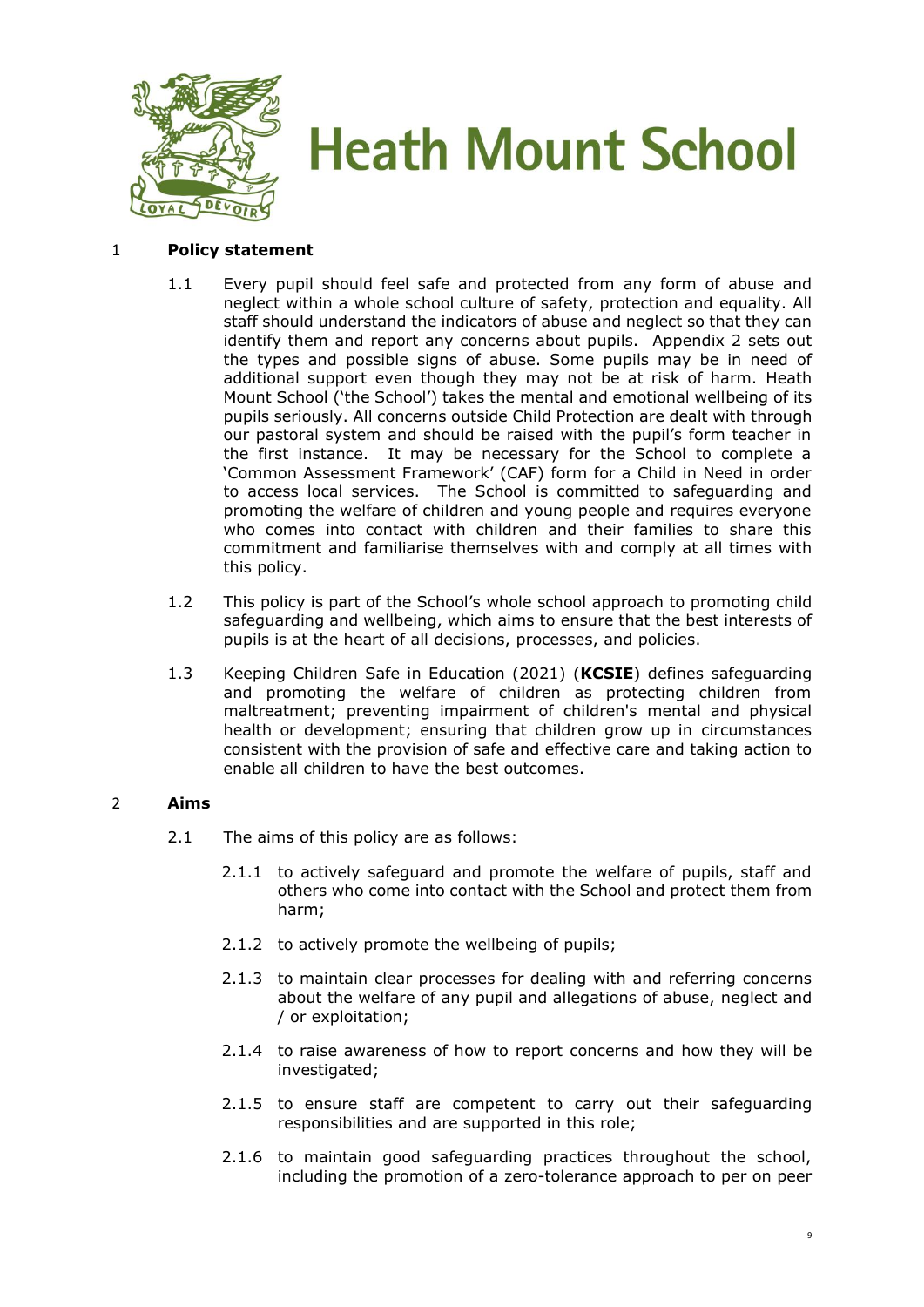

sexual violence and harassment so that pupils are confident to report it and staff are confident to both identify and respond to it;

2.2 All members of the school community (including alumni) should feel able to raise safeguarding concerns, safe in the knowledge that they will be taken seriously, be supported and that the matter will be handled sensitively, and appropriate action taken.

#### 3 **Regulatory Framework**

- 3.1 In order to safeguard and promote the welfare of children, this policy has been prepared to meet the School's responsibilities under:
	- 3.1.1 Education (Independent School Standards) Regulations 2014;
	- 3.1.2 Statutory Framework for the Early Years Foundation Stage (DfE, 2021);
	- 3.1.3 Education and Skills Act 2008
	- 3.1.4 The Children Act 1989;
	- 3.1.5 The Children Act 2004;
	- 3.1.6 The Education Act 2002;
	- 3.1.7 The Sexual Offences Act 2003;
	- 3.1.8 Children Act 2006;
	- 3.1.9 Children and Social Work Act 2017;
	- 3.1.10 Data Protection Act 2018 and General Data Protection Regulation (GDPR);
	- 3.1.11 Equality Act 2010;
	- 3.1.12 Charities Act 2011;
- 3.2 This policy further has regard to the following guidance and advice:
	- 3.2.1 Keeping Children Safe in Education (2021) (KCSIE);
	- 3.2.2 Working together to safeguard children (WTSC DfE, 2020);
	- 3.2.3 Disqualification under the Childcare Act 2006 (DfE 2018);
	- 3.2.4 Prevent duty guidance for England and Wales (HM Government 2021);
	- 3.2.5 Channel Duty Guidance: protecting vulnerable people from being drawn into terrorism (HM Government 2021);
	- 3.2.6 Multi-agency statutory guidance on FGM (HM Government 2020);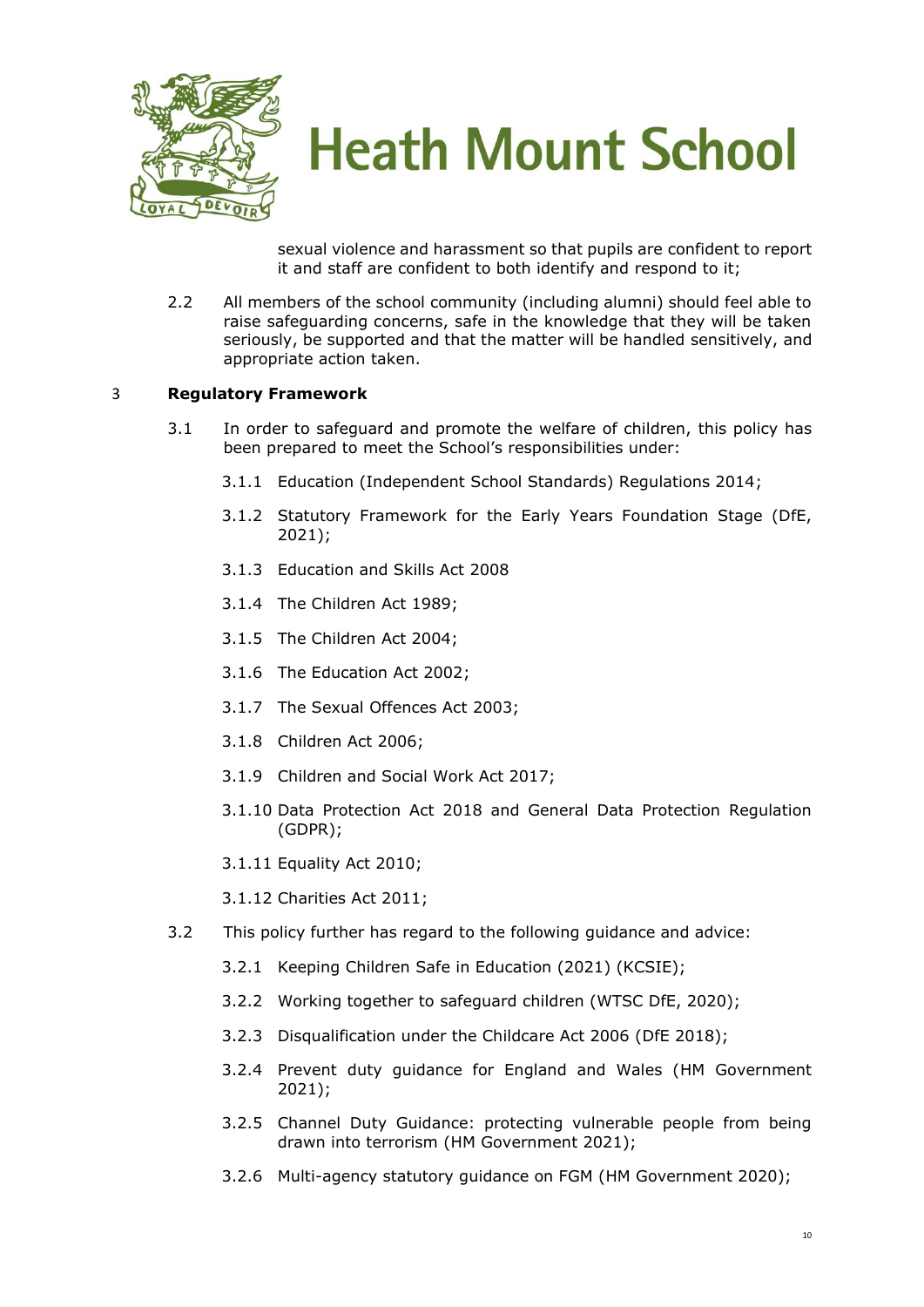

- 3.2.7 What to do if you're worried a child is being abused: advice for practitioners (HM Government 2015);
- 3.2.8 Information sharing: advice for practitioners providing safeguarding services (HM Government 2018);
- 3.2.9 Sharing nudes and semi-nudes: advice for education settings working with children and young people (HM Government 2020) The Education (Pupil Information) (England) Regulations 2005
- 3.2.10 Children Missing Education (DfE, 2016);
- 3.2.11 Child Sexual Exploitation: definition and a guide for practitioners, local leaders and decision makers working to protect children from exploitation (DfE, 2017);
- 3.2.12 Sexual violence and sexual harassment between children in schools and colleges (DfE, 2021);
- 3.2.13 Mental Health and Behaviour in Schools (DfE 2018);
- 3.2.14 Searching, screening and confiscation: advice for schools (DfE, 2018);
- 3.2.15 Listening to and involving children and young people (DfE, January 2014);
- 3.2.16 Safeguarding children and protecting professionals in early years settings: online safety considerations (UK Council for Internet Safety, 2019);
- 3.2.17 Teaching online safety in schools (DfE 2019);
- 3.2.18 Harmful online challenges and online hoaxes (DfE 2021);
- 3.2.19 Educate against hate (HM government);
- 3.2.20 Strategy for dealing with safeguarding issues in charities (Charity Commission, 2017);
- 3.2.21 Regulatory alert to charities safeguarding (Charity Commission, 2017);
- 3.2.22 How to respond to a serious incident in your charity (Charity Commission, updated 2019);
- 3.2.23 Relationships education, relationships and sex education and health education guidance (DfE 2020);
- 3.2.24 Hertfordshire Safeguarding Children Partnership (HSCP) guidance.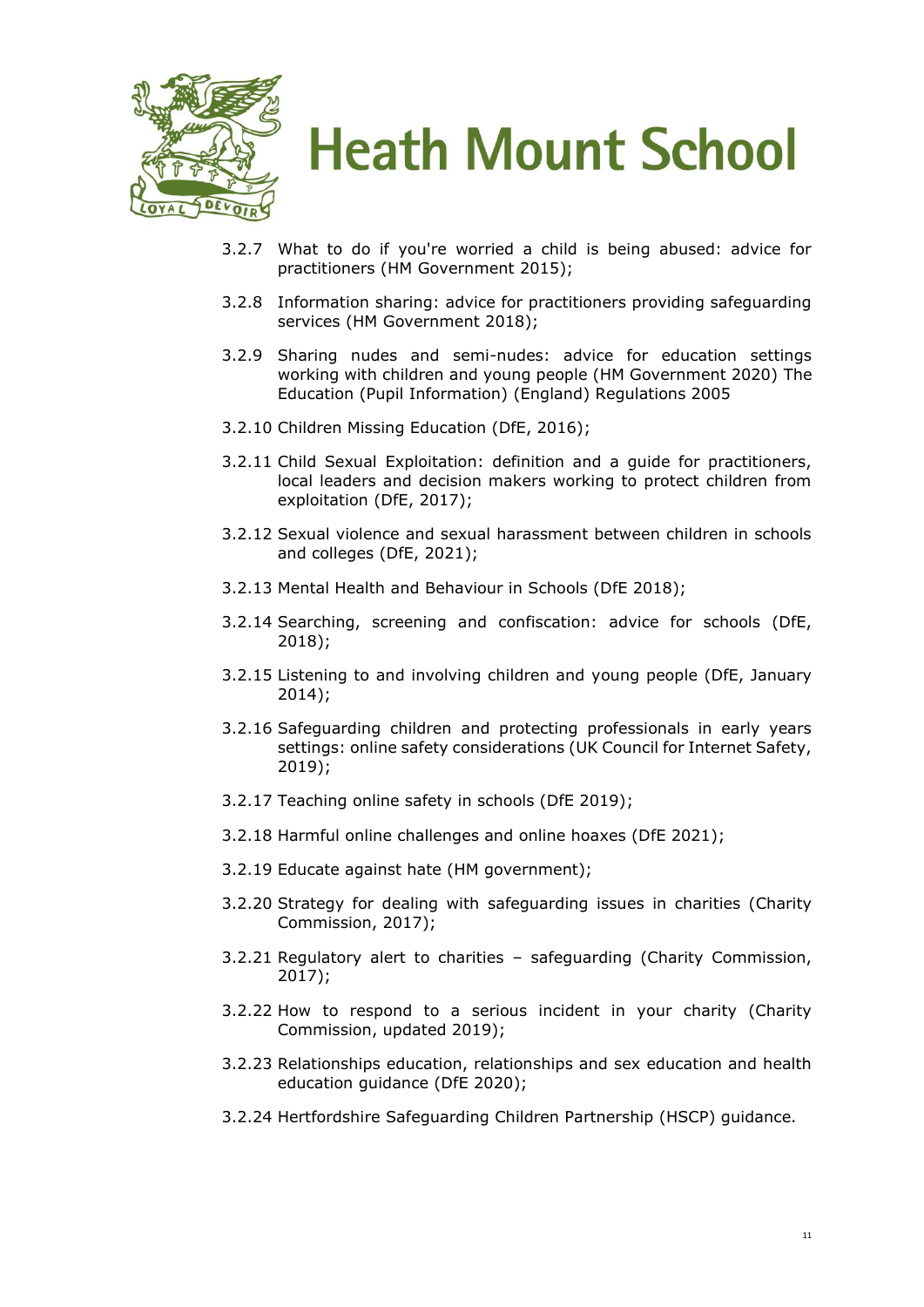

- 3.3 The School is committed to safeguarding and promoting the welfare of each pupil in its care and expects everyone who works at the School to share this commitment. The School will:
	- 3.3.1 follow the local inter-agency procedures of the 'HSCP';
	- 3.3.2 ensure that the School practice safer recruitment in checking that suitability of staff, Governors, and volunteers (including staff employed by another organisation) to work with children and young people;
	- 3.3.3 maintain a Single Central Register (SCR) of appointments for all staff and a separate section within the SCR for all volunteers;
	- 3.3.4 ensure that all teaching and support staff (collectively known as 'staff') who regularly come into contact with pupils receive child protection training, carried out by the Designated Safeguarding Lead ('DSL') or other appropriately qualified staff, on induction and regularly thereafter (see paragraph 11.2);
	- 3.3.5 be alert to signs of abuse or possible abuse both in the School and outside and protect each pupil from any form of abuse, whether from an adult or another pupil;
	- 3.3.6 deal appropriately with every suspicion or complaint of abuse and support children who have been abused in accordance with his / her agreed child protection plan;
	- 3.3.7 design and operate procedures which promote this policy and which, so far as possible, ensure that teachers and others who are innocent are not prejudiced by false allegations;
	- 3.3.8 be alert to the needs of children with physical and mental health conditions;
	- 3.3.9 operate robust and sensible health and safety procedures and operate clear and supportive policies on drugs, alcohol, and substance misuse;
	- 3.3.10 assess the risk of children being drawn into terrorism, including support for extremist ideas that are part of terrorist ideology, based on an understanding of the potential risk in the local area;
	- 3.3.11 identify children who may be vulnerable to radicalisation, and know what to do when they are identified; and
	- 3.3.12 consider and develop procedures to deal with any other safeguarding issues which may be specific to individual children in the School or in the local area.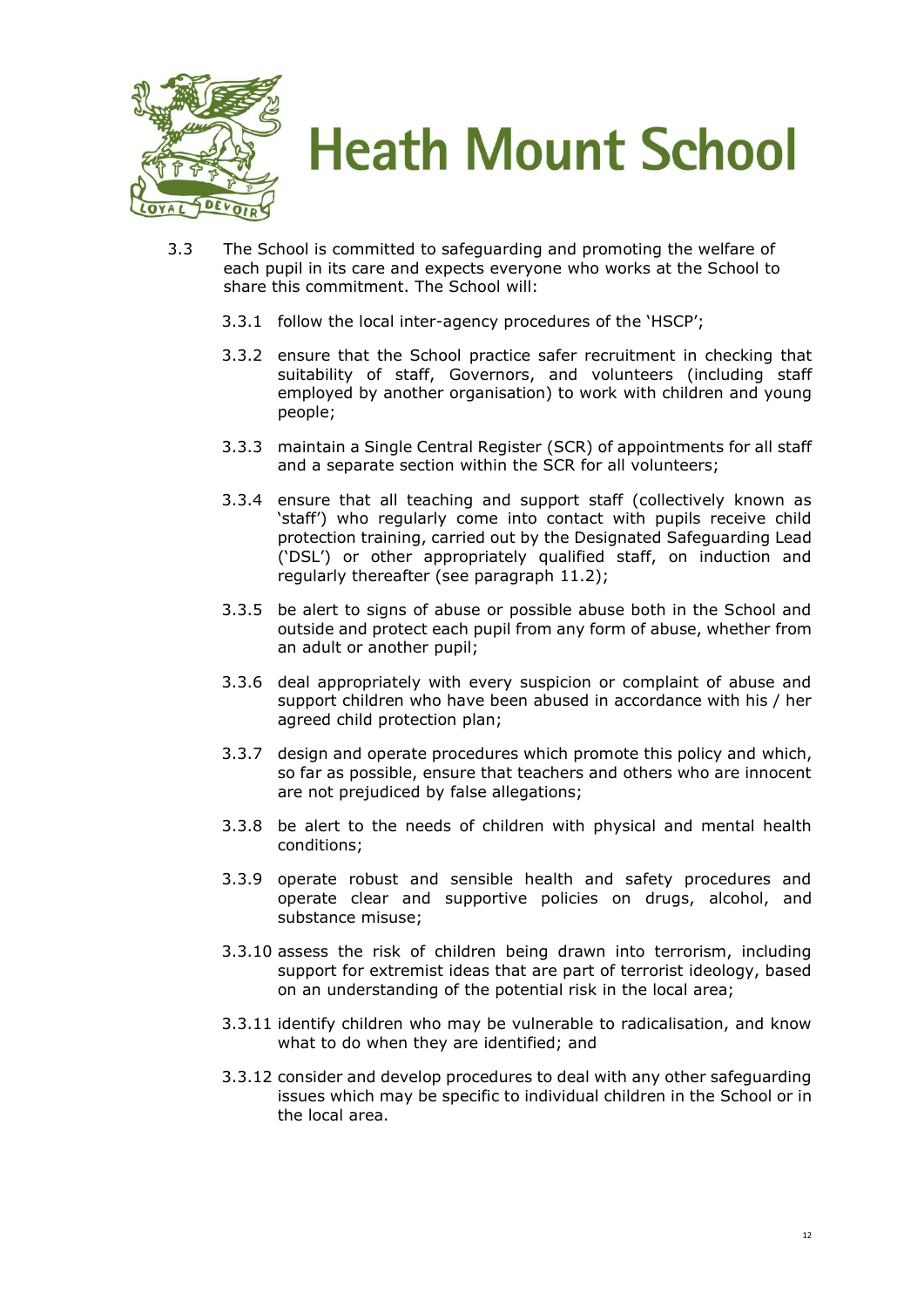

#### 4 **Application and accessibility**

- 4.1 This Policy has been authorised by the Governors and is addressed to all members of staff and volunteers. It is a whole-school policy including the Early Years Foundation Stage (**EYFS**) provision and applies wherever staff, Governors and volunteers are working with pupils even where this is away from the School, for example an educational visit.
- 4.2 This Policy is published on the School website and is available in hard copy on request. It can be made available in large print or other accessible format if required.
- 4.3 This policy applies to core school activities and to out of hours and commercial activities.
- 4.4 This policy aims to address the School's charity law safeguarding duty to:
	- 4.4.1 Provide an environment which safeguards anyone who comes into contact with it, including beneficiaries, staff, and volunteers;
	- 4.4.2 Provide a culture that prioritises safeguarding so that those affected have the assurance that it is safe to report incidents and they will be handled sensitively and properly;
	- 4.4.3 Have adequate safeguarding polices procedures and measures in place to protect people;
- 4.5 Provide a clear process on the handling of incidents and allegations, including reporting to the police, local authority, and the Charity Commission.
- 4.6 This policy and all of the policies referred to in it are available to staff in the policies folder on the staff drive and on the staff room noticeboards in each section of the School.

#### 5 **Related policies**

- 5.1 The following policies, procedures and resource materials are also relevant to the School's safeguarding practices:
	- 5.1.1 staff code of conduct;
	- 5.1.2 staff acceptable use of ICT policy;
	- 5.1.3 staff social media policy;
	- 5.1.4 whistleblowing policy;
	- 5.1.5 Recruitment, selection and disclosure policy;
	- 5.1.6 online safety policy;
	- 5.1.7 anti-bullying policy;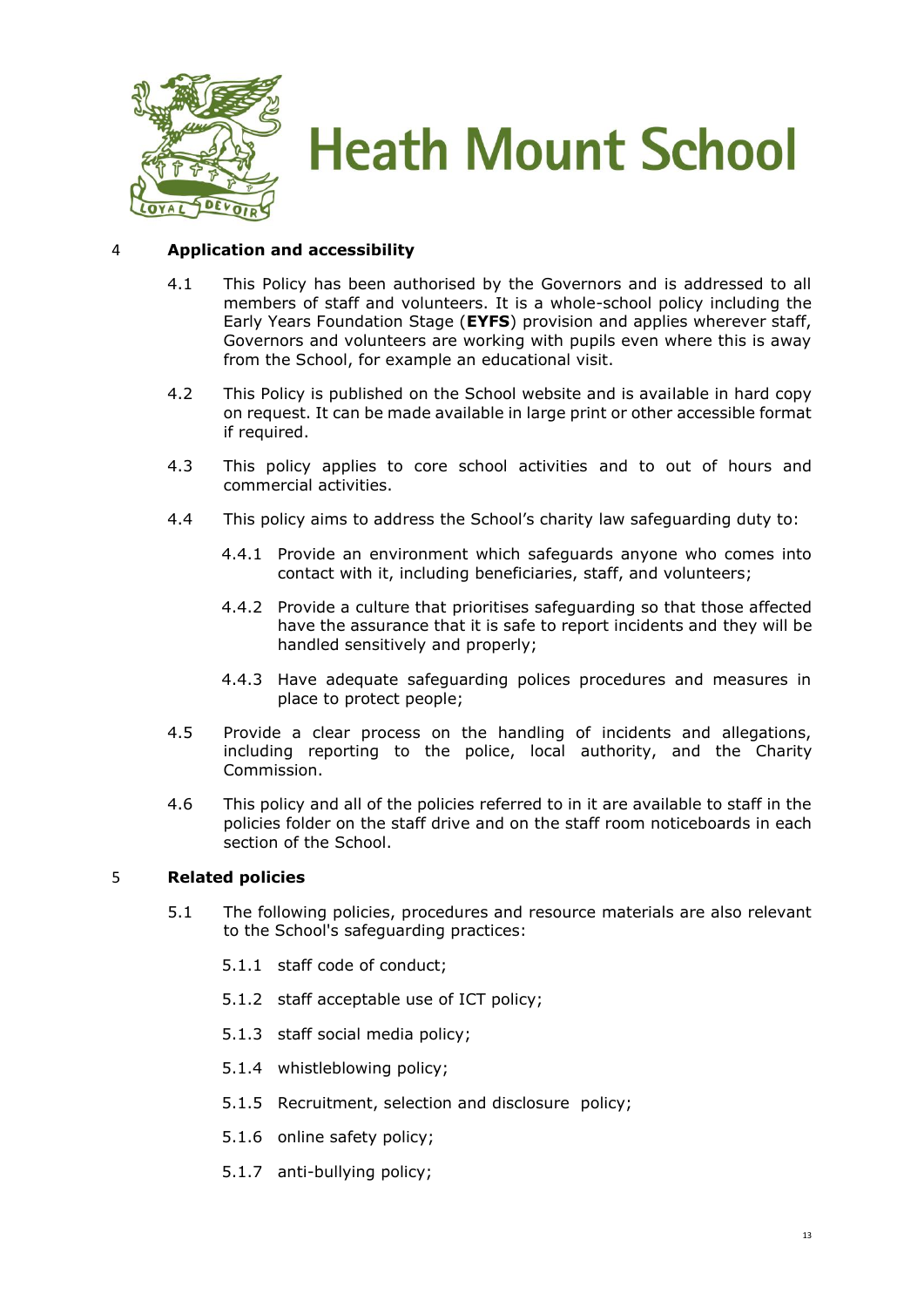

- 5.1.8 safe and acceptable use of ICT policy for pupils;
- 5.1.9 visitors and security policy;
- 5.1.10 risk assessment policy for pupil welfare;
- 5.1.11 missing pupil policy;
- 5.1.12 learning support policy;
- 5.1.13 equal opportunities policy;
- 5.1.14 first aid policy;
- 5.1.15 Standard Operating Procedures for the Medical Centre;
- 5.1.16 behaviour and discipline policy;
- 5.1.17 Relationships, Education and Relationships Sex Education policy;
- 5.1.18 procedures and updates for the governance of school safeguarding.

#### 6 **Prevent policy**

6.1 The School will also follow guidance in relation to the specific safeguarding issues outlined in Appendix 2. This includes the Prevent Duty Guidance 2021, in the exercise of its functions, to have due regard to the need to prevent people from being drawn into terrorism.

#### 7 **Designated Safeguarding Lead**

- 7.1 The School's Governing Body has appointed a Designated Safeguarding Lead (**DSL**). The DSL is a member of the School's Senior Management Team (SMT) with the necessary status and authority to take lead responsibility for safeguarding and child protection (including online safety).
- 7.2 The DSL shall be given the time, funding, training, resources, and support to enable him / her to provide advice and support to other staff on child welfare, safeguarding and child protection matters, to take part in strategy discussions and inter-agency meetings - and / or to support other staff to do so - and to contribute to the assessment of children.
- 7.3 The name and contact details of the DSL are set out in the School contacts list at the front of this Policy. The main responsibilities of the DSL are set out in Appendix 1.
- 7.4 The DSL takes lead responsibility for all aspects of safeguarding throughout the School. The DSL will meet with the Nominated Safeguarding Governor at least on a termly basis. (See also paragraph 9.5).
- 7.5 If the DSL is unavailable, the activities of the DSL will be carried out by a nominated DDSL, being one of the three Deputy Designated Safeguarding Leads, ('DDSLs') as appropriate. The DDSLs are trained to the same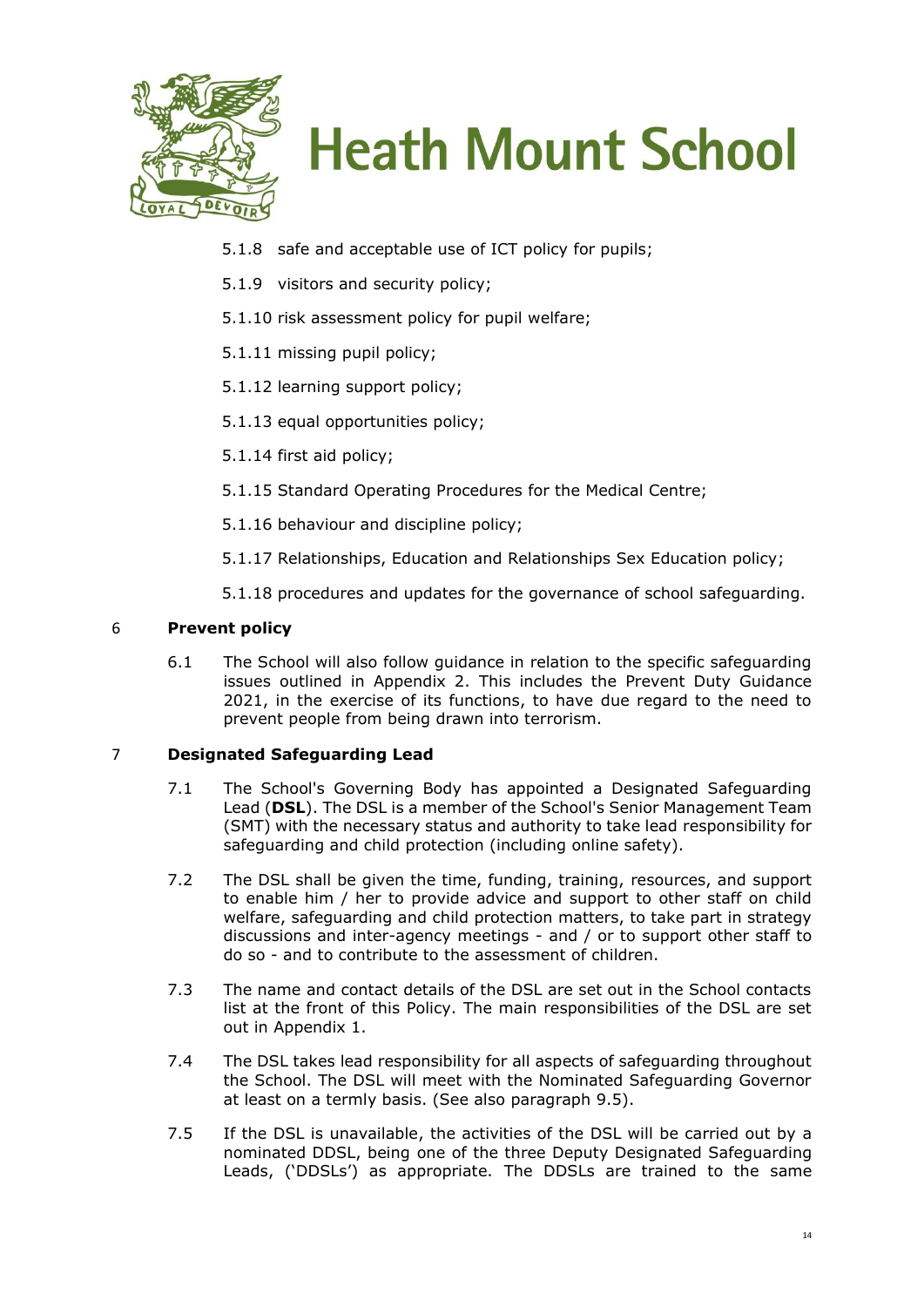

standard as the DSL. The DDSL's details are also set out in the School contacts list at the front of this Policy. In this Policy, reference to the DSL includes the DDSL where the DSL is unavailable.

- 7.6 The DSL and DDSLs for the Pre-Prep and Prep School may be contacted on their mobile telephones in relation to any safeguarding concerns out of school hours.
- 7.7 The DSL and the DDSLs have written job descriptions outlining the responsibilities and activities connected to their roles.

#### 8 **Safeguarding principles in relation to pupils**

- 8.1 Safeguarding and promoting the welfare of children is everyone's responsibility.
- 8.2 The School will act in the best interests of the child so as to promote the welfare of children and young people. The School requires everyone who comes into contact with children and their families to share this commitment.
- 8.3 The School will:
	- 8.3.1 understand its role in the safeguarding partnership arrangements and follow the local inter-agency procedures of Hertfordshire Safeguarding Partnership Board;
	- 8.3.2 be alert to the signs of abuse, whether they be in school, within the child's family or outside and take steps to protect individuals from any form of abuse or neglect, whether from an adult or another child;
	- 8.3.3 include opportunities within the curriculum for pupils to develop the skills they need to recognise, and stay safe from abuse;
	- 8.3.4 promote the systems in place for pupils to confidentially report abuse, ensuring they know their concerns will be treated seriously and that they can express their views and give feedback;
	- 8.3.5 handle every suspicion or complaint of abuse and support children who have been abused in accordance with appropriate education, child protection and / or welfare plans;
	- 8.3.6 maintain procedures which, as far as possible, ensure that staff, pupils, and others who are innocent are not prejudiced by malicious, false, unsubstantiated, or unfounded allegations;
	- 8.3.7 assist staff to identify children who may benefit from Early Help and encourage them to be particularly alert to the potential need for Early Help for children with the indicators listed in KCSIE or WTSC;
	- 8.3.8 be vigilant for children at potentially greater risk or harm including children who need a social worker or mental health support;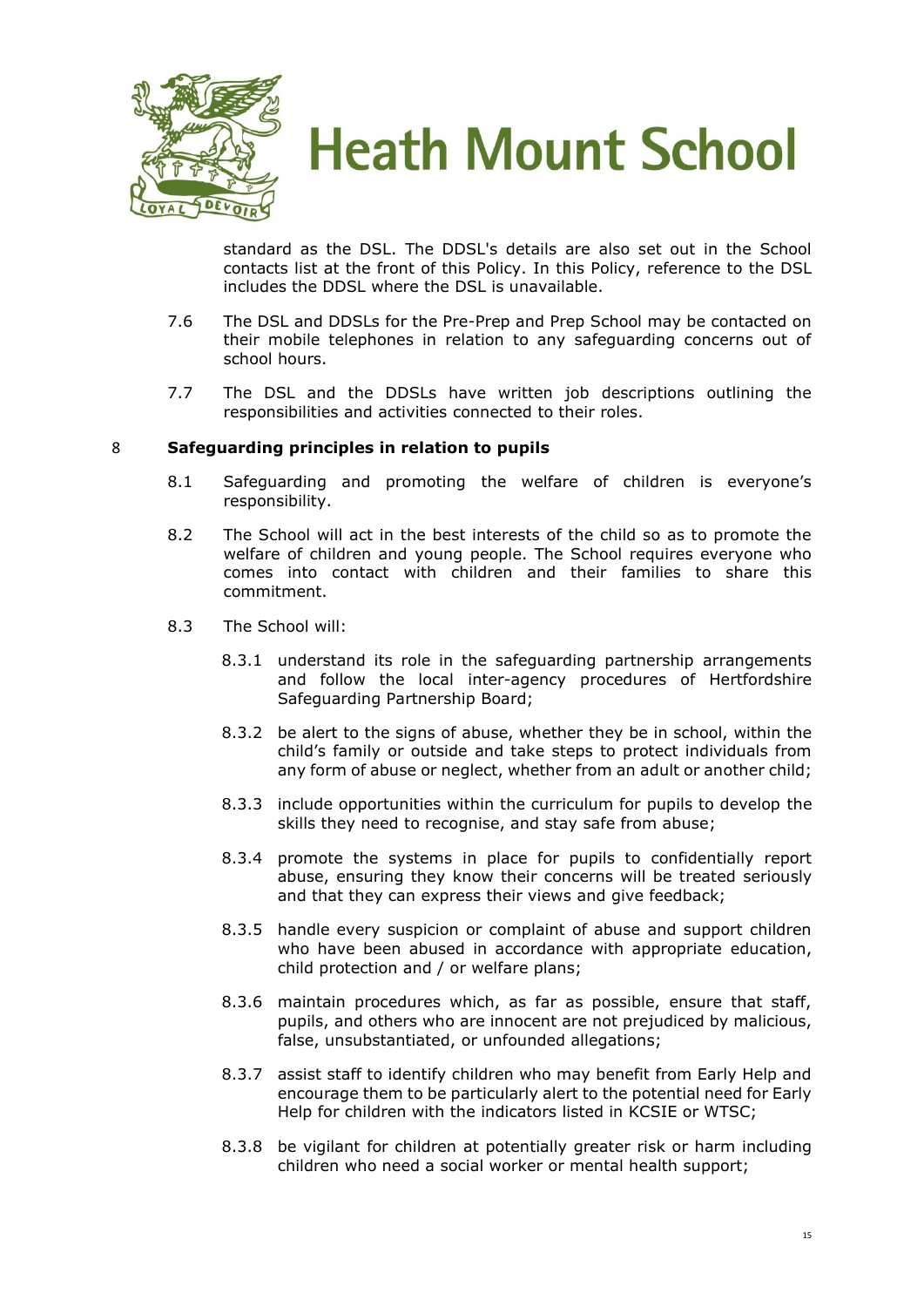

- 8.3.9 be alert to the needs of pupils with physical or mental health conditions, Special Educational needs, or disabilities, which could be an indicator that a child has suffered or is at risk of suffering abuse, neglect or exploitation and where additional barriers can exist when detecting abuse or neglect;
- 8.3.10 foster a culture of listening to pupils and victims of abuse and taking account of their wishes and feelings in any measure put in place and actions taken by the School to protect them;
- 8.3.11 operate robust and sensible health and safety procedures and clear and supportive policies on drugs, alcohol, and substance misuse;
- 8.3.12 assess the risk of pupils being drawn into terrorism, including support for extremist ideas that are part of terrorist ideology, based on an understanding of the potential risk in the local area;
- 8.3.13 identify pupils who may be vulnerable to radicalisation and know what to do when they have been identified;
- 8.3.14 identify pupils who may be vulnerable to being drawn into county lines or other gang activities and
- 8.3.15 consider and develop other safeguarding procedures which may be specific to individual pupils in the school or in the local area.

#### 9 **Duty of staff, Governors, and volunteers**

- 9.1 All staff, Governors and volunteers of the School are under a general legal duty to:
	- 9.1.1 protect children from abuse;
	- 9.1.2 be aware of the terms and procedures in this Policy and to follow them;
	- 9.1.3 know how to access and implement the procedures in this Policy, independently if necessary;
	- 9.1.4 keep a sufficient record of any concerns, discussions, and decisions in accordance with this Policy; and
	- 9.1.5 report any matters of concern in accordance with this Policy as soon as possible without investigating further.
- 9.2 Staff connected to the School's Early Years and Later Years provisions are under an on-going duty to inform the School if their circumstances change which would mean they meet any of the criteria for disqualification under the Childcare Act 2006. Staff should refer to the School's Safer Recruitment Policy for further information about this duty and to their contract of employment in respect of their on-going duty to update the School.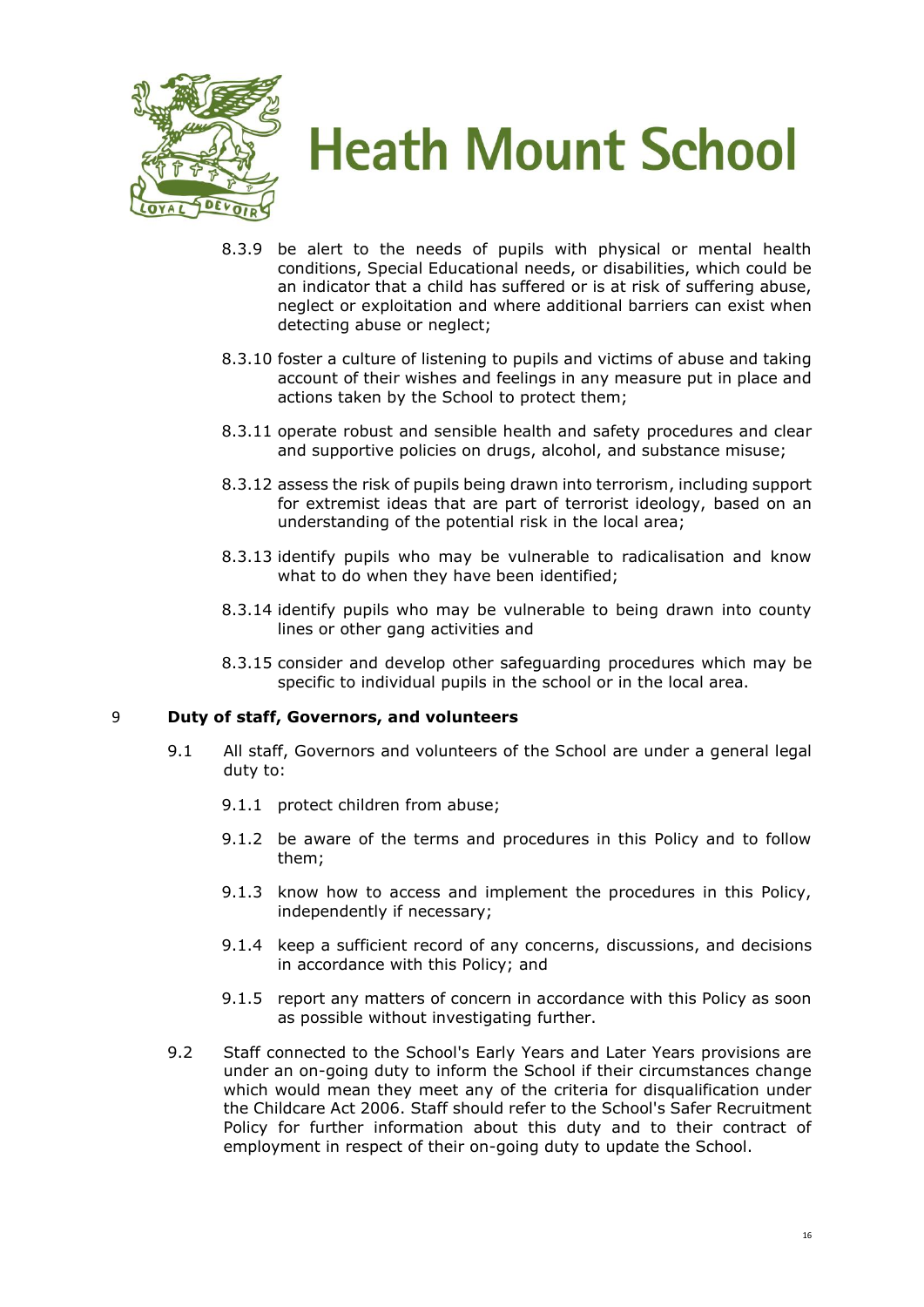

- 9.3 The Governing Body:
	- 9.3.1 ensures there are appropriate policies and procedures in place in order for appropriate action to be taken in a timely manner to safeguard and promote children's welfare;
	- 9.3.2 reviews the procedures for and the efficiency with which the child protection duties have been discharged;
	- 9.3.3 ensures the School's safeguarding arrangements consider the procedures and practice of the HSCP, including understanding and reflecting local protocols for assessment and the referral threshold document; and
	- 9.3.4 ensures the School contributes to inter-agency working, including providing a co-ordinated offer of early help when additional needs of children are identified and support to children subject to child protection plans.
	- 9.3.5 approves amendments to child protection arrangements in the light of changing regulations or recommended best practice.
- 9.4 The Head
	- 9.4.1 is responsible for the overall management of the School and for the management of concerns and allegations about staff;
	- 9.4.2 will ensure that the policies and procedures adopted by the Governing Body, particularly concerning referrals of cases of suspected abuse and neglect, are followed by all staff.
- 9.5 The Governing Body has nominated one of its members to take leadership responsibility for the School's safeguarding arrangements. The Nominated Safeguarding Governor's contact details are set out in the School contacts list at page 4 of this policy. The Nominated Safeguarding Governor visits the DSL at least on a termly basis. The Safeguarding Governor's role includes oversight and discussion in the following areas:
	- 9.5.1 the safeguarding audit and annual safeguarding checklist;
	- 9.5.2 referrals to children's services (anonymised) in respect of the promotion of welfare and any themes emerging for future action;
	- 9.5.3 any referrals to the DO in respect of staff/volunteers and actions taken;
	- 9.5.4 any specific themes or issues emerging in the School such as FGM, e-safety, radicalisation racism/gender. This includes any steps taken with regard to these themes or issues;
	- 9.5.5 logs of bullying, e-safety, behaviour, and restraint to check any trends/links to child protection matters;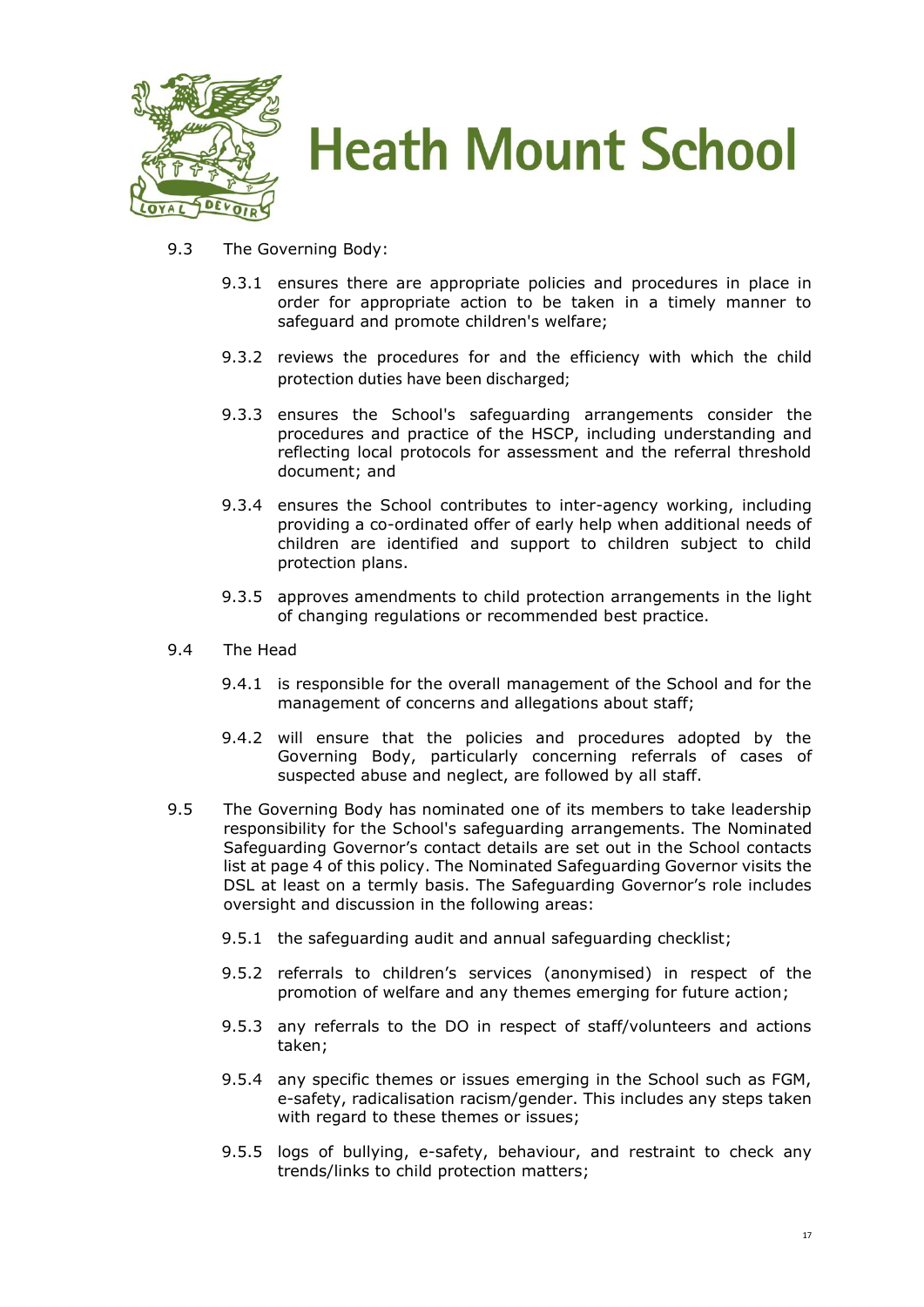

- 9.5.6 any connection between any complaints/concerns and any safeguarding & welfare matters;
- 9.5.7 any trends regarding complaints/concerns of a child protection or safeguarding nature.
- 9.6 During visits the Safeguarding Governor may also:
	- 9.6.1 talk to members of staff to ensure they are aware of child protection procedures;
	- 9.6.2 look at staff files to check attendance at child protection training;
	- 9.6.3 audit files on the SCR (and give feedback to the Head and to the Governors, if there are any issues);
	- 9.6.4 meet with the Compliance Officer;
- 9.7 The Safeguarding Governor uses a checklist to assist with covering as many of the above points as practicable during his discussions and visits. The outcome of the matters covered in each visit will be reported at the termly Governors' Education Committee meeting. This will supplement the reports from the DSL.

#### 10 **Training**

- 10.1 The School provides regular guidance and training, both during induction and at regular intervals thereafter to ensure that staff understand what is expected of them by this policy.
- 10.2 The level and frequency of training will depend on the level and role of individual members of staff.
- 10.3 Any contractors working regularly in the School are provided with the School's safeguarding leaflet outlining: The Code of Conduct for visitors, their duty to pass on any concerns and the contact details of the DSL.
- 10.4 All training will be carried out in accordance with HSCP procedures and or guidance where possible.
- 10.5 The School maintains electronic records of all staff training.

#### 11 **Induction**

11.1 All staff who work directly with children must read Part 1 and Annex B of KCSIE 2021as well as '[Sexual Violence & Sexual Harm between children in](https://www.gov.uk/government/publications/sexual-violence-and-sexual-harassment-between-children-in-schools-and-colleges)  [schools & colleges](https://www.gov.uk/government/publications/sexual-violence-and-sexual-harassment-between-children-in-schools-and-colleges)' (DfE May 2018). All other staff must read Part 1 (including Annex A). The induction training for temporary staff and volunteers includes the provision of KCSIE 2021 Part 1 (including Annex A), this policy, the School's safeguarding contacts card and an induction meeting with the DSL. All other staff are provided with induction training that includes: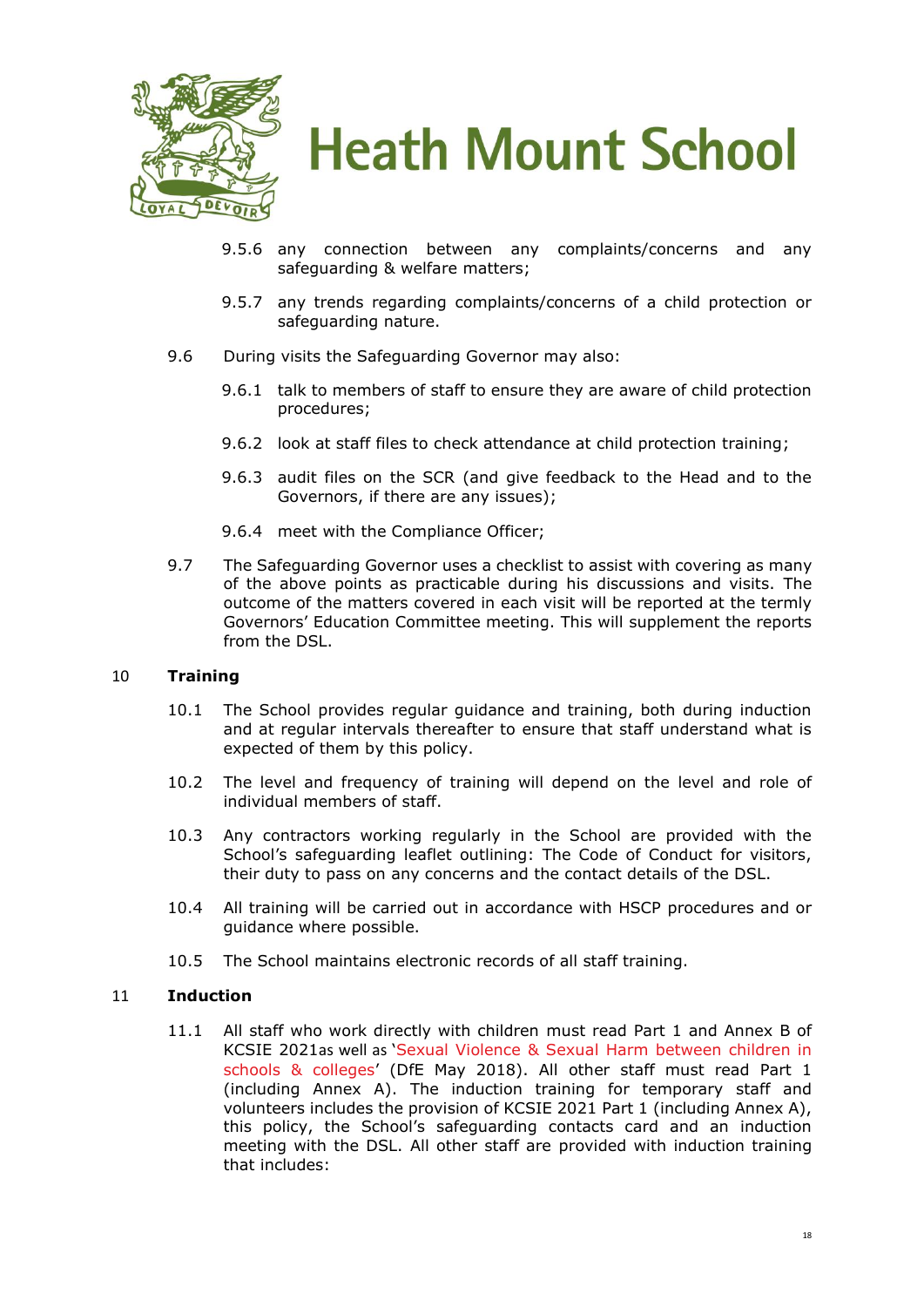



- 11.1.1 this Policy;
- 11.1.2 the identity, role, and contact details of the DSL and DDSLs;
- 11.1.3 the School's approach to online safety;
- 11.1.4 the School's Anti-Bullying Policy (covering measures to prevent bullying, cyber-bullying, prejudice-based bullying and discriminatory bullying);
- 11.1.5 the School's Behaviour and Discipline Policy for pupils;
- 11.1.6 the staff code of conduct including the whistleblowing policy, staff social media policy and the staff acceptable use of technology policy;
- 11.1.7 the safeguarding response to children who go missing from education;
- 11.1.8 child protection training in accordance with HSCP procedures including guidance on managing a report of peer on peer / child on child harmful sexual behaviour;
- 11.1.9 a copy of Part 1 (including Annex A of KCSIE 2020); and

11.1.10 appropriate Prevent training.

#### 11.2 **Child protection training**

- 11.2.1 All staff, who work directly with children including the Head, will receive a copy of this Policy and Part 1 (including Annex A) of KCSIE 2021. They will be required to confirm that they have read and understand these. Each time Part 1 of KCSIE is updated by the Department for Education, staff will be updated via a combination of email updates, online and face-to-face / Inset training.
- 11.2.2 All staff should understand key information in Part 1 (including Annex A) of KCSIE 2021). The School will ensure understanding via discussion and also completion of online courses which include assessments of understanding.
- 11.2.3 Alongside Part 1, Annex A, staff should read the following sections of KCSIE 2021:
	- (a) **All staff**: read and understand their responsibilities as described in Part 1;
	- (b) **All staff with direct contact with children**: must read annex B as well as Sexual Violence [& Sexual Harm between](https://www.gov.uk/government/publications/sexual-violence-and-sexual-harassment-between-children-in-schools-and-colleges)  children in schools [& colleges' \(DfE 2018\)](https://www.gov.uk/government/publications/sexual-violence-and-sexual-harassment-between-children-in-schools-and-colleges);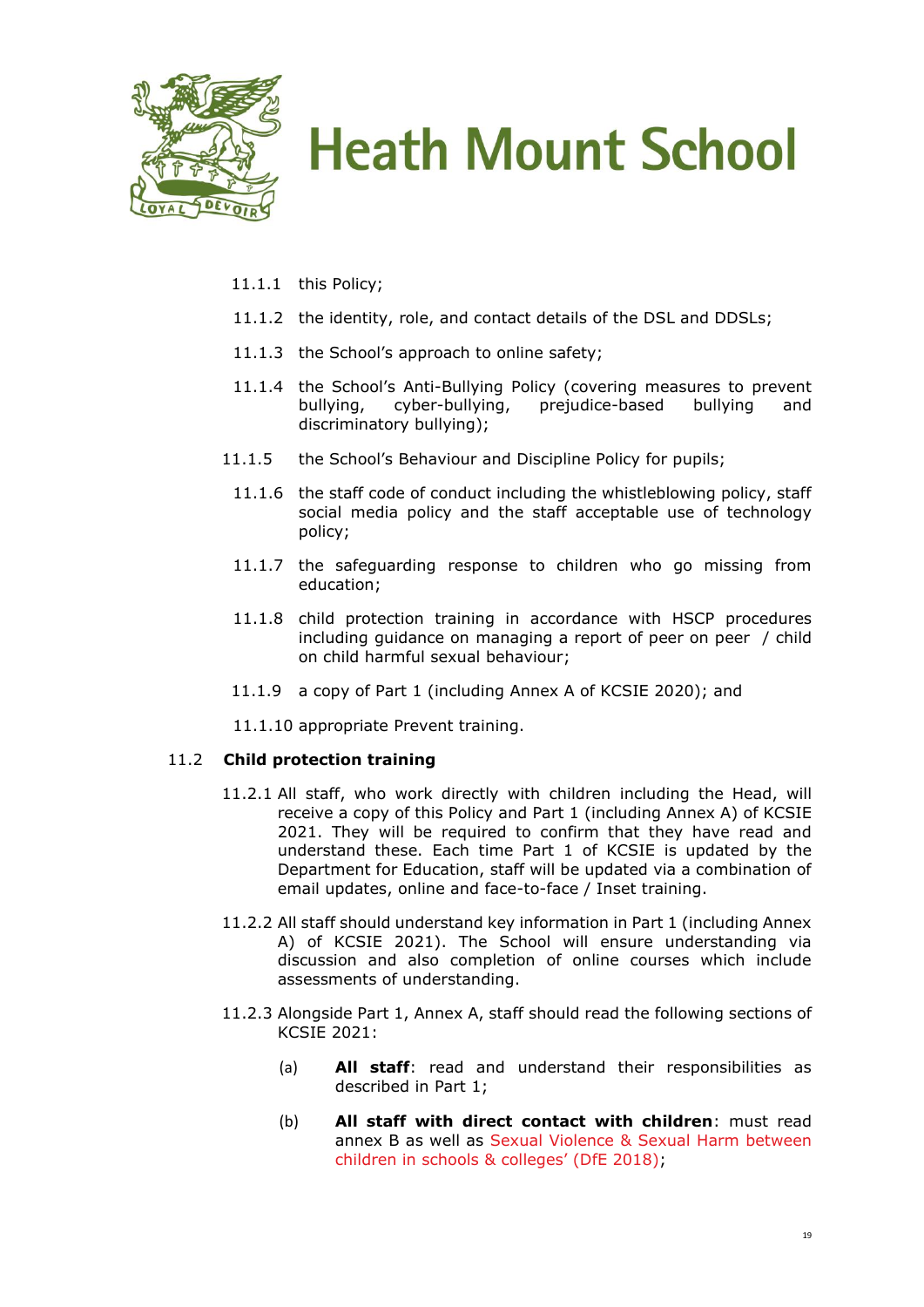

- (c) **Headteachers and DSL's**: should read all of KCSIE (DSLs should ensure annex C is in their job description)
- (d) **SMT and behaviour leads (Heads of Pre-Prep, lower, middle and Upper School): should read Part 5;**
- (e) **Governors:** should read Part 2 as a minimum, but be aware of their responsibilities for compliance in parts 3,4 and 5;
- (f) **Nominated safeguarding governor**: should read the entirely of KCSIE;
- (g) **Those involved in recruitment or the SCR (including recruiter / managers of volunteers) should read part 3 and Annex F**;
- (h) **Anyone involved in Modern foreign language / other school exchanges**: should read Part 3 paragraphs 317-322 and annex E;
- (i) **HR personnel**: should read the entirely of KCSIE but focus on Parts 3 and 4 and Annex F;
- (j) **Anyone in classroom-based roles, ICT / network staff**: should read Annex D.
- 11.2.4 The Head and all staff members will undertake appropriate child protection training which will be updated every 3 years and following consultation with the HSCP. Current HSCP advice is for training to take place every 3 years. In addition, all staff members will receive safeguarding and child protection updates via email, e-bulletins and staff meetings on a regular basis and at least annually.
- 11.2.5 Staff development training will include training on online safety and harmful sexual behaviours (including peer-on-peer sexual violence and harassment) and how to manage a report of peer-on-peer sexual violence and / or sexual harassment. Staff development training also includes Prevent awareness training assessed as appropriate for them by the School. This is to equip staff to raise concerns appropriately by ensuring they have the knowledge and confidence to identify children at risk of being drawn into terrorism; are able to challenge extremist ideas and know how to refer children for further help.
- 11.2.6 Additionally, the School will assess the appropriate level and focus for staff training and responsiveness to specific safeguarding concerns such as radicalisation, child sexual exploitation, Female Genital Mutilation (FGM), cyber bullying, prejudice-based bullying, and discriminatory bullying, gangs and mental health and to ensure that staff have the skills, knowledge and understanding to keep looked after children safe.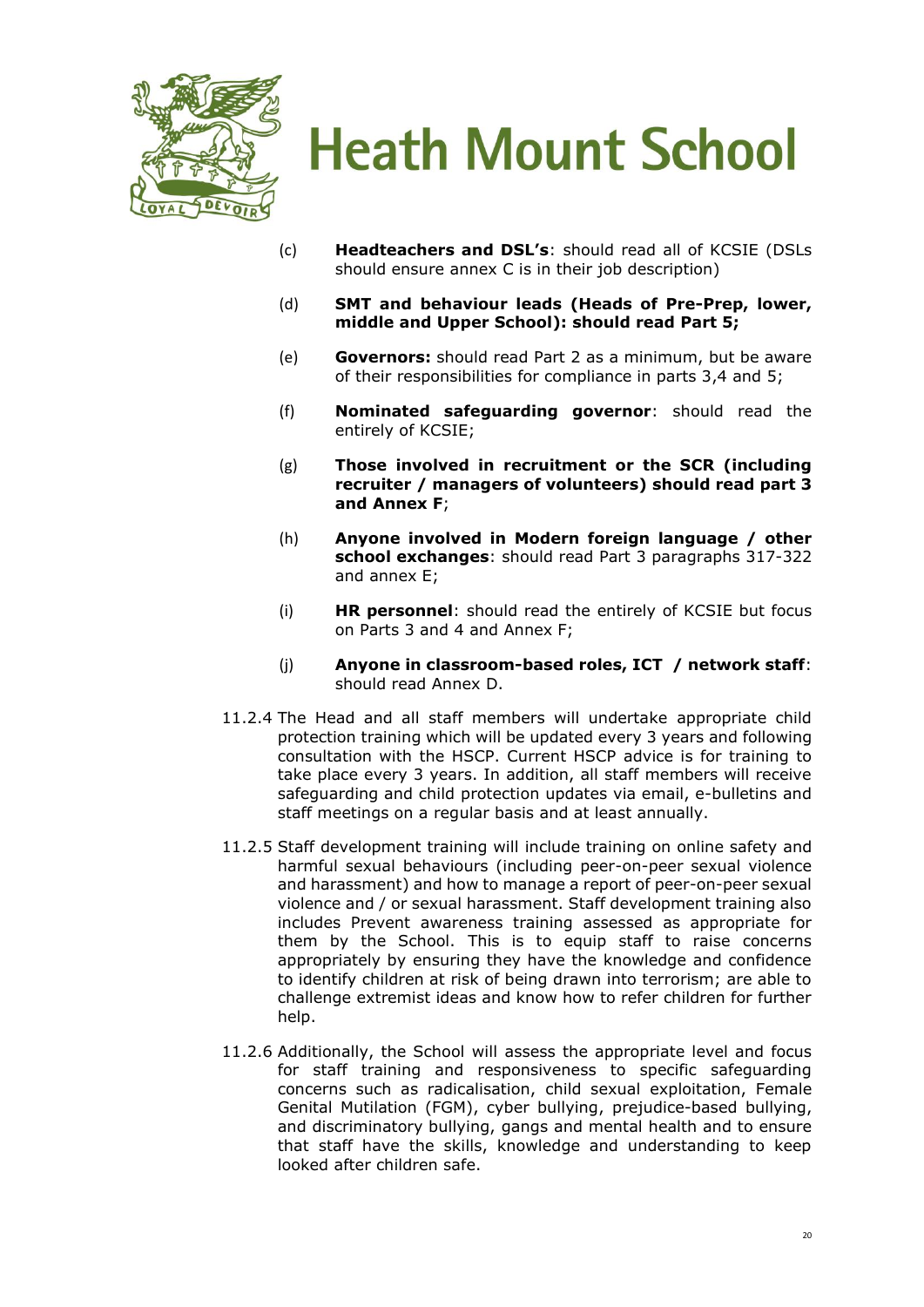

- 11.2.7 All governors receive safeguarding training on induction and will also receive the safeguarding and child protection updates at least annually. The Safeguarding Governor and the Chair of Governors will receive appropriate training to enable them to fulfil their safeguarding responsibilities. As part of their training, the governors are expected to read Part 2 of KCSIE as a minimum. The nominated safeguarding governor is expected to read the entirely of KCSIE.
- 11.2.8 The School has mechanisms in place to assist staff to understand and discharge their role and responsibilities and to ensure that they have the relevant skills and knowledge to safeguard children effectively, including email updates, online training programmes, staff meetings and professional development reviews.

#### 11.3 **Designated Safeguarding Lead**

- 11.3.1 The DSL and DDSLs will undertake training to provide them with the knowledge and skills required to carry out the role. This training includes Prevent awareness, SEND and online safety training and will be updated at least every two years. In addition, their knowledge and skills will be refreshed at regular intervals, at least annually, to allow them to understand and keep up with any developments relevant to their role. For further details about the training of the DSL and DDSLs, see Appendix 1.
- 11.3.2 Prevent duty training will be consistent with the government's Prevent training for schools. See Educate Against Hate (HM Government 2018) for further details.

#### 11.4 **Teaching pupils about safeguarding**

- 11.4.1 The School teaches pupils about safeguarding through the curriculum and extra-curricular programme, PSHEE and RSE, assemblies. This includes including guidance on adjusting behaviour to reduce risks, particularly online, building resilience to protect themselves and their peers, fostering healthy relationships with others and providing information on who they can turn to for help.
- 11.4.2 The School recognises that a 'one size fits all' approach may not be appropriate for children, and a more personalised or contextualised approach for more vulnerable children, victims of abuse and some SEND children may be needed.
- 11.4.3 Pupils are introduced to wellbeing, emotional, physical, and mental health in order to develop resilience and self-esteem in an ageappropriate manner. Resilience is particularly important in safeguarding to mitigate the risk of being drawn into extremism.
- 11.4.4 Parents are offered advice via the School newsletters and are invited to talks on subjects such as 'Internet Safety'.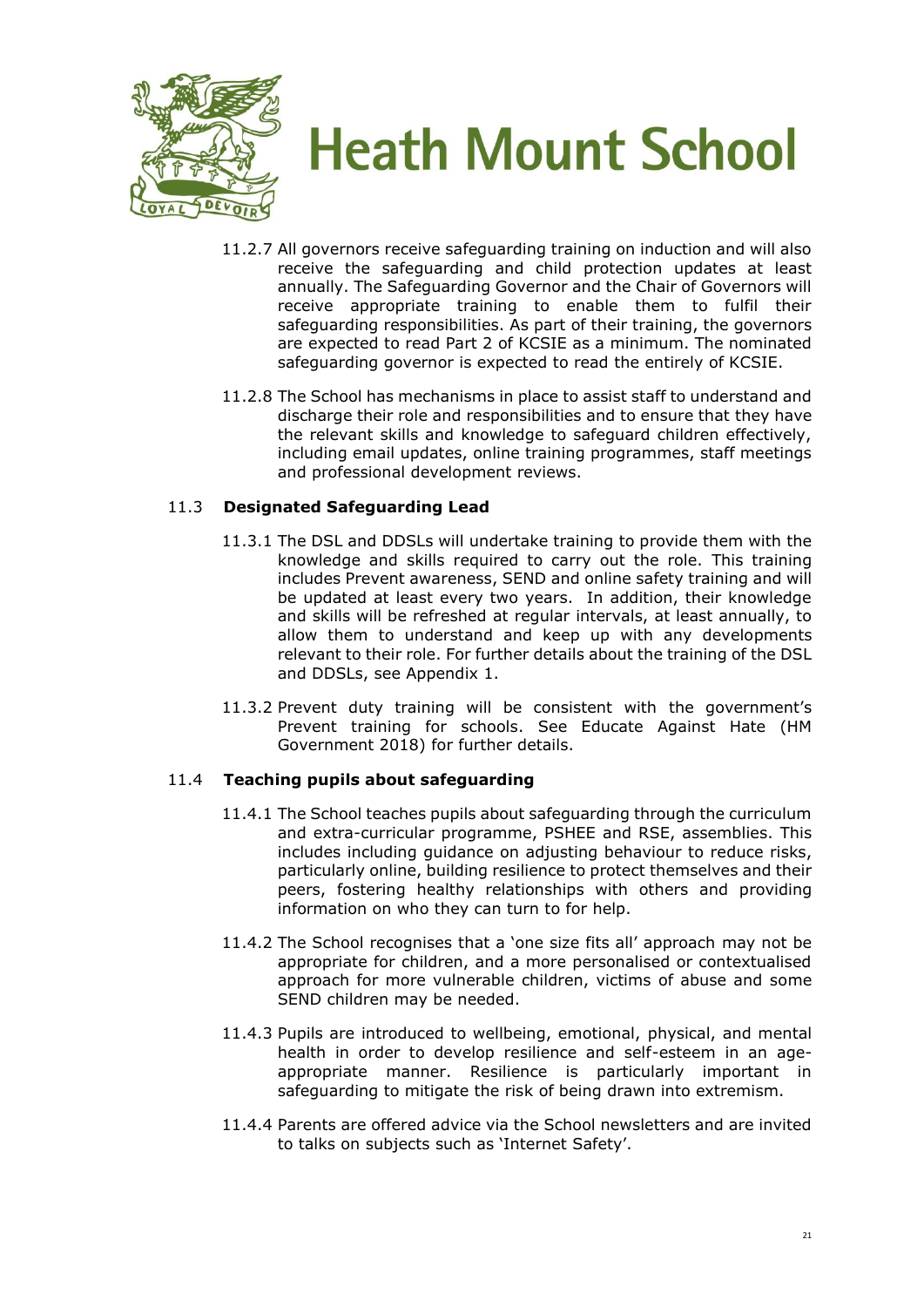

- 11.4.5 Pupils are taught about harmful sexual behaviours, including sexual violence and sexual harassment, through Personal, Social, Health and Economic Education (PSHEE) appropriate to both their age and stage of development. Pupils have the opportunity to talk about safeguarding issues within the classroom environment and are made aware of the processes by which they can raise any concerns. This may be their teacher, but it may also be any adult with whom they feel comfortable.
- 11.4.6 The safe use of technology is a focus in all areas of the curriculum and key ICT safety messages are reinforced as part of assemblies and tutorial / pastoral activities. This includes teaching pupils about the safe use of electronic equipment and the internet, and the risk posed by adults or young people, who use the internet to bully, groom, abuse or radicalise other people, especially children, young people, and vulnerable adults. The School has appropriate filters and monitoring systems in place (see the School's Online Safety Policy) and is mindful that this should not lead to unnecessary restrictions on learning.

#### 12 **Reporting obligations of staff in relation to safeguarding**

- 12.1 Staff should maintain an attitude of 'it could happen here' in relation to safeguarding. When concerned about the welfare of a pupil, staff members should always act in the best interests of the child.
- 12.2 All staff have a duty to:
	- 12.2.1 report any concerns they may have about the safety and / or wellbeing of pupils;
	- 12.2.2 report any concerns they may have about the safety and / or wellbeing of pupils or other persons associated with the School;
	- 12.2.3 report any concerns about staff or anyone else associated with the School; and
	- 12.2.4 follow up on any such reports about staff to ensure appropriate action has been taken.

#### 13 **Procedures if staff are concerned about a child**

- 13.1 The child protection training provided to staff considers the types and signs of abuse and neglect staff must be aware of. The types of abuse and neglect and examples of specific safeguarding issues are set out in Appendix 2.
- 13.2 Staff should refer to the guidance in Appendix 3 in the event of receiving a disclosure from a child and for guidance about recording concerns.
- 13.3 If staff are ever unsure, they must always speak to the DSL or one of the DDSLs if the DSL is unavailable, or directly to Children's Social Care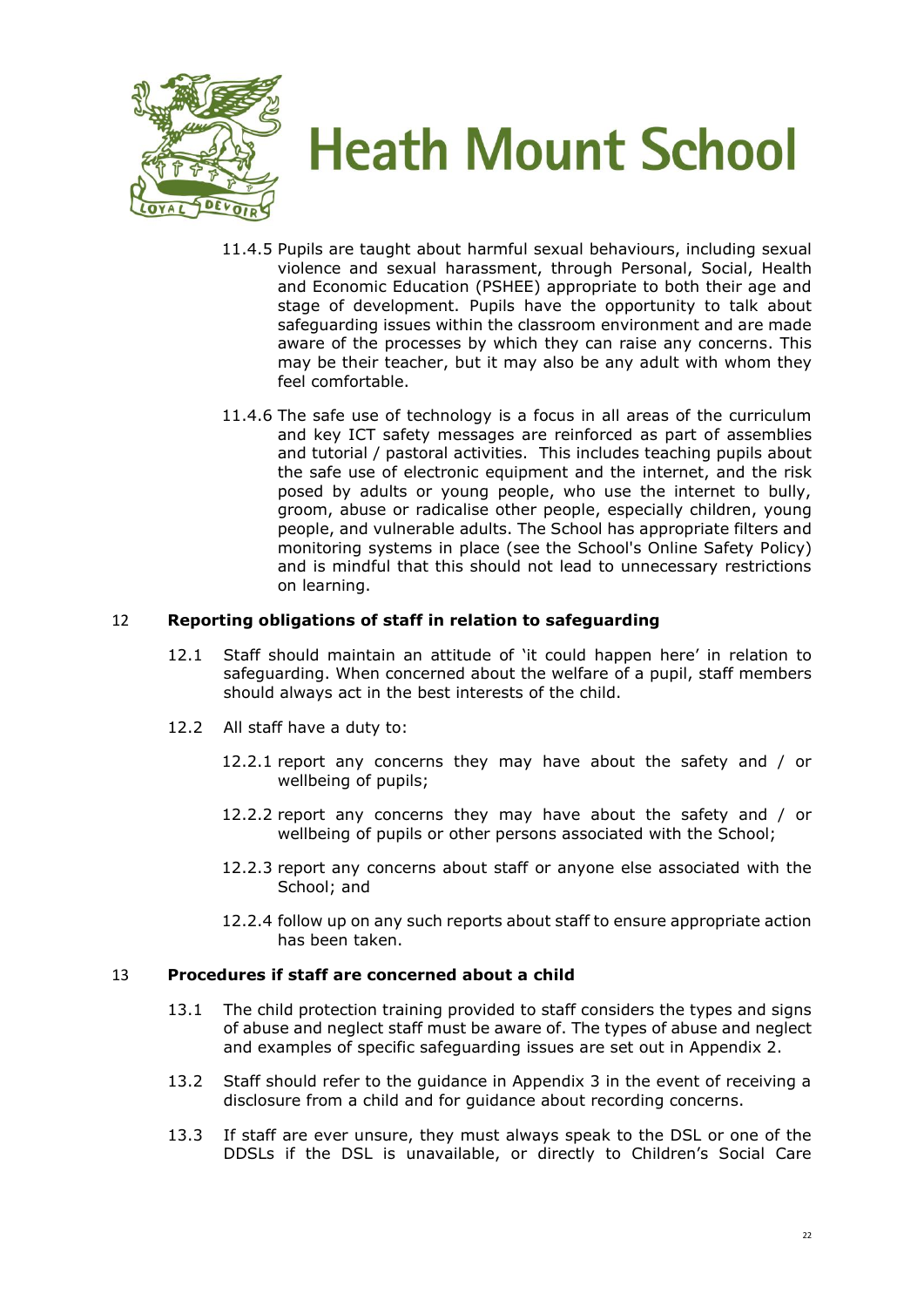

(whether the School's local authority or that local to the child's home) or the Police in their absence for guidance.

- 13.4 There is no statutory definition of a concern, therefore, staff should interpret 'concern' broadly. It could be that a concern relates to the view that a child would benefit from extra support, an emerging problem, or an unmet need. It may reflect a concern about a child's welfare and that a child may be deemed to be 'in need' or at 'immediate risk of harm' as defined by the Children Act 1989.
- 13.5 If a concern involves an allegation against a member of staff, this must be recorded in accordance with the procedures at appendix 5.

#### 14 **Internal support for pupils**

- 14.1 The School has a framework which provides for the identification, assessment, management, and review of the risk to pupil welfare so that appropriate action can be taken to reduce identified risks (see: The School's Risk Assessment for Pupil Welfare Policy).
- 14.2 Form tutors provide support throughout the School during one-to-one conversations with pupils and during form time. They work with members of staff and parents to implement strategies and support plans as necessary.
- 14.3 Additional support is provided by the following pastoral staff: The Deputy Head (Pastoral); the Head of EYFS); the Head of Pre-Prep; the Heads of the Lower, Middle and Upper Schools; the Head of Wellbeing; the School Counsellor, the School medical team, the boarding house parents, and the School's Independent Listener. This pastoral team are available to provide support to pupils with any issues they may have.
- 14.4 Children are regularly reminded that they can speak to any of those listed above or any trusted adult. Help and advice lists are displayed in each part of the School identifying who children can speak to as outlined above. These lists also include the contact details for Childline and the School's Independent listener. The lists are also included in the Children's planners (Years 3-8). In the boarding Houses, the list also includes the contact details for the Office of the Children's Commissioner.
- 14.5 Specific concerns are discussed at various staff meetings so that staff are aware of how to support a pupil, whether that be in the classroom, playground, specialist lessons, lunch etc.

#### 15 **What if the DSL is unavailable?**

- 15.1 The DSL or the DDSL should always be available during school hours or when a school activity is taking place in order to discuss safeguarding concerns and may be contacted via the number given in the Key School Contacts section of this policy at page 5.
- 15.2 Staff availability cannot be guaranteed out of school hours or when a school activity is not taking place. At such times, urgent safeguarding matters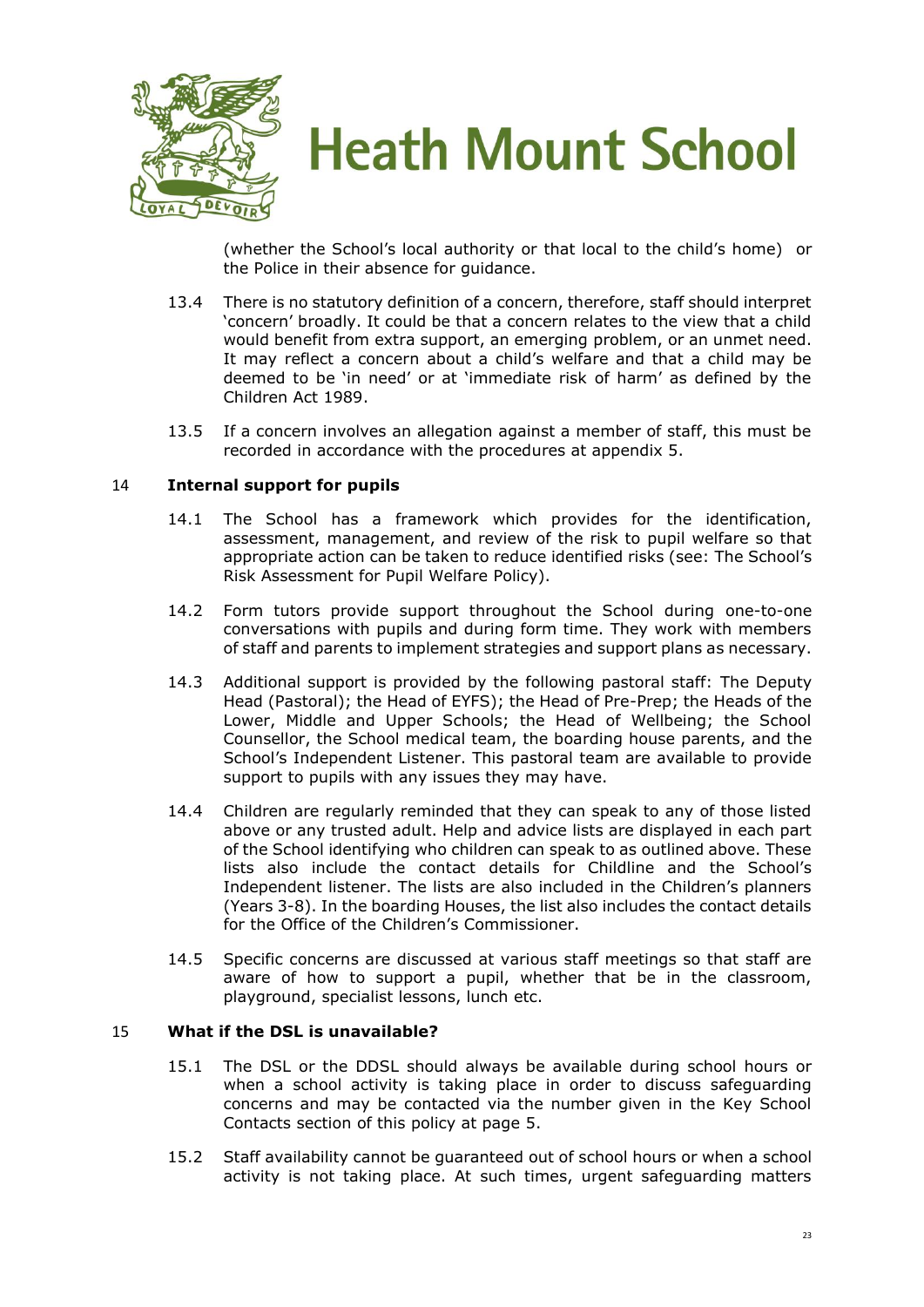

should be referred direct to Children's Social Care with a copy to the DSL. During these times, non-urgent matters may be emailed to the DSL.

- 15.3 The School has three DDSLs to cover all areas of the School. It is therefore unlikely that a member of staff will be unable to reach either the DSL or one of the DDSLs. If such a situation does arise, staff must not delay taking action. Staff should speak to their line manager or a member of the SMT and / or advice should be sought from Children's Social Care.
- 15.4 Where a child is suffering harm, or is likely to be suffering harm, a referral to Children's Social Care should be made immediately. Staff should be aware of the process for making referrals direct to Children's Social Care and / or the police in these circumstances. See paragraph 22 for how to make a referral.
- 15.5 Any action should be shared with the DSL or DDSL(s) as soon as possible.

#### 16 **Action by the DSL**

- 16.1 Upon receipt of a report of a concern, the DSL will consider the appropriate course of action by reference to the HSCP procedures and threshold document. This might include:
	- 16.1.1 Managing support for the pupil internally via the School's own pastoral support processes, seeking advice from Children's social Care where required;
	- 16.1.2 Undertaking an Early Help assessment (see paragraph 17), which generally requires parental consent; or
	- 16.1.3 Making a referral for statutory services (see paragraph 22).

#### 17 **Early help**

- 17.1 The School understands that providing early help is more effective in promoting the welfare of children than reacting later. Early help means providing support as soon as a problem emerges at any point in a child's life, from the foundation years through to the teenage years.
- 17.2 The School's safeguarding training includes guidance about the early help process and prepares all staff to identify children who may benefit from early help. Staff are mindful of specific safeguarding issues and those pupils who may face additional safeguarding challenges. Staff should be particularly alert to the potential need for early help for a child who:
	- 17.2.1 is disabled and has specific additional needs;
	- 17.2.2 has special education needs (whether or not they have a statutory Education, Health and Care Plan);
	- 17.2.3 is a young carer;
	- 17.2.4 has a mental health need;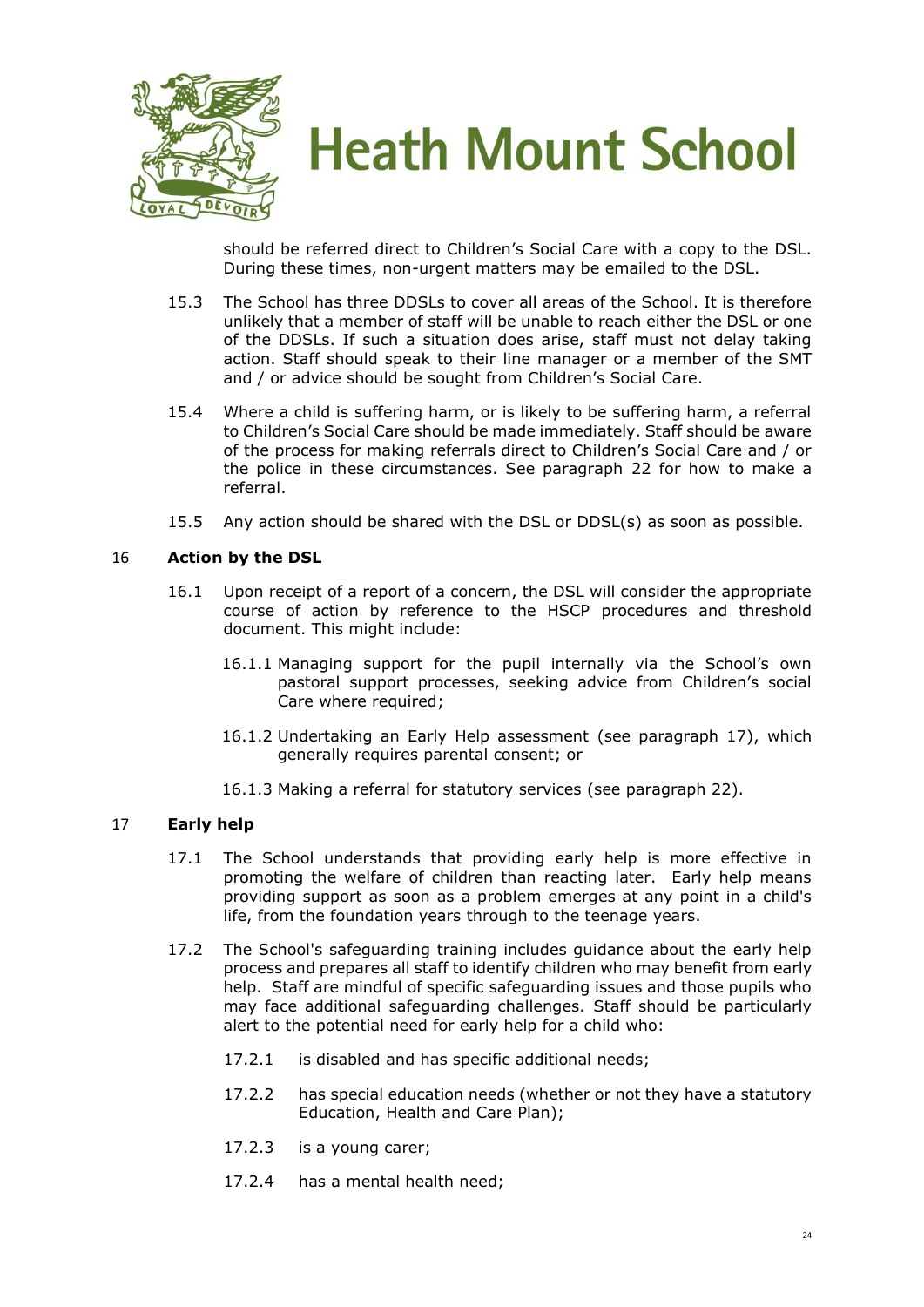

- 17.2.5 is showing signs of being drawn into antisocial or criminal behaviour, including gang involvement and association with organised crime groups;
- 17.2.6 is frequently missing / goes missing from care or home;
- 17.2.7 is misusing drugs or alcohol themselves;
- 17.2.8 is at risk of modern slavery, trafficking sexual or criminal exploitation;
- 17.2.9 is in a family circumstance presenting challenges for the child such as substance abuse, adult mental health problems or domestic abuse;
- 17.2.10 has a family member in prison or is affected by parental offending;
- 17.2.11 is looked after or has returned home to their family from care;
- 17.2.12 is showing early signs of abuse and/ or neglect;
- 17.2.13 is at risk of being radicalised or exploited;
- 17.2.14 is a privately fostered child;
- 17.2.15 is at risk of 'honour' based abuse such as Female genital mutilation (FGM) or forced Marriage;
- 17.2.16 is persistently absent from education, including persistently absent for part of the school day.
- 17.3 A member of staff or volunteer who considers that a pupil may benefit from early help should in the first instance discuss this with the DSL. The DSL will consider the appropriate action to take in accordance with the HSCP referral threshold document and will support staff in liaising with other agencies and setting up an inter-agency assessment as appropriate.
- 17.4 If early help is appropriate, the matter will be kept under review and consideration given to a referral to Children's Social Care if the pupil's situation does not appear to be improving.
- 17.5 The matter will be kept under review and consideration will be given to a referral to Children's social Care for assessment for statutory services if the pupil's situation appears to be getting worse or does not appear to be getting better.

#### 18 **Concerns about a pupil's welfare**

18.1 If staff have **any concern** about a pupil's welfare, action should be taken **immediately**, including reporting to the DSL as soon as possible. See paragraph 25 and Appendix 5 for the procedures for dealing with allegations against staff, supply staff, contractors, and volunteers.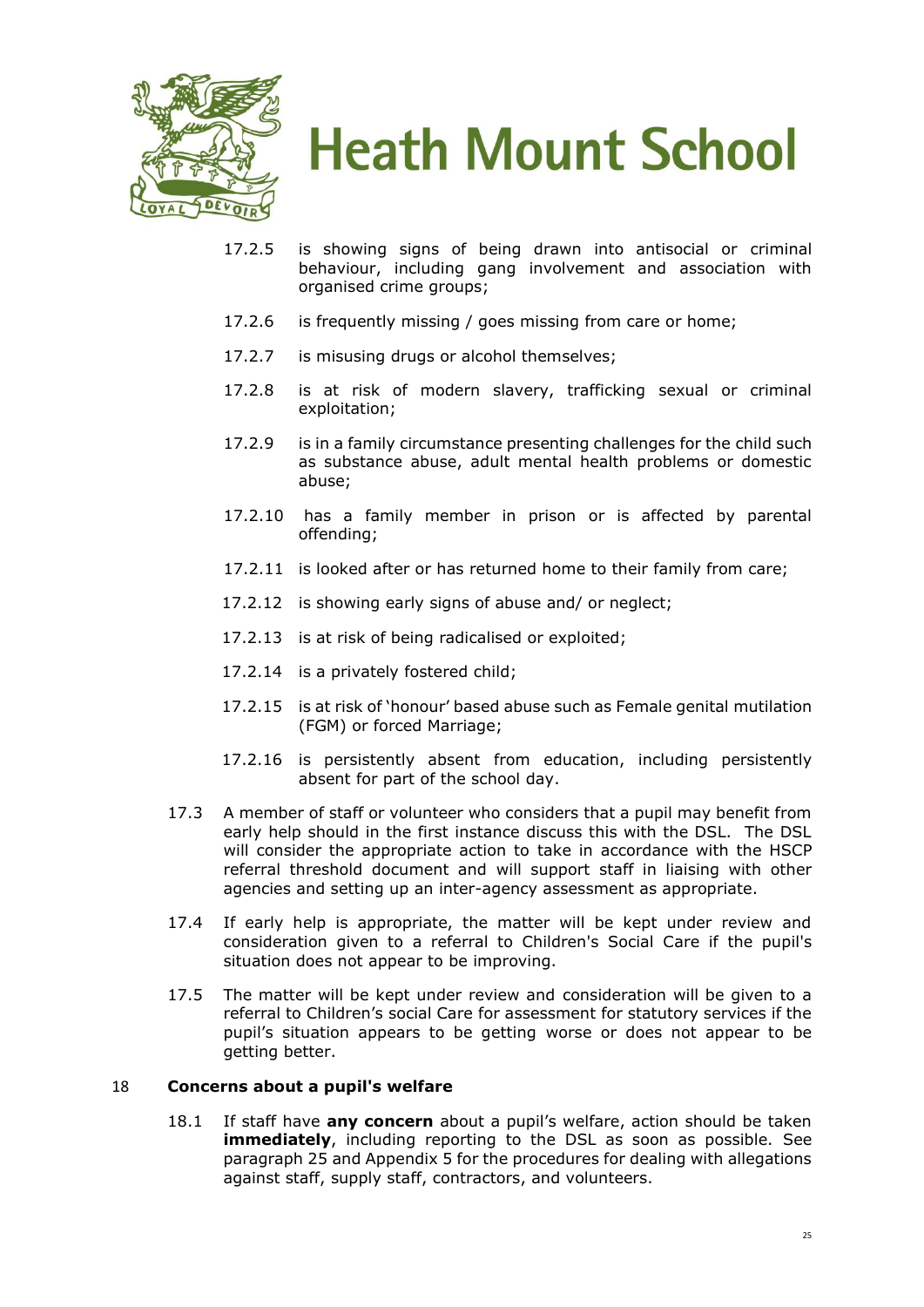

- 18.2 On being notified of a concern the DSL will consider the appropriate course of action in accordance with the HSCP referral threshold document. Such action may include:
	- 18.2.1 supporting the pupil via the School's pastoral support processes, seeking advice from Children's Social Care when required;
	- 18.2.2 an Early Help Assessment (see paragraph 17 above);
	- 18.2.3 a referral to statutory services (see paragraph 22 below);
	- 18.2.4 the views of the child will be taken into account when considering the appropriate course of action but will not be determinative.
- 18.3 If it is decided that a referral is not required, the DSL will keep the matter under review and consideration will be given to a referral to Children's Social Care if the pupil's situation does not appear to be improving.
- 18.4 Staff are reminded that normal referral processes must be used when there are concerns about children who may be at risk of being drawn into terrorism or in instances of allegations against children (peer-on-peer abuse.
- 18.5 In accordance with these procedures, if a member of staff has a concern about a child, there should be a conversation with the DSL (or DDSL where appropriate) to agree a course of action where possible. However, any member of staff can make a referral to Children's Social Care. If a referral is made by someone other than the DSL, the DSL should be informed of the referral as soon as possible.

#### 19 **If a child is in immediate danger or at risk of harm**

- 19.1 If a pupil is in **immediate** danger or is at risk of harm, a referral should be made to Children's Services; Safeguarding and Specialist Services (see page 6 for contact details) and / or the police immediately.
- 19.2 Anybody can make a referral in these circumstances. See paragraph 18 above for details on making a referral.
- 19.3 If a referral is made by someone other than the DSL, the DSL should be informed of the referral as soon as possible.

#### 20 **Contextual safeguarding**

- 20.1 Safeguarding incidents and / or behaviour which raises concern, can be associated with factors outside of school and / or can occur between children outside of school.
- 20.2 All staff, including the DSL, should consider the context within which such incidents and / or behaviours occur, including whether there are any issues present in a child's life that may be a threat to their safety and / or welfare.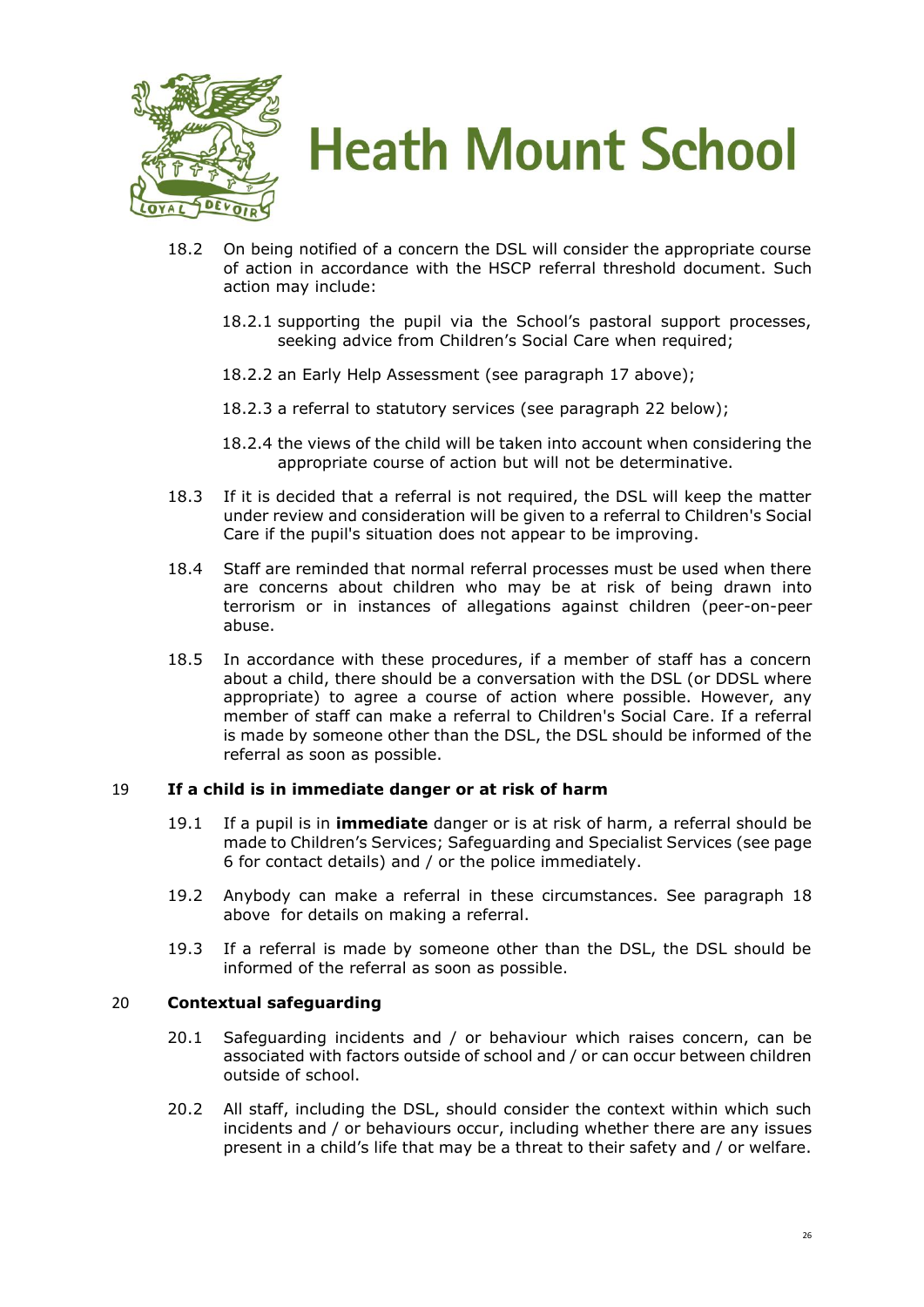

- 20.3 Children's Social Care should be provided with all such information to enable any assessment process to take into account all available evidence and the context of any abuse.
- 20.4 All staff, but particularly the DSL (and deputies) should consider whether children are at risk of abuse or exploitation in situations outside their families. Extra-familial harm can take a variety of forms. Children can be vulnerable to harms including (but not limited to) sexual exploitation, criminal exploitation, sexual abuse, serious youth violence and county lines.

#### 21 **Female Genital Mutilation (FGM)**

21.1 Teachers must report to the police known cases of FGM in under 18s. See Appendix 2 for further information about FGM and this reporting duty. All other staff should refer FGM concerns to the DSL.

#### 22 **Making a referral**

- 22.1 **If a child is suffering, or is likely to suffer harm, a referral to Children's social care and / or the police immediately. The contact details for Children's Social Care are set out at page 5 of this policy.**
- *22.2* Harm is the *'ill treatment or impairment of the health or development of a child.'* Seeing or hearing the ill-treatment of another person is also a form of harm. It can be determined *'significant' by 'comparing a child's health and development with what might reasonably be expected of a similar child.'*
- *22.3* Anyone can contact Children's Social Care to discuss concerns prior to making a referral. This includes professionals as well as a child, family members and members of the public. Parental consent is not required for referrals to statutory agencies.
- 22.4 Staff will need to have access to certain information about the child and the nature of the safeguarding concern in order to make a referral. This will include:
	- 22.4.1 personal details of the child;
	- 22.4.2 detailed information regarding the concern;
	- 22.4.3 family information, about the child's family, including the capacity of the child's parents or carers to meet the child's developmental needs and any external factors which may impact the child's parents' or carers' capacity to parent.
	- 22.4.4 Children's social care may undertake a statutory assessment under the Children Act 1989 regarding the needs of the child. It is likely that the person making the referral will be asked to contribute to this process. Statutory assessments include:
		- (a) Children in Need: this is a child who is unlikely to achieve or maintain a reasonable level of health or development, or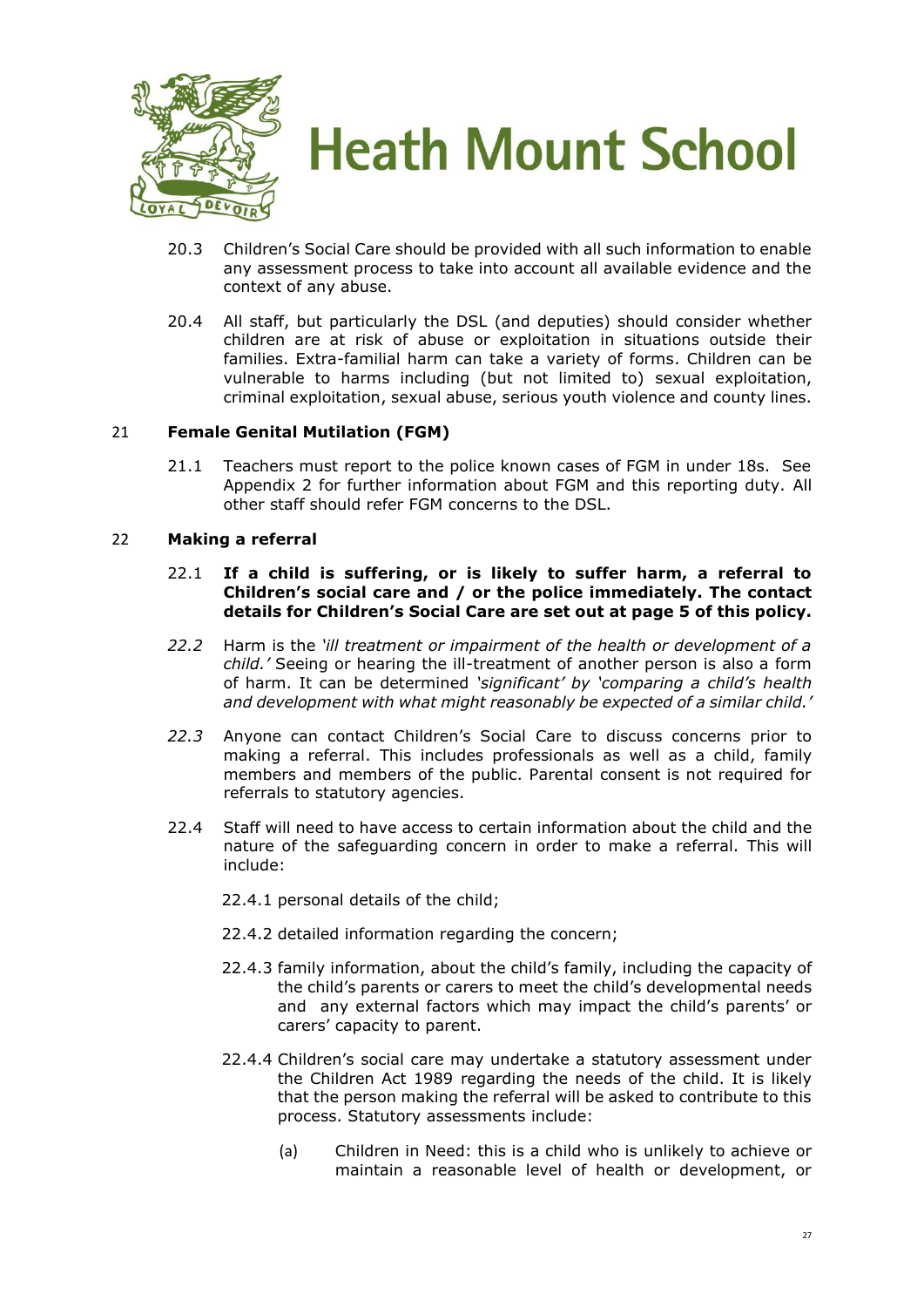

whose health and development is likely to be significantly further impaired without the provision of services; or a child who is disabled. Children in need may be assessed under section 17 of the Children Act 1989.

- (b) Children suffering or likely to suffer significant harm: Local authorities have a duty under section 47 of the Children Act 1989 if they have reasonable cause to suspect that a child is suffering or is likely to suffer, significant harm.
- 22.5 If the referral is made by telephone, this should be followed up in writing. All reports of concern should be recorded and reported via MyConcern. The record of concern should be completed in as much detail as possible, using the child's own words.
- 22.6 If the referral is made by someone other than the DSL, the DSL should be informed of the referral as soon as possible.
- 22.7 Confirmation of the referral and details of the decision as to what course of action will be taken should be received from the local authority within one working day. If this is not received, the DSL (or the person that made the referral) should contact Children's Social Care again. The flowchart at page 23 of KCSIE 2021 and the flowcharts set out at Chapter 1 of WTSC are helpful to illustrate the likely actions and decisions required.
- 22.8 If after a referral the pupil's situation does not appear to be improving, the DSL (or the person that made the referral) should press for reconsideration to ensure their concerns are addressed and that the pupil's situation improves. The DSL may call the CPSLO Consultation Service for further advice (see page 6 for contact details).
- 22.9 Where relevant, the School will co-operate with the Channel panel and the police in providing any relevant information so that each can effectively carry out its functions to determine whether an individual is vulnerable to being drawn into terrorism. The School will respond to requests for information from the police promptly and in any event within five to ten working days.

#### 23 **Allegations against pupils – peer on peer / child on child abuse**

- 23.1 All allegations against and concerns about pupils should be reported according to the procedures in this policy. Further information on peer-onpeer abuse can be found at Appendix 4.
- 23.2 If harmful sexual behaviour is alleged to have occurred, the DSL will have regard to Part 5 of KCSIE and the non-statutory guidance Sexual Violence and sexual Harassment between children in schools (DfE 2021), considering the local response of the police and Children's Social Care to these issues. The views of the alleged victim will be taken into account but will not be determinative.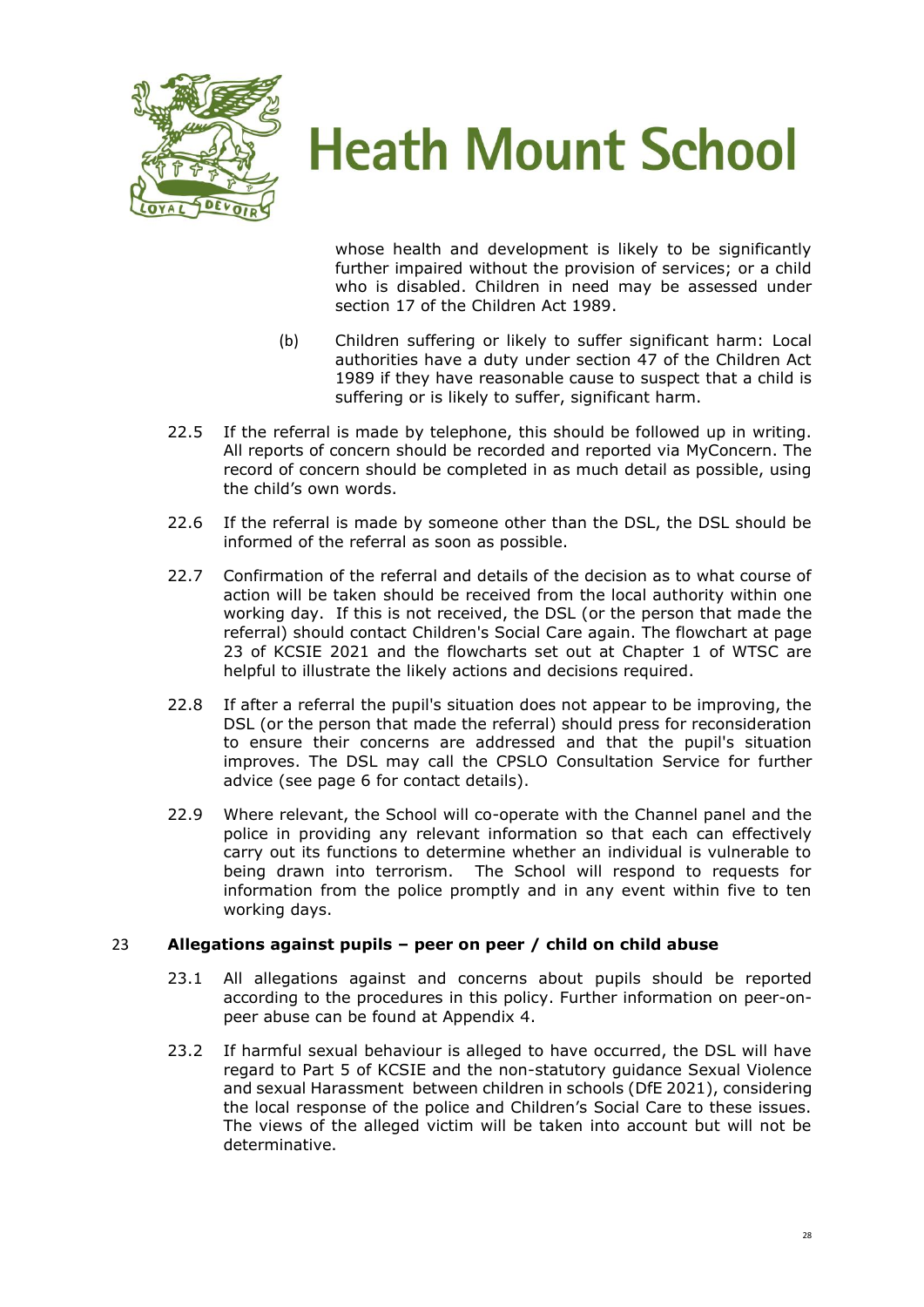

23.3 All those involved in such allegations, both victim and perpetrator, will be treated as being at risk and in need of support under the safeguarding procedures in this policy. Appropriate support will be provided to all pupils involved, including support from external agencies if necessary.

#### 24 **What to do if staff have a concern about someone else's welfare**

- 24.1 If staff have concerns about the welfare of others or any other safeguarding issue not expressly covered by this policy, they should report them.
- 24.2 In the absence of an express procedure about reporting, they should report such concerns to their line manager or the DSL in the first instance.

#### 25 **Dealing with allegations made and / or concerns raised about staff and others in the School**

- 25.1 The School has procedures for dealing with allegations made and / or concerns raised against staff or anyone working in the School, including supply staff, volunteers, and contractors.
- 25.2 The procedures in this policy apply to staff who pose a risk of harm to children or may behave in a way that indicates that they may be unsuitable to work with children. They also apply to low level concerns that do not meet the harm threshold. The procedures aim to strike a balance between the need to protect children from abuse and the need to protect staff and volunteers from false or unfounded allegations. These procedures are set out in Appendix 5 and follow Parts 1 and 4 of KCSIE.
- 25.3 The School will follow its employment procedures for dealing with any other concern raised about staff, involving external agencies as appropriate.
- 25.4 The local authority has a designated team of officers, involved in the management and oversight of allegations against people that work with children (DO's). The DO's will be informed immediately and in any event within one working day of all such allegations that come to the School's attention and appear to meet the criteria set out in Appendix 5.
- 25.5 Detailed guidance is given to staff, Governors, and volunteers on the expectations of the School with regard to contact with pupils, parents, colleagues, and any other person who comes into contact with the School. This is to ensure that the behaviour and actions of staff do not place pupils or themselves at risk of harm or of allegations of harm to a pupil. This guidance is contained in the Staff Handbook: staff code of conduct, which is available in the policies folder located in the Staff drive. It is also available in the staff rooms and is given to new staff during induction. It includes details of additional safeguarding arrangements where staff engage in oneto-one teaching and meetings with pupils.
- 25.6 Staff and volunteers should also feel able to follow the School's separate whistleblowing policy to raise concerns about poor or unsafe safeguarding practices at the School or potential failures by the School or its staff to properly safeguard the welfare of pupils and those concerns will be taken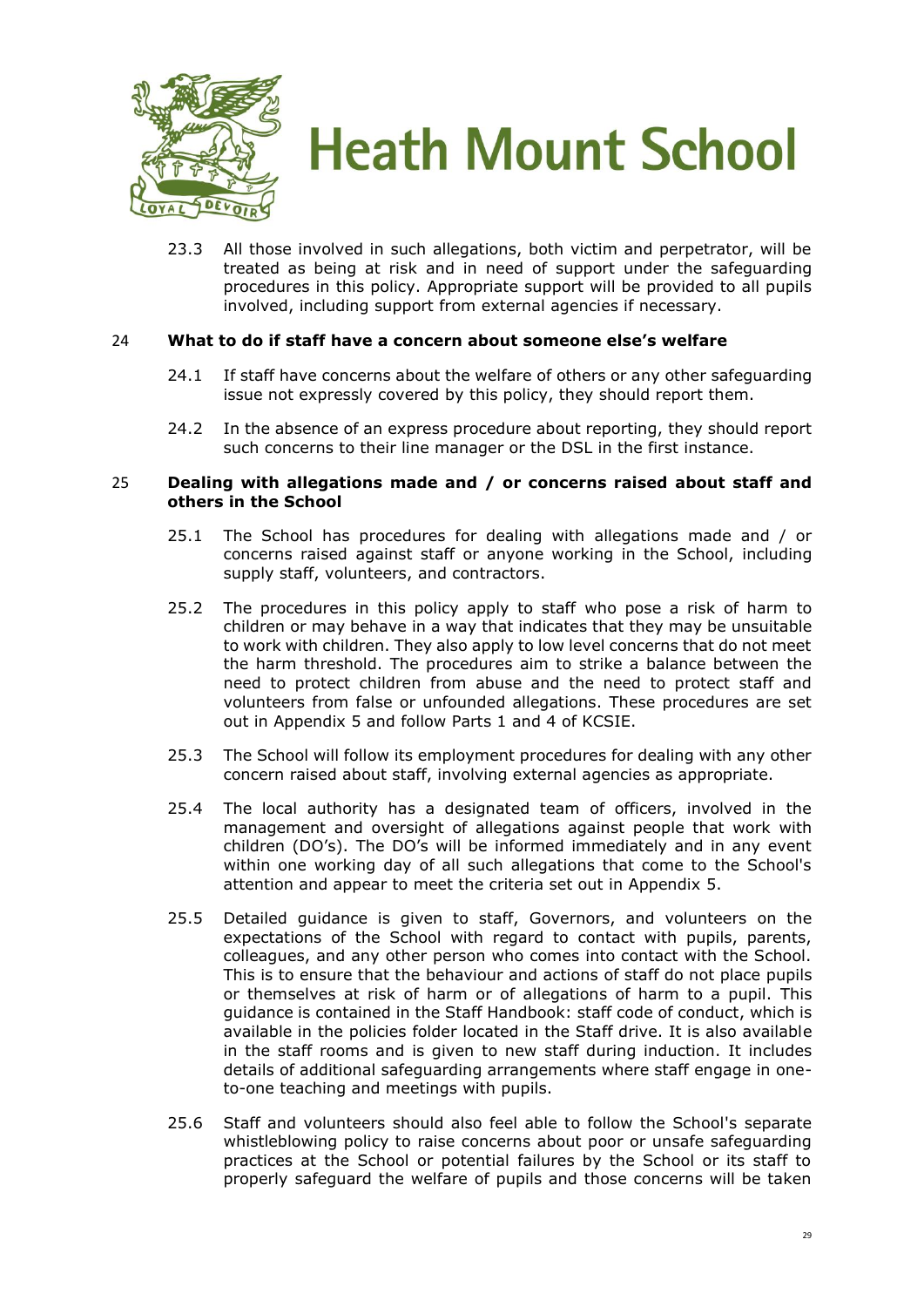

seriously. The NSPCC whistleblowing helpline is available for staff who do not feel able to raise concerns about child protection failures internally (see page 7 of this policy for the relevant contact details).

25.7 Staff may also report concerns direct to the School's Local Authority or to the Charity Commission if they consider that the School has failed to deal with concerns appropriately.

#### 26 **Missing Child Procedures**

26.1 All staff are informed of and requested to familiarise themselves with the procedure to be used for searching for and if necessary, reporting, a pupil missing from School. The procedure includes the requirement to record any incident, the action taken, and the reason given by the pupil for being missing. Please see the School's Missing Pupil Policy for further details.

#### 27 **Informing parents**

- 27.1 Parents will normally be kept informed as appropriate of any action to be taken under these procedures. However, there may be circumstances when the DSL will need to consult the Head, the DO(s), Children's Services and / or the police before discussing details with parents. The School will manage the pupil(s) expectations about information sharing. The School will also keep them, and their parents informed of developments where it is safe to do so. In all cases, the DSL will be guided by the HSCP referral threshold document.
- 27.2 In relation to Channel referrals, the DSL will consider seeking the consent of the pupil (or their parent / guardian) when determining what information can be shared. Whether or not consent is sought will be dependent on the circumstances of the case but may relate to issues such as the health of the individual, law enforcement or protection of the public.
- 27.3 See also paragraph 4 of Appendix 5 for details about the disclosure of information where an allegation has been made against a member of staff, volunteer, or the Head.

#### 28 **Additional Reporting**

28.1 In addition to the reporting requirements explained above, the School will consider whether it is required to report safeguarding incidents to other regulatory bodies or organisations, including but not limited to:

#### 28.1.1 **Health and Safety Executive**

(a) The School is legally required under RIDDOR to report all serious incidents to the Health and Safety Executive. Please see the school's health and safety policy and procedures.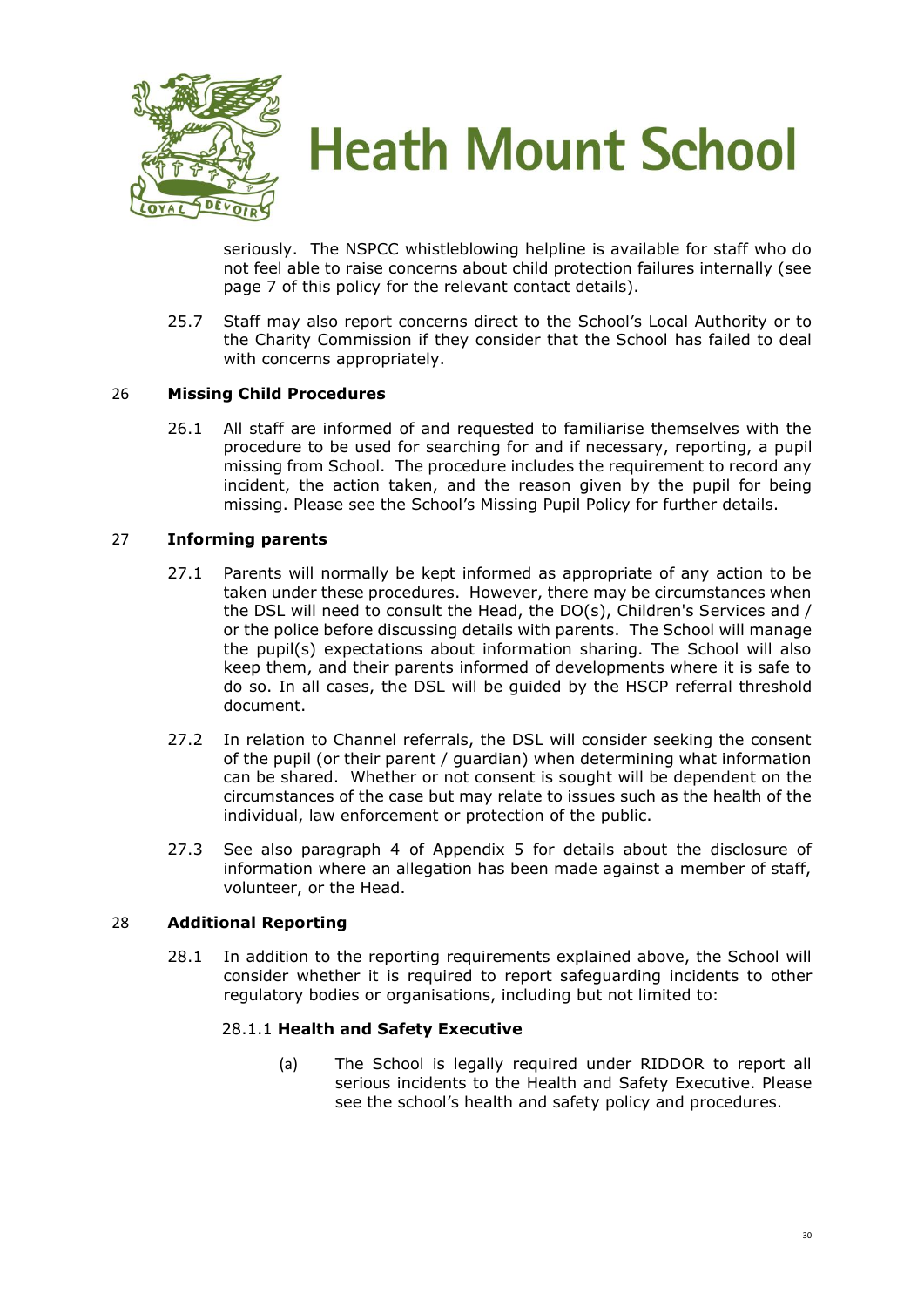

#### 28.1.2 **Charity Commission**

- (a) The School is a registered charity and is required to report all serious incidents to the Charity Commission in accordance with the guidance 'how to report a serious incident in your charity (Charity Commission, June 2019).Serious incidents that will be reported to the Charity Commission include suspicions, allegations or incidents of abuse involving pupils. This is likely to involve the following:
	- (i) Pupils who have been, or are alleged to have been, abused or mistreated while under the care of the School or by someone connected with the School, for example, a Governor, staff member or volunteer;
	- (ii) There has been an incident involving the abuse or mistreatment (alleged or actual) of someone and this is connected with the activities of the School;
	- (iii) There has been a breach of the School's procedures or policies which has put pupils at risk, including failure to carry out checks which would have identified that a person is disqualified in law, under safeguarding legislation, from working with children.
- (b) The School will notify the Charity Commission of other agencies to which the incident has been reported in accordance with this policy.

#### 28.1.3 **Disclosure and Barring Service (DBS)**

(a) A referral to the DBS will be made promptly if the criteria are met (see Appendix 4).

#### 28.1.4 **Teaching Regulation Agency**

(a) The School will consider whether a referral to the TRA should be made where a teacher has been dismissed, or would have been dismissed, if he / she had not resigned (see Appendix 4).

#### 28.1.5 **Insurers**

- (a) The School will consider whether it is necessary to report a safeguarding incident to the relevant insurers and / or brokers and, if so, the timescale required by the relevant policies. It may be necessary to report to a number of insurers as there may be concurrent cover under existing and historic policies.
- (b) In any event, care should be taken to ensure this is done before renewal so that the School complies with its duties under the Insurance Act 2015. If the School is in any doubt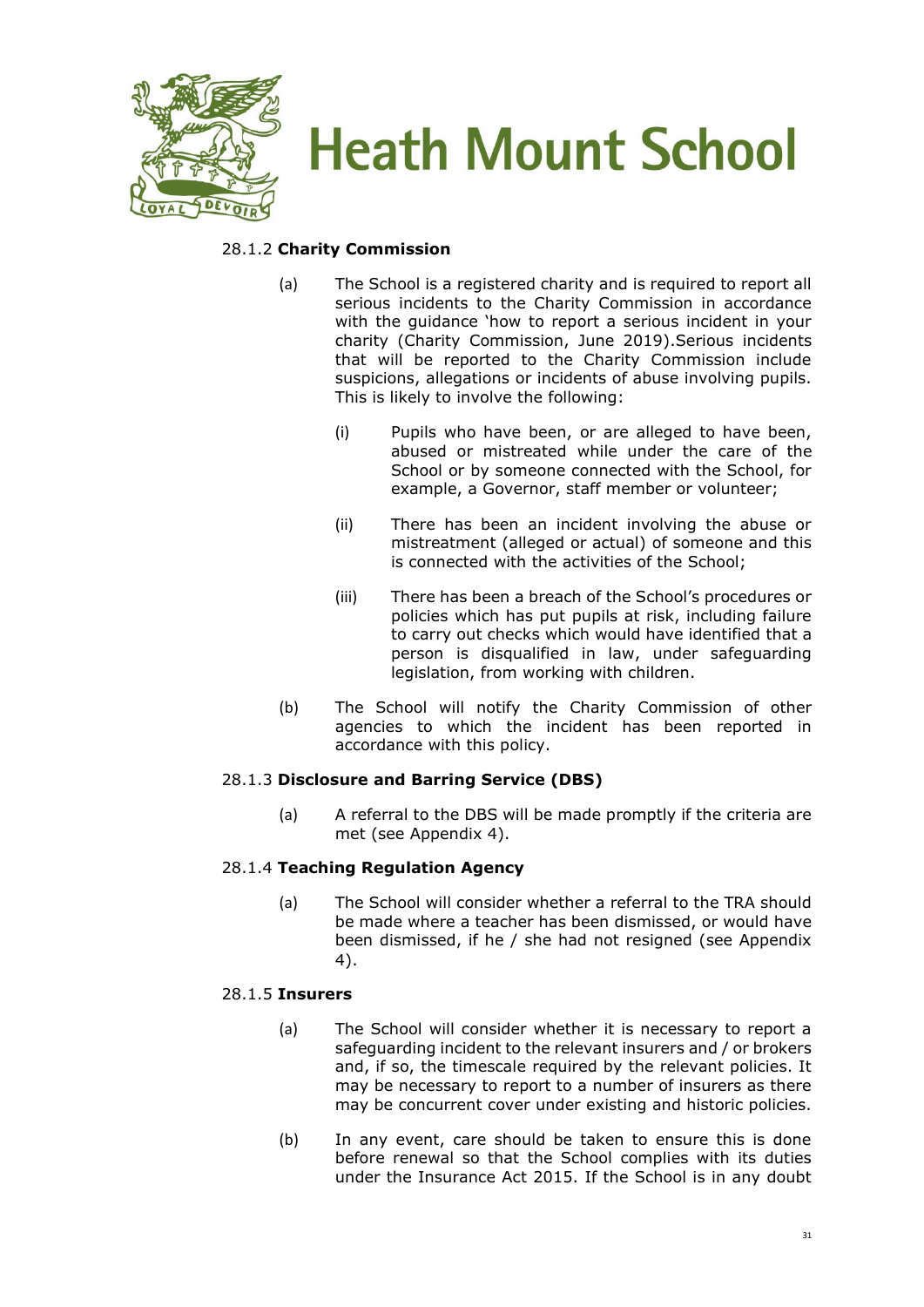

with regard to the correct insurer and / policy and / or if it is unable to locate the relevant insurer and / or the extent of the report required, professional advice will be sought.

#### 29 **Secure School Premises**

- 29.1 The School will take all practical steps to ensure that School premises are as secure as circumstances permit. This includes measures such as the use of a secure entry system, visible staff and visitor lanyards and security guard-controlled access to the School.
- 29.2 Visitors during normal hours are required to sign in at Reception (in the appropriate building) where they are issued with a visitor's badge which should be worn at all times whilst they are on school property. Visitors may be required to produce 'photo ID. Further details can be found in the Guidance on Security, Access, Control, Workplace Safety and Lone Working Policy and the Visiting Speaker's Policy, (available on request).

#### 30 **Risky Areas**

30.1 All children are supervised when playing in the grounds, albeit this can be close or at a distance depending on the age of the pupils. There is a rota of staff to supervise outdoor play and there are areas of school buildings and grounds where children are either: not permitted unsupervised access or not permitted access to unlit areas during the hours of darkness. For further information about risky areas for pupils, including boarders, please refer to the Pupil Access to Risky Areas Policy.

#### 31 **Boarding**

- 31.1 Children in residential settings can be more vulnerable to abuse and boarding staff should be alert to this and the potential for peer abuse. Our Boarding Houses have regard to the National Minimum Standards for Boarding Schools which include:
	- 31.1.1 Briefing for senior pupils about what action to take should they receive an allegation of abuse or have a concern about any fellow boarder or member of staff;
	- 31.1.2 A child protection briefing for prefects at their first meeting outlining the adults within and outside of school to whom they can turn, including details of how to contact the Independent Listener;
	- 31.1.3 The Missing Pupil Policy and the procedures to be used when searching for a missing boarder;
	- 31.1.4 The steps used to report concerns or allegations to the local authority team, or OFSTED via the whistle blowers' Hotline on 0300 123 3155 or via email at [whistleblowing@ofsted.gov.uk](mailto:whistleblowing@ofsted.gov.uk)
- 31.2 If an allegation of abuse is made against a member of boarding staff, the Head, DSL, and the DO(s) will follow the steps outlined in Appendix 5 of this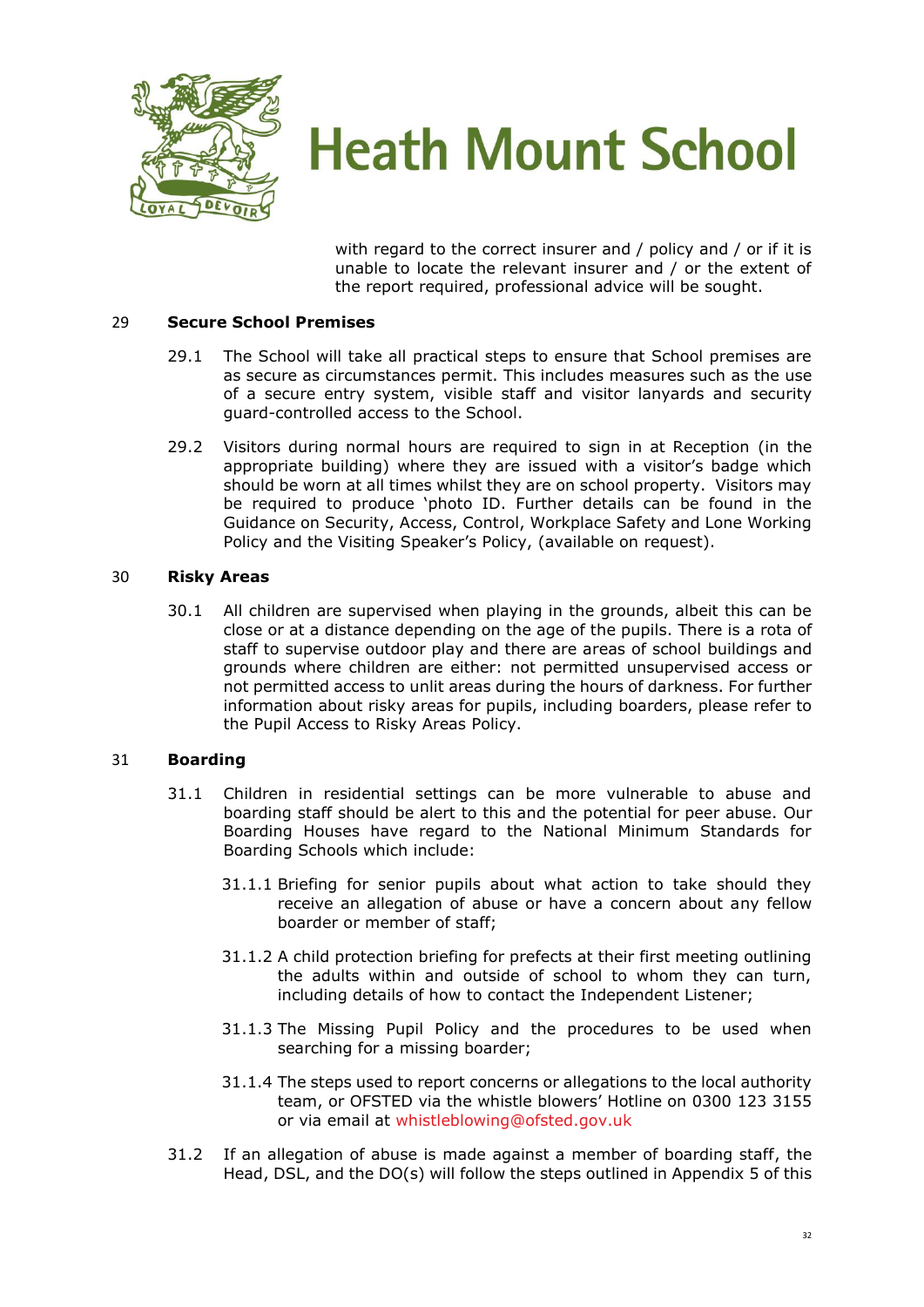

Policy. Arrangements may be made for accommodation away from children until the investigation is complete and the results have been disclosed.

#### 32 **Safer Recruitment and Supervision of Staff**

- 32.1 The School is committed to safer recruitment processes, including checking the suitability of staff employed by other organisations if they supervise the School's pupils on a site other than a school (see the School's Educational Visits Policy). Some staff are trained in safer recruitment and at least one will be on each interview panel. Full details of the School's safer recruitment procedures for checking the suitability of staff are set out in the School's Recruitment, Selection and Disclosure Policy and Procedures.
- 32.2 The School maintains a Single Central Register of appointments for all staff.
- 32.3 Staff connected to the School's early years and later years provision are under an ongoing duty to inform the School if their circumstances change, meaning they would meet any of the criteria for disqualification under the Childcare Act 2006. Staff should refer to the School's Recruitment, Selection and Disclosure Policy and Procedures for further information regarding this duty as well as their contract of employment in respect of their ongoing duty to update the School.
- 32.4 The School's protocols for ensuring that all visiting speakers are checked as suitable (whether invited by staff or pupils) and supervised is set out in the School's Visitors and Visiting Speakers Policy.

#### 33 **Use of mobile phones and cameras**

- 33.1 The School's policy on the use of mobile phones and cameras in the School, including the EYFS setting, is as follows:
	- 33.1.1 the School's safe and acceptable use of ICT for pupil's policy sets out the expectations on all pupils. In the EYFS setting, pupils are not permitted to bring mobile phones or any mobile device with a camera facility onto the premises. Boarding pupils are allowed to bring mobile phones onto site in order to make brief calls home at night only. These are handed in and kept in a secure location at all other times, thereby ensuring that use is limited and controlled appropriately.
	- 33.1.2 staff and volunteers should use mobile phones and cameras in accordance with the guidance set out in the staff code of conduct (staff acceptable use of ICT policy). Only school devices may be used to take photographs of pupils. Staff personal mobile phones should only be used in an emergency around pupils;
	- 33.1.3 parents and family members may bring mobile phones onto the premises but may only take photographs during events such as plays, concerts or sporting events for personal use. Parents should be reminded that the publication of such images (including on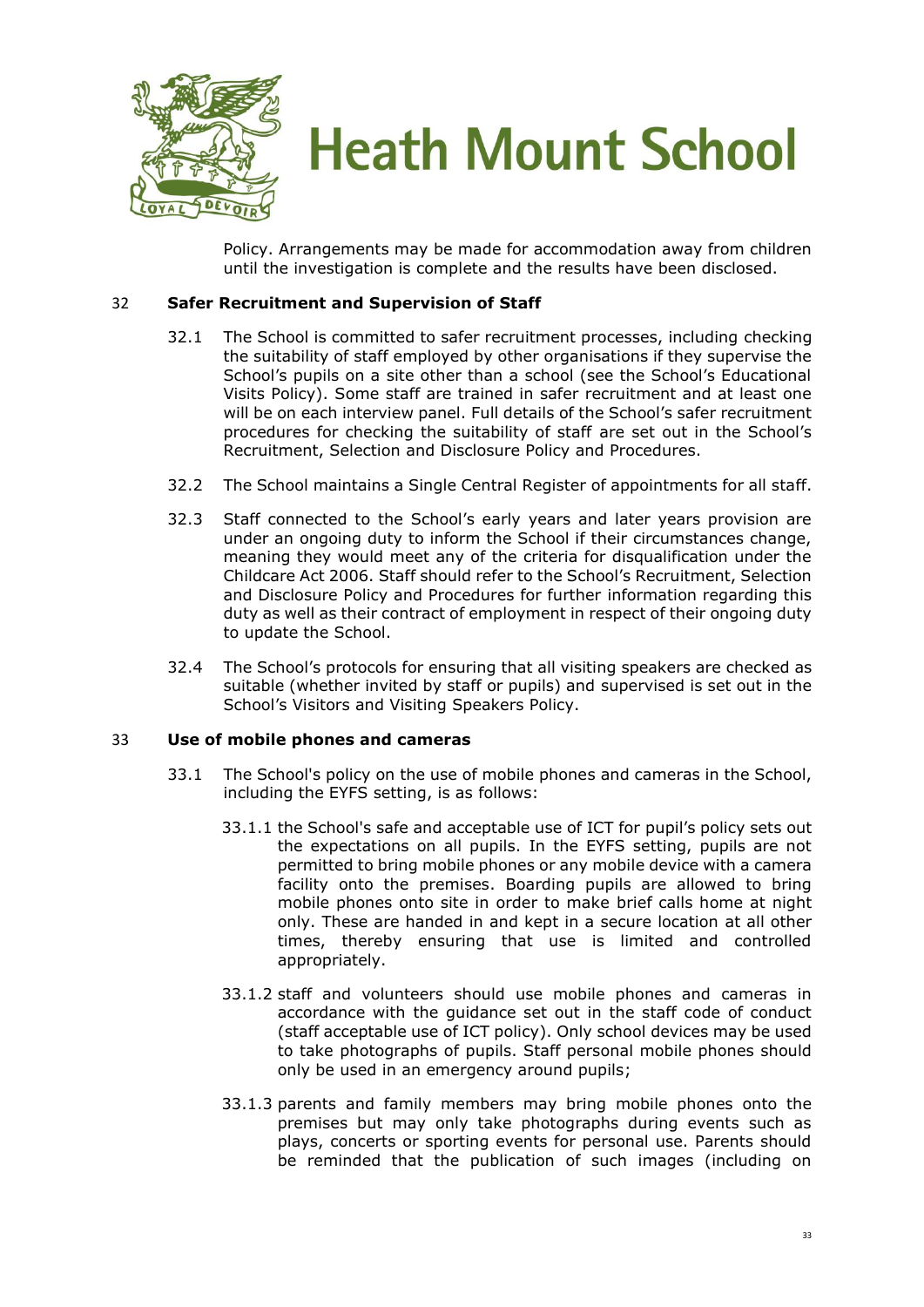

personal social networking sites even where access to the image may be limited) may be unlawful.

33.1.4 Visitors, including contractors, may bring mobile phones onto the premises but may not take photographs or videos under any circumstances. The only exception is where a commercial third party is permitted to take photos or videos of pupils with the consent of a senior member of staff and with appropriate supervision.

#### 34 **Risk assessment**

- 34.1 Where a concern about a pupil's welfare is identified, the risks to that pupil's welfare will be assessed and appropriate action will be taken to reduce the risk identified (see also, Risk Assessment for Pupil Welfare Policy).
- 34.2 The format of the risk assessment may include the use of pupil welfare plans (for example, behaviour or healthcare and education plans). Regardless of the format used, the School's approach to promoting pupil welfare will be systematic and pupil focused.
- 34.3 The Head has overall responsibility for ensuring that matters which affect pupil welfare are adequately risk assessed and for ensuring that the relevant findings are implemented, monitored, and evaluated.
- 34.4 Day to day responsibility for ensuring that risk assessments are carried out is with the DSL who has been properly trained in and tasked with carrying out such risk assessments.

#### 35 **Record keeping**

- 35.1 All records created in accordance with this policy are managed in accordance with the School's policies that apply to the retention and destruction of records.
- 35.2 Staff must record all concerns about a child welfare on MyConcern which Guidance on record keeping is set out in Appendix 3.
- 35.3 All concerns, discussions and decisions made and the reasons for those decisions should be recorded in writing. Information should be kept confidential and stored securely. Concerns and referrals will be kept in a separate child protection file for each child. These should include:

35.3.1 a clear and comprehensive summary of the concern;

35.3.2 details of how the concern was followed up and resolved;

35.3.3 a note of any action taken, decisions reached and the outcome.

35.4 The DSL will open a child protection file following a report to him / her of a child protection concern about a pupil. The DSL will record all discussions with both colleagues and external agencies, decisions made and the reasons for them and detail of the action taken.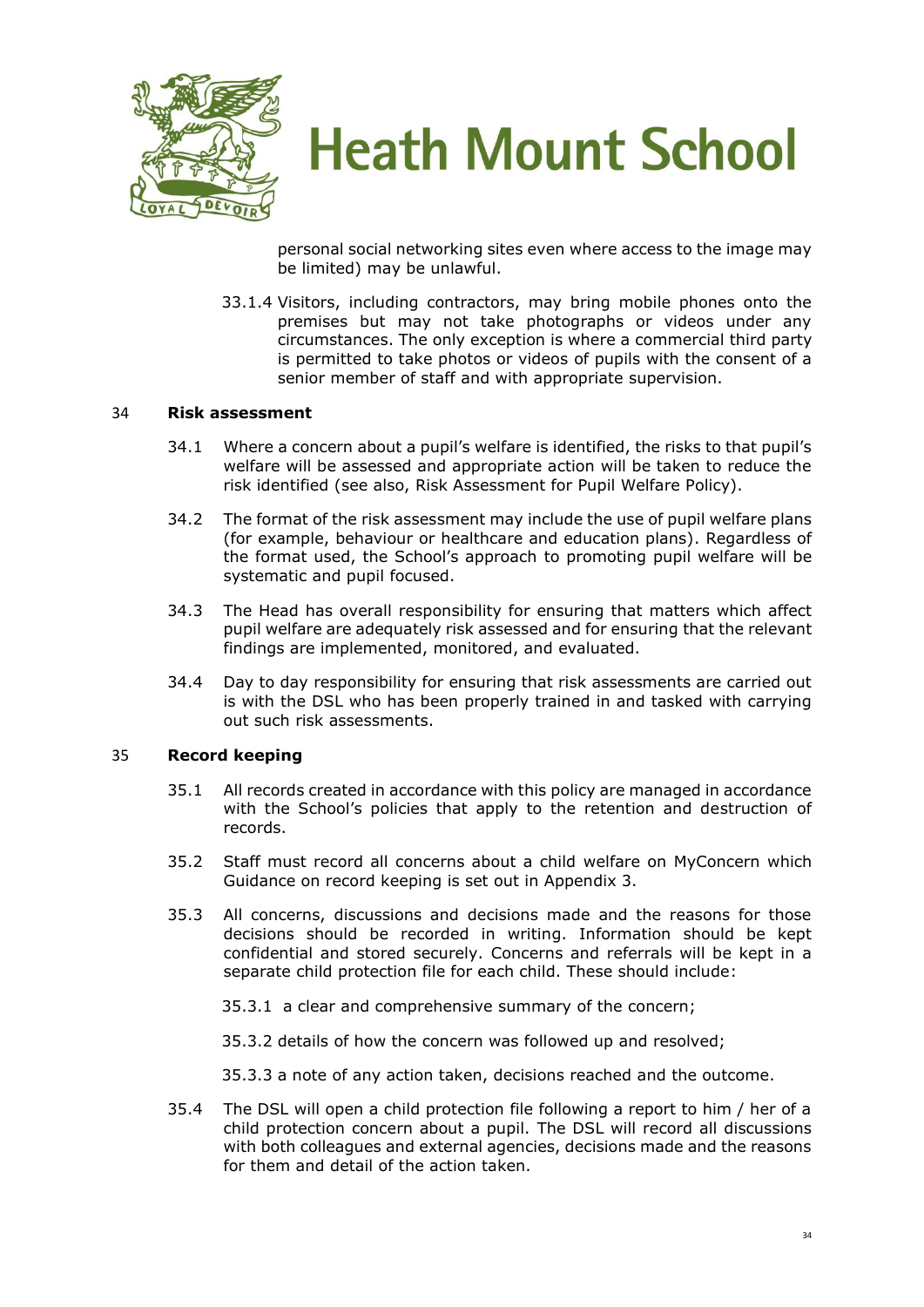

35.5 The records created in accordance with this policy many contain personal data. The School has a Privacy Notice available via the School website which explains use of personal data for the benefit of pupils and parents. In addition, staff must ensure that they follow the School's data protection policies and procedures when handling personal data created in connection with this policy. This includes the School's Data Protection and Information Security Policies.

#### 36 **Information sharing and multi-agency work**

- 36.1 The School will treat all safeguarding information with an appropriate level of confidentiality, allowing disclosure only to those who need the information in order to safeguard and promote the welfare of children. When a child leaves the School, their Child Protection File (if one exists) is transferred securely to the new school.
- 36.2 The School understands that information sharing is essential for effective safeguarding and promoting the welfare of children and young people, including their educational outcomes Fears about sharing information will not stand in the way of the need to promote the welfare and safety of others , which is always the primary concern of the School. The School understands that the GDPR and Data Protection Act 2018 provide a framework to ensure that personal information is shared appropriately.
- 36.3 When the School receives a request for safeguarding information (for example, a subject access request or a request from the police) the School will consider its response to ensure that any disclosure accords with its obligations under the UK GDPR and Data Protection Act 2018. The School will also have regard to its data protection policies. The DSL will work closely with the Bursar, Compliance Manager and Network Manager to determine what should be disclosed.
- 36.4 The School will co-operate with police and children's social care to ensure that all relevant information is shared for the purposes of child protection investigations under the Children Act 1989.
- 36.5 Where allegations have been made against staff, the School will consult with the Designated Officer DO and, where appropriate, the police and Children's Social Care to agree the information that should be disclosed and to whom.
- 36.6 The School will share information where it is appropriate to do so. However, they may be unable to do so, for example, because it would pose a risk of harm to others or because it has been prohibited by external agencies.

#### 37 **Monitoring and review**

37.1 The DSL will ensure that the procedures set out in this Policy and the implementation of these procedures are updated and reviewed regularly, working with the Governors as necessary and seeking contributions from staff. The DSL will update the SMT regularly on the operation of the School's safeguarding arrangements.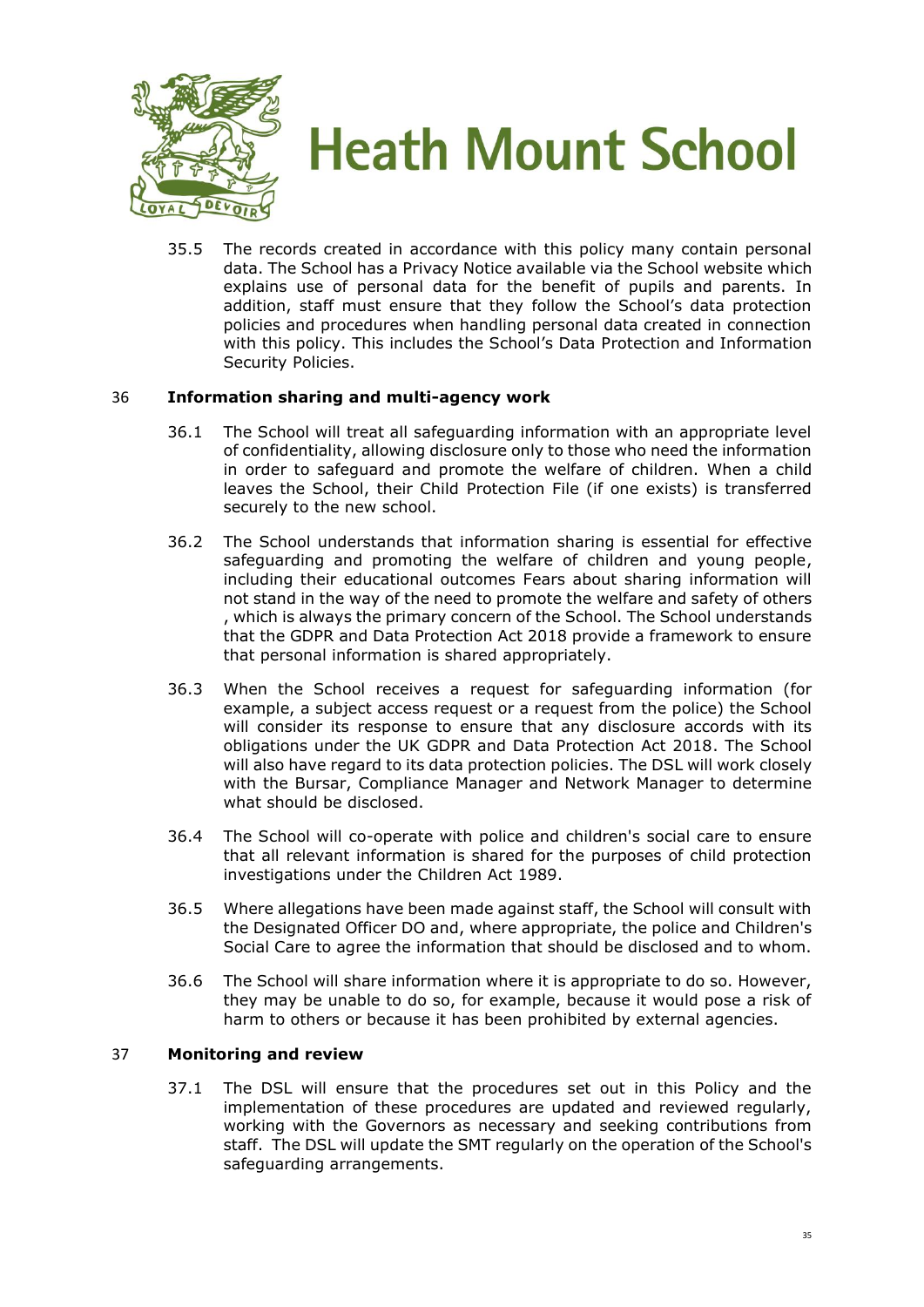

- 37.2 Any safeguarding incidents at the School will be followed by a review of these procedures by the DSL and a report made to the Governing Body. Where an incident involves a member of staff, the DO(s) will be asked to assist in this review to determine whether any improvements can be made to the School's procedures. Any deficiencies or weaknesses with regard to child protection arrangements at any time will be remedied without delay.
- 37.3 The full Governing Body will undertake an annual review of this Policy and the School's safeguarding procedures, including an update and review of the effectiveness of procedures and their implementation and the effectiveness of inter-agency working. The DSL will work with the Nominated Safeguarding Governor, preparing a written report commissioned by the full Governing Body. The written report should address how the School ensures that this Policy is kept up to date; staff training on safeguarding; referral information; issues and themes which may have emerged in the School and how these have been handled; and the contribution the School is making to multi-agency working in individual cases or local discussions on safeguarding matters.
- 37.4 The full Governing Body should also consider independent corroboration, such as:
	- 37.4.1 inspection of records or feedback from external agencies including the DO(s);
	- 37.4.2 reports of ISI inspections;
	- 37.4.3 the outcome of any complaints, claims or related proceedings; and
	- 37.4.4 press reports.
	- 37.4.5 The full Governing Body will review the report, this Policy and the implementation of its procedures and consider the proposed amendments to the Policy before giving the revised Policy its final approval. Detailed minutes recording the review by the Governing Body will be made.

#### **Approved by Governors subject to ratification by the Full Board of Governors**

| <b>Date</b>                         | 3rd November 2021 |
|-------------------------------------|-------------------|
| <b>Effective date of the policy</b> | September 2021    |
| <b>Review date of the policy</b>    | September 2022    |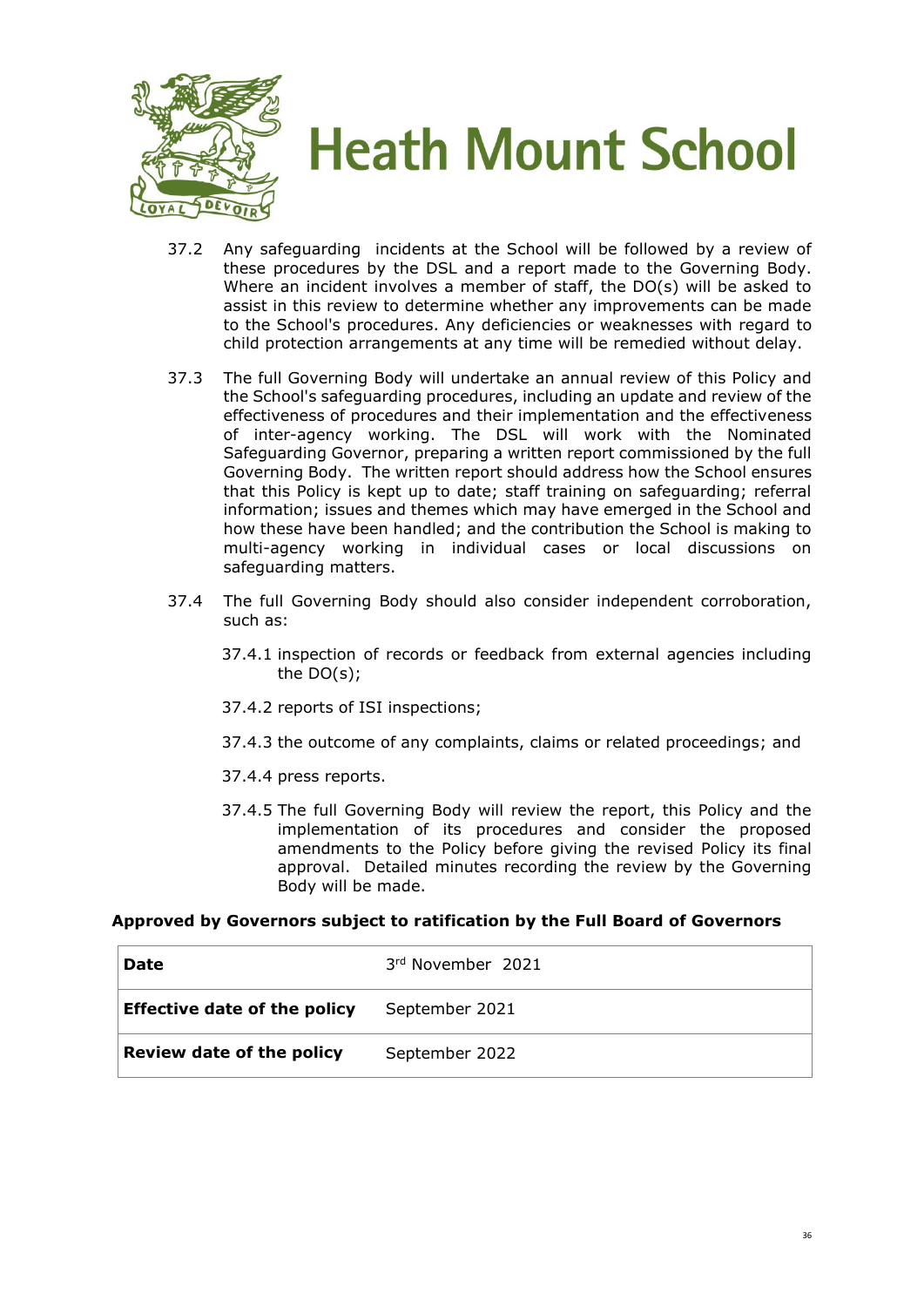

#### **Appendix 1 Designated Safeguarding Lead (DSL)**

- 1 The DSL is the first point of contact for parents, pupils, teaching staff, support staff, volunteers, external agencies, and any other parties in all matters of child protection (except in the case of allegations against staff, volunteers, or Governors, where the procedures in Appendix 4 should be followed). The DSL provides support, advice and expertise on all matters concerning safeguarding and child protection (including online safety)
- 2 The contact details for the DSL and DDSLs for the School are set out at page 4.

#### 3 **In accordance with Annex C of KCSIE, the main responsibilities of the DSL are:**

#### 3.1 **Managing referrals**

- 3.1.1 The DSL is expected to:
	- (a) refer cases of suspected abuse and neglect to the local authority Children's Social Care as required;
	- (b) support staff who make referrals to the local authority Children's Social Care;
	- (c) refer cases to the Channel programme where there is a radicalisation concern as required;
	- (d) support staff who make referrals to the Channel programme;
	- (e) refer cases where a person is dismissed or has left due to risk / harm to a child to the DBS as required; and
	- (f) refer cases where a crime may have been committed to the Police as required. NSPCC – [When to call the police](https://www.npcc.police.uk/documents/Children%20and%20Young%20people/When%20to%20call%20the%20police%20guidance%20for%20schools%20and%20colleges.pdf) should help the DSL to understand when to consider calling the police and what to expect when working with the police.

#### 3.2 **Work with others**

- 3.2.1 Act as a source of support, advice and expertise for all staff;
- 3.2.2 Act as a point of contact with the safeguarding partners;
- 3.2.3 Liaise with the Head to inform him of issues, especially on-going enquiries under section 47 of the Children Act 1989 and police investigations;
- 3.2.4 As required, liaise with the Case Manager and the DO's at the local authority for child protection concerns (all cases which concern a staff member);
- 3.2.5 Liaise with staff, in particular, teachers, pastoral support staff , the medical team, the Head of IT and the Head of Learning Support, on matters of safety and safeguarding (including where safeguarding concerns are linked to mental health and including online and digital safety) when deciding whether to make a referral by liaising with relevant agencies so that children's needs are considered holistically.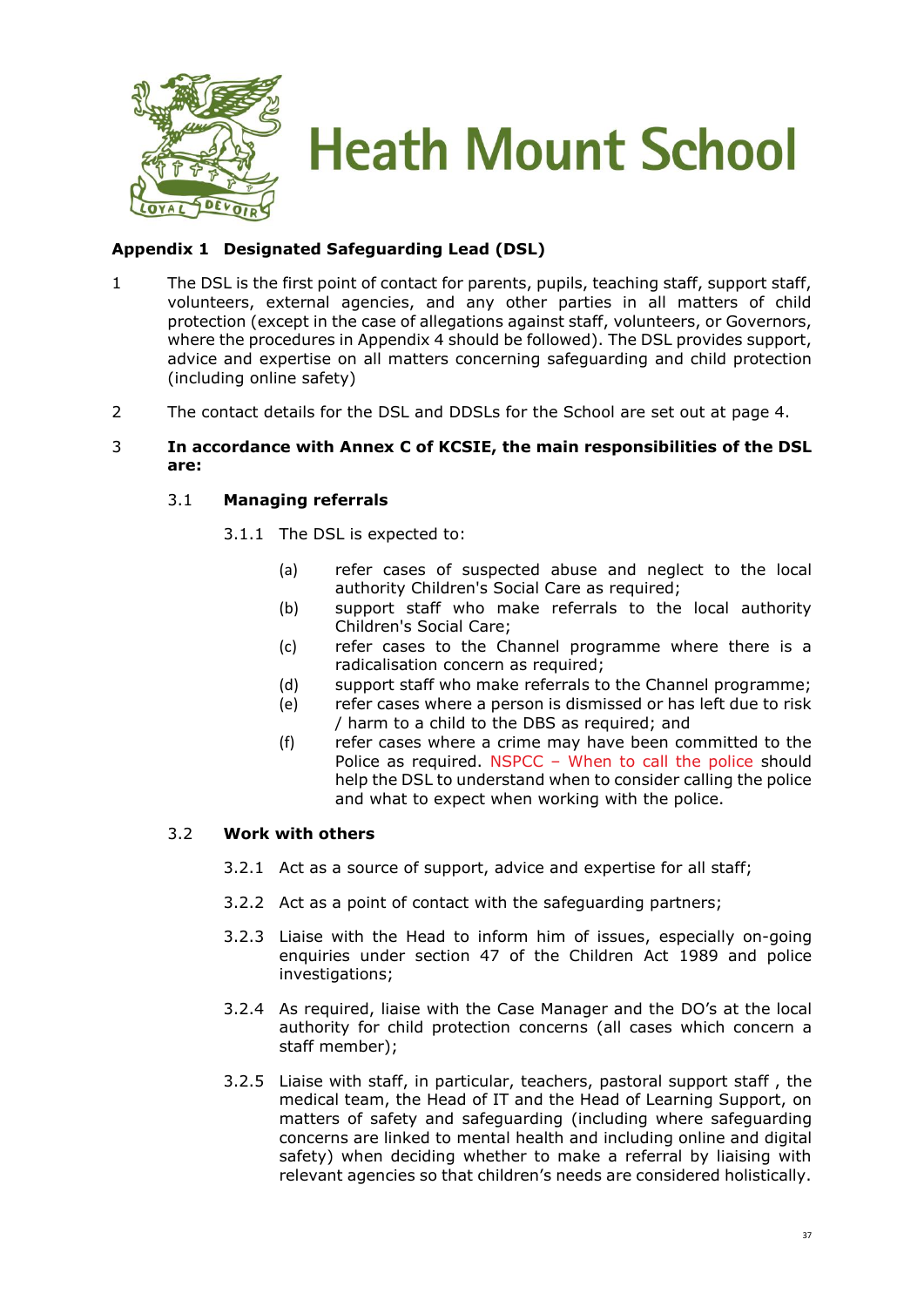

3.2.6 Liaise with the School counsellor, Head of Wellbeing and medical team where safeguarding concerns are linked to mental health.

#### 3.3 **Raise awareness and provide support**

- 3.3.1 Promote supportive engagement with parents and / or carers in safeguarding and promoting the welfare of children, including where families may be facing challenging circumstances;
- 3.3.2 Ensure that staff are supported during the referral process.
- 3.3.3 Work with Head and relevant Heads of Sections of the School, taking lead responsibility for promoting educational outcomes by sharing information about welfare, safeguarding and child protection issues that children in need are experiencing, or have experienced, and identifying the impact these issues might be having on children's attendance, engagement, and achievement at School. . This includes:
	- (a) ensuring that staff know if a child has or has had a social worker, understanding the child's academic progress and attainment and maintain a culture of high aspirations for such children and;
	- (b) support teaching staff to provide additional academic support or reasonable adjustments to help children who have or have had a social worker reach their potential, recognising that even when statutory social care intervention has ended, there is still a lasting impact on the educational outcomes of those children.
- 3.3.4 The DSL should ensure each member of staff has access to, and understands this Policy and procedures, especially new and part-time staff.
- 3.3.5 Ensure this Policy is reviewed annually (as a minimum) and the procedures and implementation are updated and reviewed regularly, and work with the Governing Body regarding this.
- 3.3.6 Ensure this Policy is available publicly and parents are aware that referrals about suspected abuse or neglect may be made to Children's Social Care and the School's role in this.
- 3.3.7 Maintain links with the HSCP to ensure staff are aware of training opportunities and the latest local policies on local safeguarding arrangements.

#### 3.4 **Child protection file**

3.4.1 The DSL is responsible for ensuring that child protection files are kept uptodate, confidential and stored securely.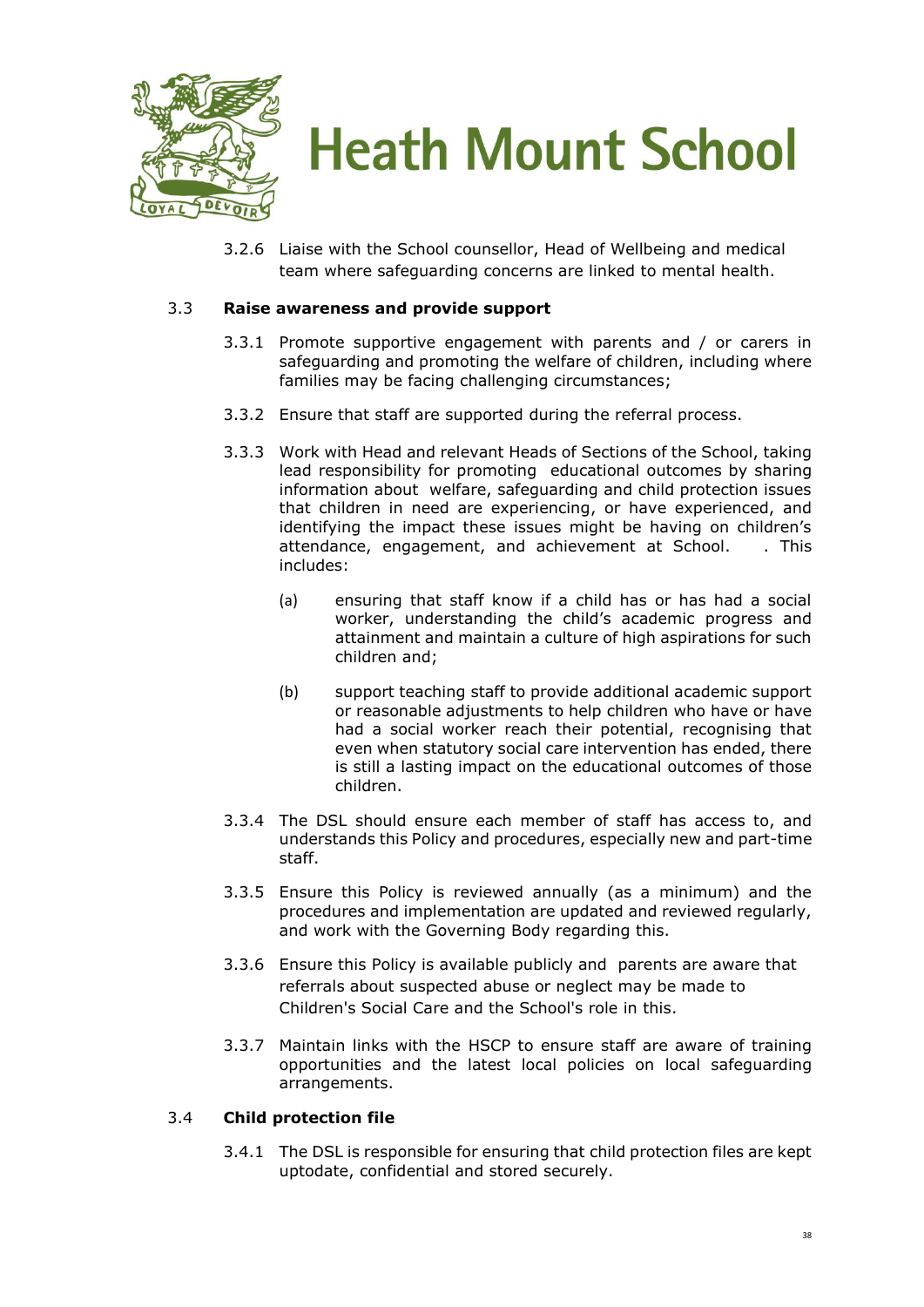

- 3.4.2 Where children leave the School, ensure their child protection file is copied for any new school or college as soon as possible. This will be transferred separately from the main pupil file, ensuring secure transit and confirmation of receipt will be obtained.
- 3.4.3 Additionally, the DSL will consider if it is appropriate to share any information with the new school in advance of a child leaving.
- 3.4.4 Upon receipt of a child protection file, the DSL will ensure that key staff are aware as necessary, including the Head of Learning Support.
- 3.4.5 Child protection files will otherwise be retained and disposed of in accordance with the School's policies on data protection and the retention of records.

#### 3.5 **Prevent**

- 3.5.1 In accordance with the Prevent Duty Guidance for England and Wales (2021) and Channel duty guidance: protecting vulnerable people from being drawn into terrorism (2021) the DSL has, in addition, the following responsibilities:
	- (a) acting as the first point of contact for parents, pupils, teaching and non-teaching staff and external agencies in all matters relating to the Prevent duty;
	- (b) co-ordinating Prevent duty procedures in the School;
	- (c) liaising with local prevent co-ordinators, the police and local authorities and through existing multi-agency forums, +including referrals to the Channel Police Practitioner and / or the police where indicated;
	- (d) undergoing WRAP or other appropriate training;
	- (e) maintaining an on-going training programme for all school employees including induction training for all new employees and keeping records of staff training; and
	- (f) monitoring the keeping, confidentiality and storage of records in relation to the Prevent duty.

#### 3.6 **Training:**

3.6.1 The DSL and the DDSL(s) have undertaken training to provide them with the knowledge and skills required to carry out the role. This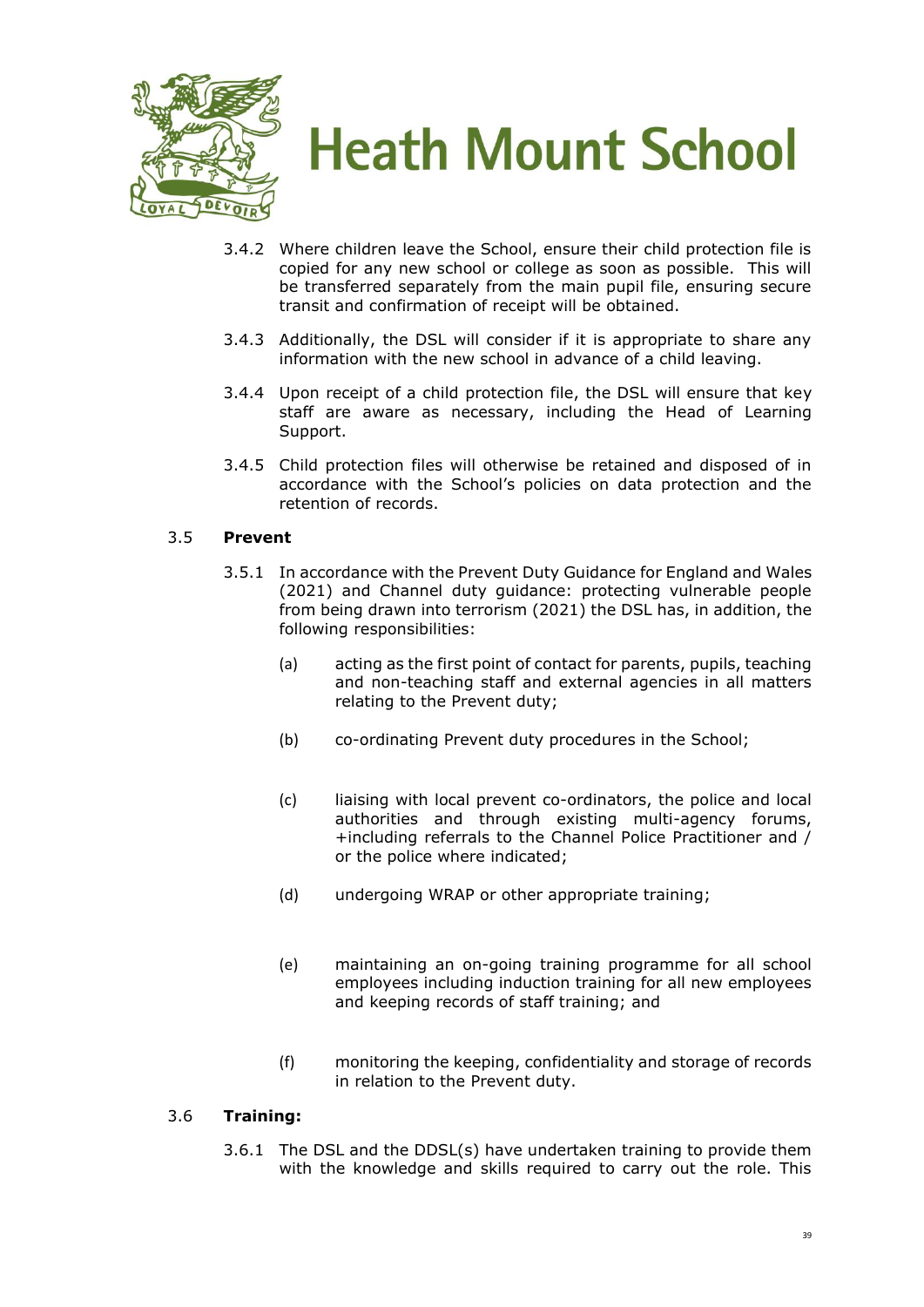

training includes Prevent awareness, SEND and online safety training and will be updated at least every two years. Training should provide DSLs with a good understanding of their own role, how to identify, understand and respond to specific needs that can increase the vulnerability of children, as well as specific harms that can put children at risk, and the processes, procedures and responsibilities of other agencies, particularly children social care so they:

- (a) understand the assessment process for providing early help and statutory intervention, including local authority children's social care referral arrangements;
- (b) have a working knowledge of how local authorities conduct a child protection case conference and a child protection review conference and be able to attend and contribute to these effectively when required to do so;
- (c) understand the importance of the role of DSL in providing information and support to children's social care in order to safeguard and promote the welfare of children;
- (d) understand the lasting impact that adversity and trauma can have, including on children's behaviour, mental health and wellbeing, and what is needed in responding to this in promoting educational outcomes.
- (e) are alert to the specific needs of children in need, those with special educational needs and disabilities (SEND), those with relevant health conditions and young carers;
- (f) understand the relevant data protection requirements, in particular, the Data Protection Act 2018 and the GDPR;
- (g) understands the importance of information sharing, both within the School, and with the safeguarding partnerships, other agencies, other agencies, organisations, and professionals where necessary.
- (h) are able to keep detailed, accurate, secure written records of concerns and referrals;
- (i) understand and support the School with regard to the requirements of the Prevent duty and are able to provide advice and support to staff on protecting children from the risk of radicalisation;
- (j) obtain access to resources and attend any relevant or refresher training courses;
- (k) are able to understand the unique risks associated with online safety and be confident they have the relevant, up-to-date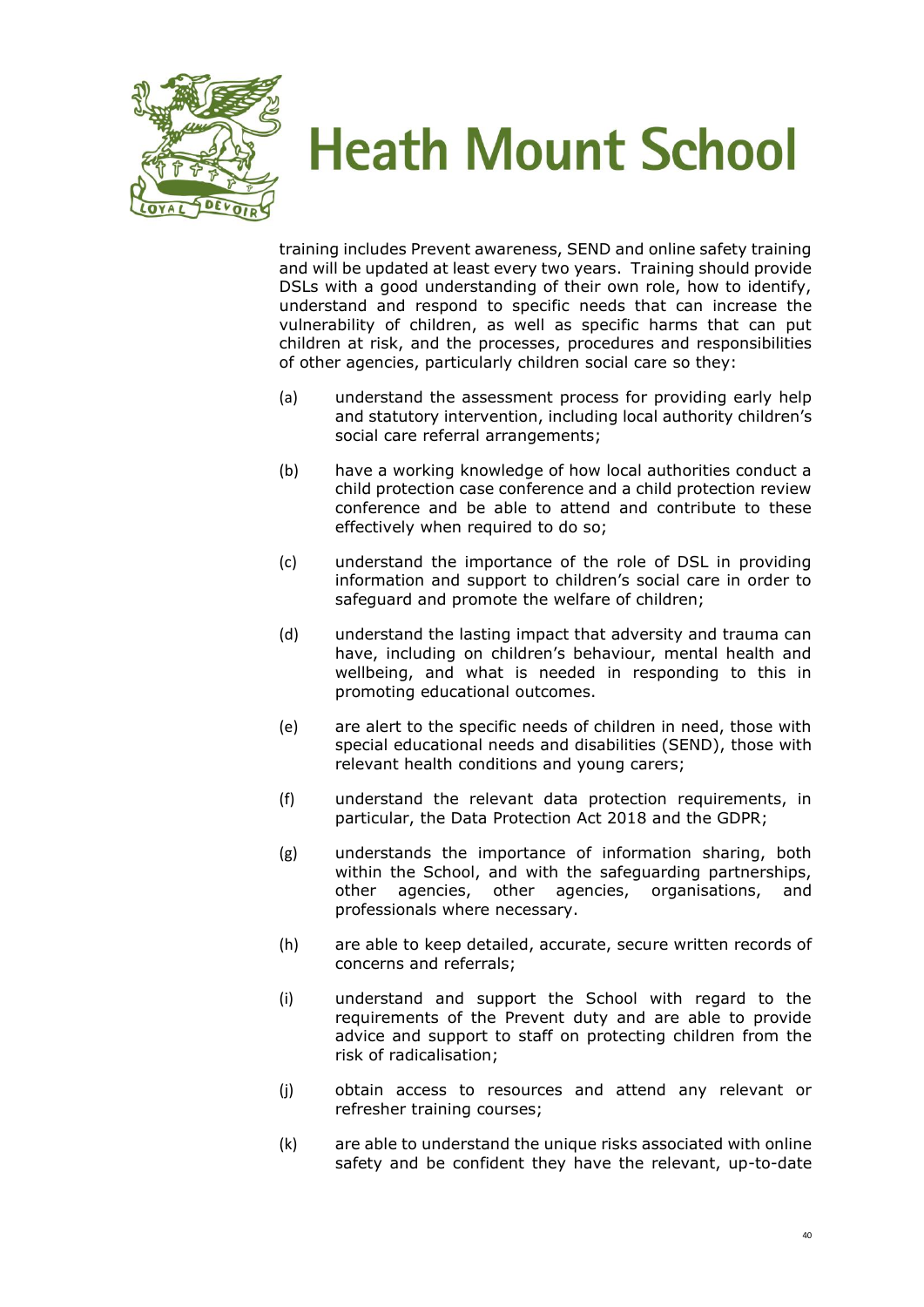

capability required to assist with keeping children safe whilst online at school.

- (l) recognise the additional risks children with SEN and disabilities (SEND) face online, e.g.: from online bullying, grooming and radicalisation and are confident they are able to support SEND children to stay safe online.
- (m) encourage a culture of listening to children and taking account of their wishes and feelings, among all staff, in any measures the School may put in place to protect them.
- (n) are able to take lead responsibility for pupils who are looked after children.

#### 3.7 **Looked after children**

3.7.1 The DSL will take responsibility for pupils who are looked after.

3.7.2 The DDSL(s) will carry out this role where the DSL is unavailable.

#### 3.8 **Pupils who have a social worker**

3.8.1 Be aware of pupils who have a social worker.

#### 3.9 **Understanding the views of children**

- 3.9.1 It is important that children feel heard and understood. Therefore, the DSL and DDSLs will be supported in developing their knowledge and skills to:
	- (a) Encourage a culture of listening to children and taking account of their wishes and feelings, among all staff, and in any measures the School puts in place to protect them;
	- (b) Understand the difficulties children may have in approaching staff about their circumstances and consider how to build trusted relationships which facilitate communication.

#### 3.10 **Holding and sharing information**

- 3.10.1 Recording, holding, using, and sharing information effectively is set out in Parts 1,2 and 5 of KCSIE 2021. The DSL will be equipped to:
	- (a) Understand the importance of sharing information within the School and with other schools on transfer, including in-year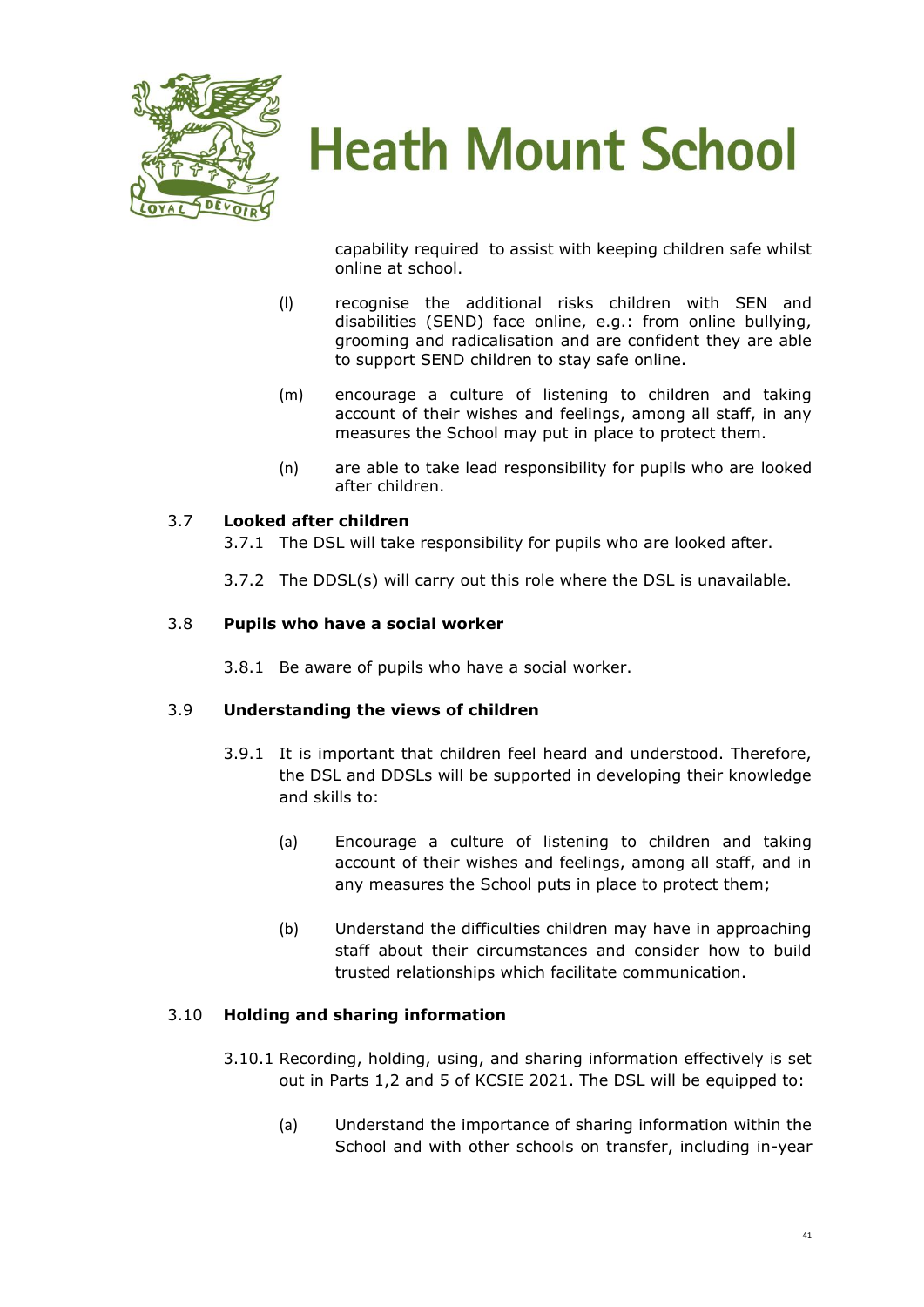

transfers, and with the safeguarding partners, other agencies, and practitioners;

- (b) Understand the relevant data protection legislation and regulations, especially the Data Protection Act 2018 and the GDPR;
- (c) Be able to keep detailed, accurate, secure written records of concerns and referrals and understand the purpose of this record keeping.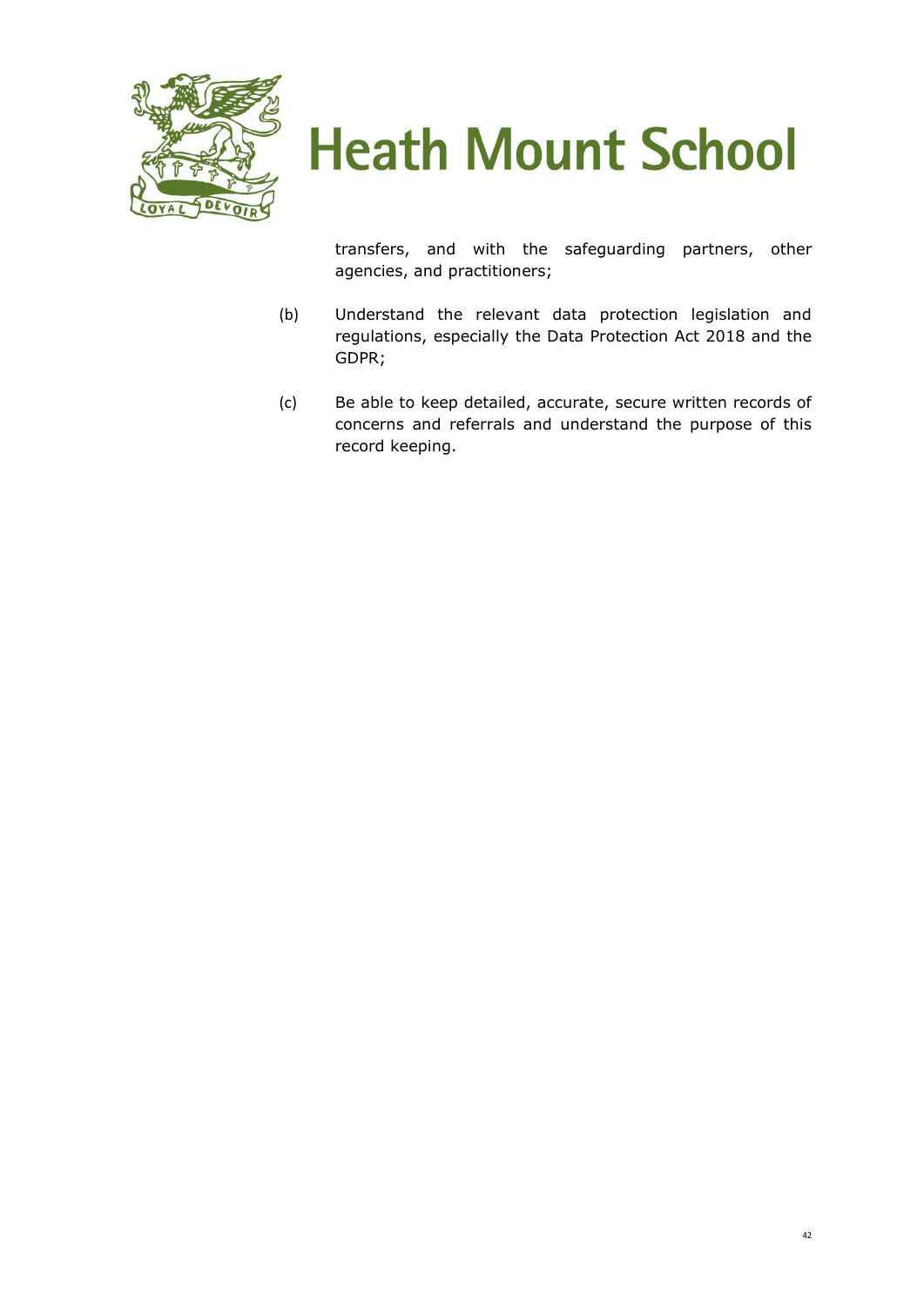

#### Appendix 2 **Types and signs of abuse and specific safeguarding issues**

#### 1 **Types of abuse**

- 1.1 Part one of KCSIE 2021 defines the following types of abuse. However, staff should be aware that abuse, neglect, and safeguarding issues are rarely standalone events that can be covered by one definition or label and in most cases, multiple issues will overlap with one another. Staff should always be vigilant and raise any concerns with the DSL / DDSLs.
- 1.2 **Abuse**: is a form of maltreatment of a child. Somebody may abuse or neglect a child by inflicting harm, or by failing to act to prevent harm. Children may be abused in a family or in an institutional or community setting by those known to them or, more rarely, by others. Abuse can take place wholly online, or technology may be used to facilitate offline abuse. They may be abused by an adult or adults or another child or children. They may be abused by an adult or adults or another child or children.
- 1.3 All staff should be aware that technology is a significant component in many safeguarding and wellbeing issues. Children can abuse their peers online. This can take the form of abusive, harassing, and misogynistic messages, the non-consensual sharing of indecent images, especially around chat groups, and the sharing of abusive images and pornography, to those who do not want to receive such content.
- 1.4 **Physical abuse:** a form of abuse which may involve hitting, shaking, throwing, poisoning, burning or scalding, drowning, suffocating, or otherwise causing physical harm to a child. Physical harm may also be caused when a parent or carer fabricates the symptoms of, or deliberately induces, illness in a child.
- 1.5 **Emotional abuse:** the persistent emotional maltreatment of a child such as to cause severe and adverse effects on the child's emotional development. It may involve conveying to a child that they are worthless or unloved, inadequate, or valued only insofar as they meet the needs of another person. It may include not giving the child opportunities to express their views, deliberately silencing them or 'making fun' of what they say or how they communicate. It may feature age or developmentally inappropriate expectations being imposed on children. These may include interactions that are beyond a child's developmental capability as well as overprotection and limitation of exploration and learning, or preventing the child participating in normal social interaction. It may involve seeing or hearing the ill-treatment of another. It may involve serious bullying (including cyber bullying and prejudice based or discriminatory bullying), causing children frequently to feel frightened or in danger, or the exploitation or corruption of children. Some level of emotional abuse is involved in all types of maltreatment of a child, although it may occur alone.
- 1.6 **Sexual abuse:** involves forcing or enticing a child or young person to take part in sexual activities, not necessarily involving a high level of violence, whether or not the child is aware of what is happening. The activities may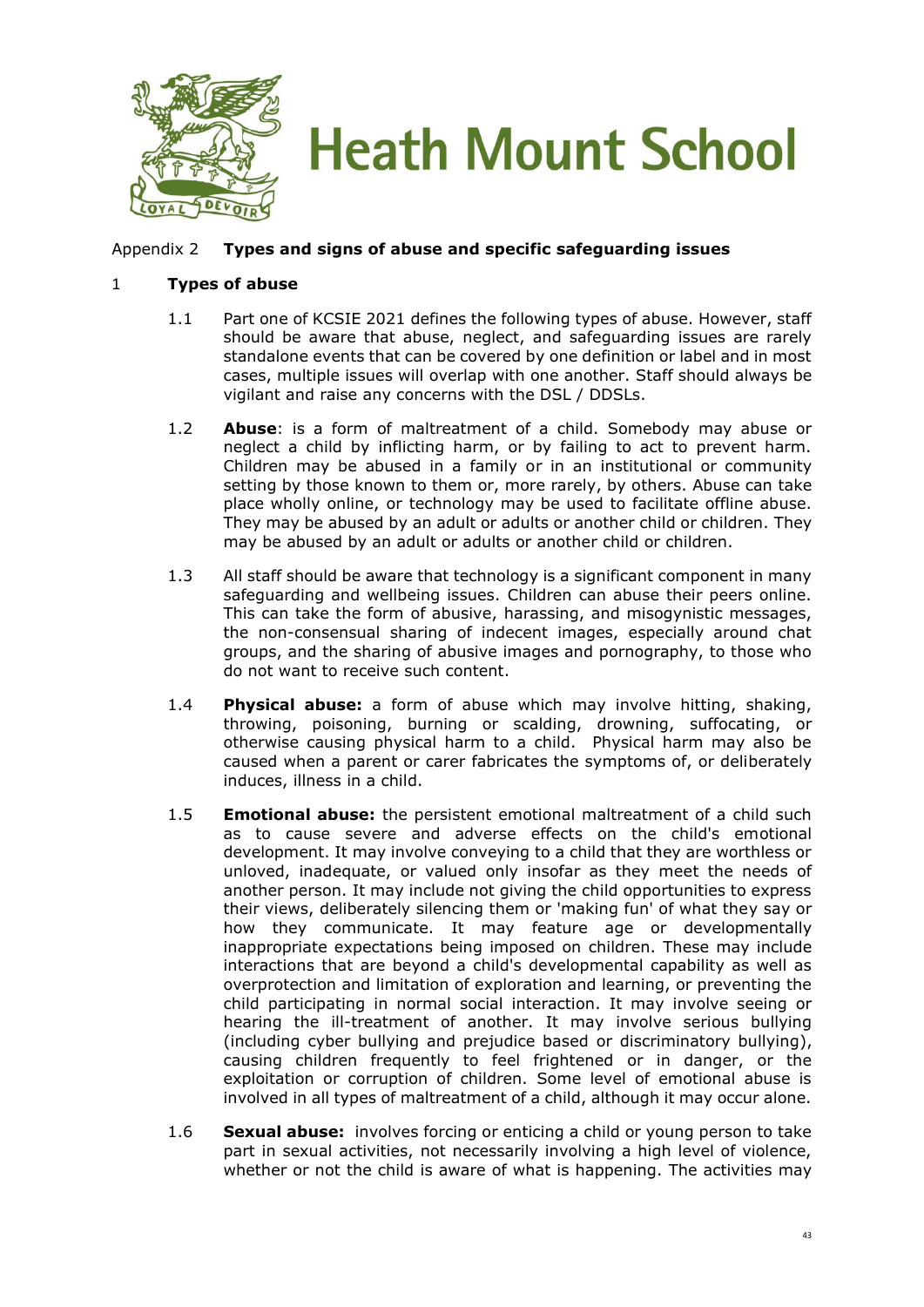

involve physical contact, including assault by penetration (for example rape or oral sex) or non-penetrative acts such as masturbation, kissing, rubbing, and touching outside of clothing. They may also include non-contact activities, such as involving children in looking at, or in the production of, sexual images, watching sexual activities, encouraging children to behave in sexually inappropriate ways, or grooming a child in preparation for abuse (including via the internet). Sexual abuse can take place online, and technology can be used to facilitate offline abuse. Sexual abuse is not solely perpetrated by adult males. Women can also commit acts of sexual abuse, as can other children. The sexual abuse of children by other children is a specific safeguarding issue (also known as peer-on-peer abuse ) in education and all staff should be aware of it. The School's procedures can be found at paragraph 23 and Appendix 4.

1.7 **Neglect:** the persistent failure to meet a child's basic physical and / or psychological needs, likely to result in the serious impairment of the child's health or development. Neglect may occur during pregnancy as a result of maternal substance abuse. Once a child is born, neglect may involve a parent or carer failing to: provide adequate food, clothing, and shelter (including exclusion from home or abandonment); protect a child from physical and emotional harm or danger; ensure adequate supervision (including the use of inadequate caregivers); or ensure access to appropriate medical care or treatment. It may also include neglect of, or unresponsiveness to, a child's basic emotional needs.

#### 2 **Signs of abuse**

- 2.1 Possible signs of abuse include, but are not limited to:
	- 2.1.1 the pupil says he / she has been abused or asks a question or makes a comment which gives rise to that inference;
	- 2.1.2 there is no reasonable or consistent explanation for a pupil's injury, the injury is unusual in kind or location or there have been a number of injuries and there is a pattern to the injuries;
	- 2.1.3 the pupil's behaviour stands out from the group as either being extreme model behaviour or extremely challenging behaviour, or there is a sudden or significant change in the pupil's behaviour;
	- 2.1.4 the pupil asks to drop subjects with a particular teacher and seems reluctant to discuss the reasons;
	- 2.1.5 the pupil's development is delayed; the pupil loses or gains weight or there is deterioration in the pupil's general wellbeing;
	- 2.1.6 the pupil appears neglected, e.g., dirty, hungry, inadequately clothed;
	- 2.1.7 the pupil is reluctant to go home, or has been openly rejected by his / her parents or carers; and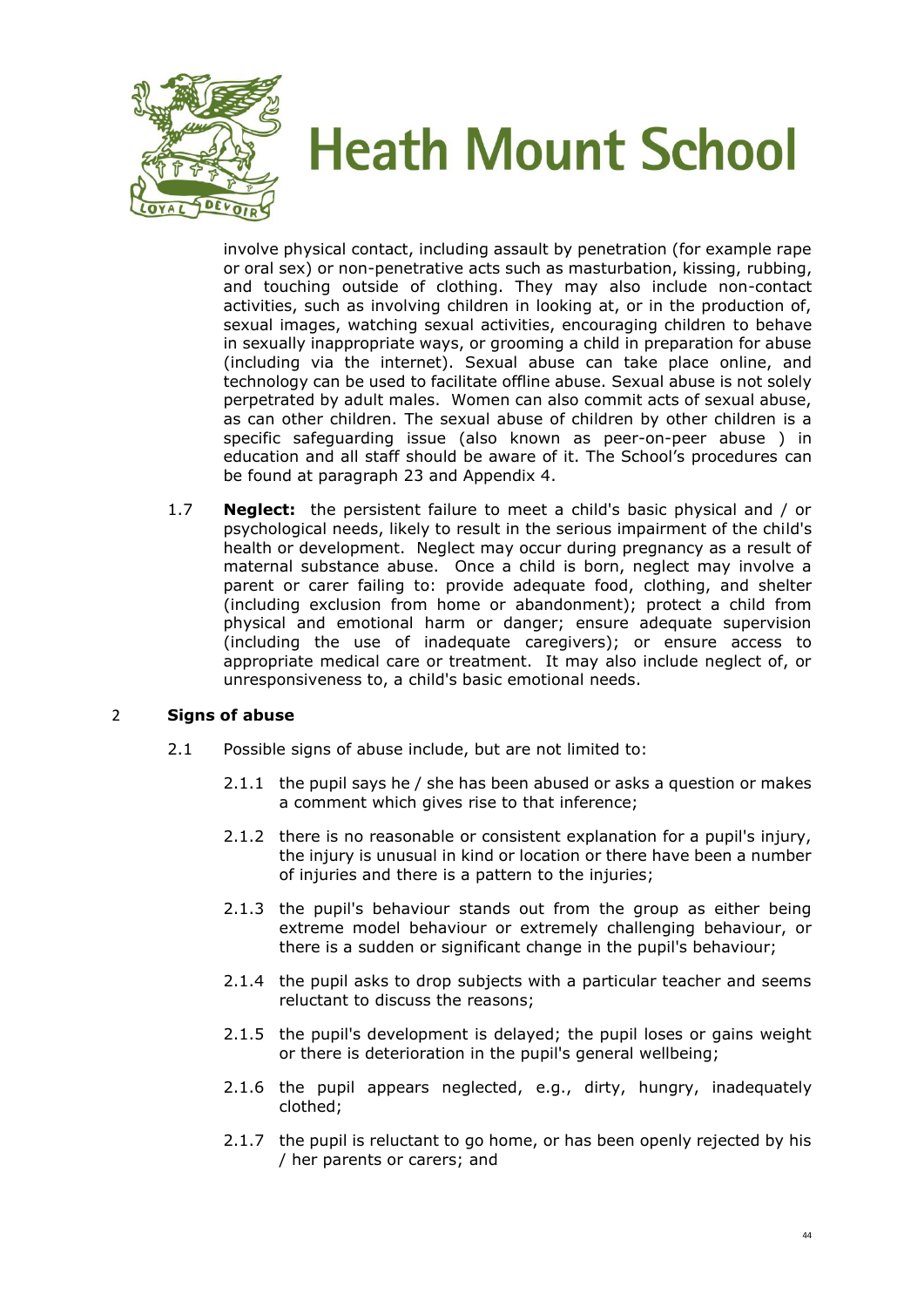

- 2.1.8 inappropriate behaviour displayed by other members of staff or any other person working with children, for example inappropriate sexual comments; excessive one to one attention beyond the requirements of their usual role or responsibilities; or inappropriate sharing of images.
- 2.1.9 The HSCP can provide advice on the signs of abuse and the DfE advice [What to do if you're worried a child is being abused](https://www.gov.uk/government/publications/what-to-do-if-youre-worried-a-child-is-being-abused--2) (2015) provides advice in identifying child abuse. The [NSPCC website](https://www.nspcc.org.uk/) is also a good source of information and advice.

#### 3 **Specific safeguarding issues**

- 3.1 Statutory guidance acknowledges the following as specific safeguarding issues:
	- 3.1.1 bullying including cyber bullying; Peer-on-peer / child-on-child abuse (see paragraph 3.8 below);
	- 3.1.2 children missing education (see paragraph 3.3 below);
	- 3.1.3 children and the court system;
	- 3.1.4 Child abduction and community safety issues;
	- 3.1.4 children with family members in prison;
	- 3.1.5 children missing from home or care;
	- 3.1.6 child criminal exploitation and child sexual exploitation (see paragraph [3.4](#page-46-0) below);
	- 3.1.7 county lines or other gang activities;
	- 3.1.8 cybercrime;
	- 3.1.9 domestic abuse;
	- 3.1.10 homelessness;
	- 3.1.11 so called 'honour based' abuse including Female Genital Mutilation (FGM) and forced marriage (see 3.6, below);
	- 3.1.11 drugs;
	- 3.1.12 health and wellbeing, including fabricated or induced illness;
	- 3.1.16 mental health (see paragraph 3.7 below);
	- 3.1.18 upskirting;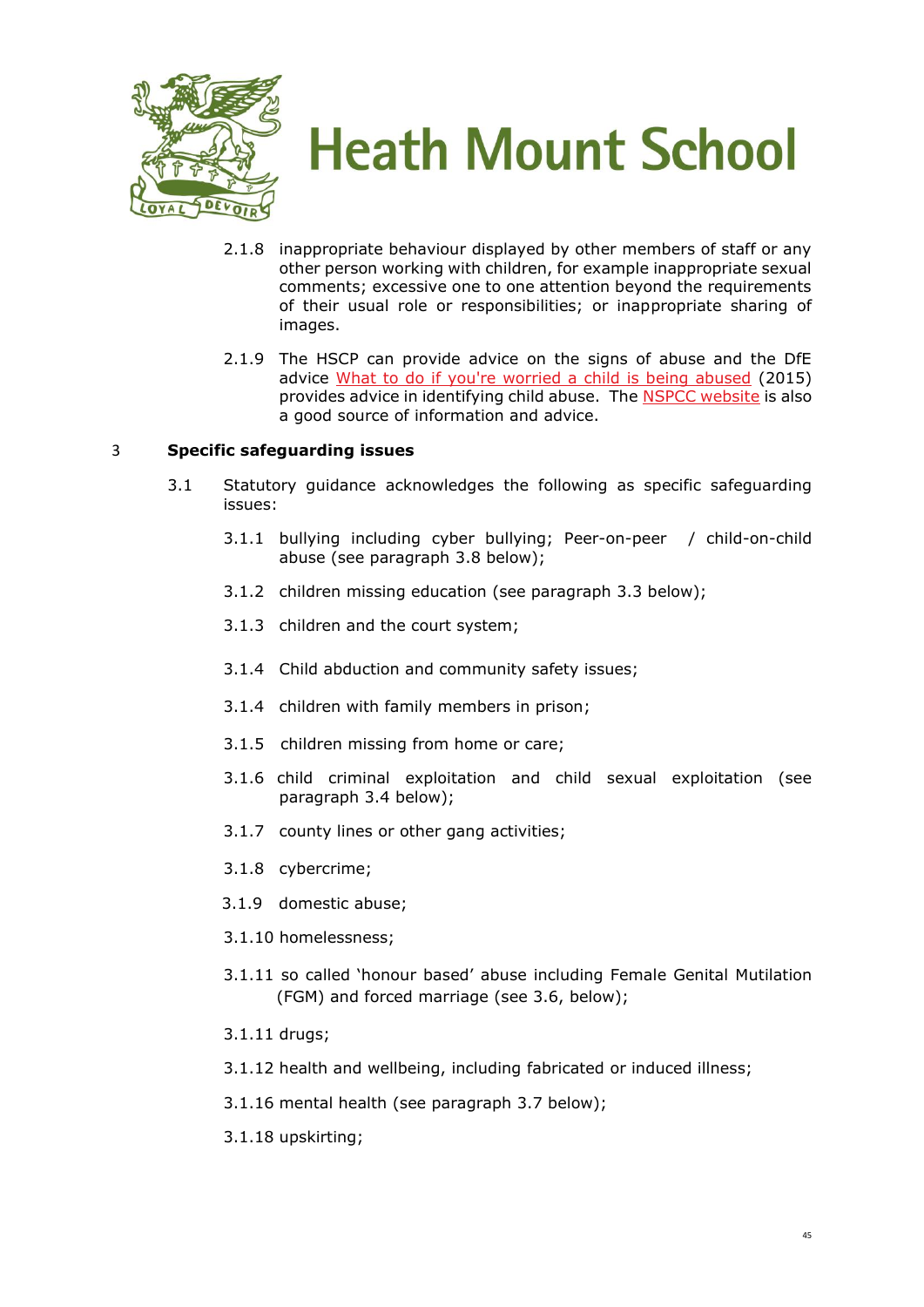

- 3.1.19 sexual violence and sexual harassment between children in schools and colleges (see paragraph 17 above).
- ` 3.1.20 preventing radicalisation (see section [3.10](#page-50-0) below);
- 3.1.21 modern slavery and the national referral mechanism;
- 3.2 Further advice and links to guidance on these specific safeguarding issues can be found in Annex B of KCSIE 2021. Staff should be particularly aware of the safeguarding issues set out below.

#### 3.3 **Children missing education policy**

- 3.3.1 A child going missing from School or education, is a potential indicator of a range of possible safeguarding issues. Staff must follow the School's procedures for dealing with children who go missing, particularly on repeat occasions. School attendance registers are carefully monitored to identify any trends. Staff should act to identify any underlying safeguarding risk in accordance with this Policy.
- 3.3.2 Where reasonably possible, the School holds more than one emergency contact for each pupil in order to ascertain whether a child is missing.
- 3.3.3 The School shall inform the local authority of any pupil who is going to be added to or deleted from the School's admission register at non-standard transition points in accordance with the requirements of the Education (Pupil Registration) (England) Regulations 2006 (as amended).
- 3.3.4 This will assist the local authority to:
	- (a) fulfil its duty to identify children of compulsory school age who are missing from education; and
	- (b) follow up with any child who might be in danger of not receiving an education and who might be at risk of abuse, neglect, or radicalisation.
- 3.3.5 The School shall inform the local authority of any pupil who:
	- (a) fails to attend School regularly; or
	- (b) has been absent without the School's permission for a continuous period of ten school days or more, at such intervals as are agreed between the School and the local authority (or in default of such agreement, at intervals determined by the Secretary of State).
- 3.3.6 School attendance registers are carefully monitored to identify any trends. Action should be taken in accordance with this Policy if any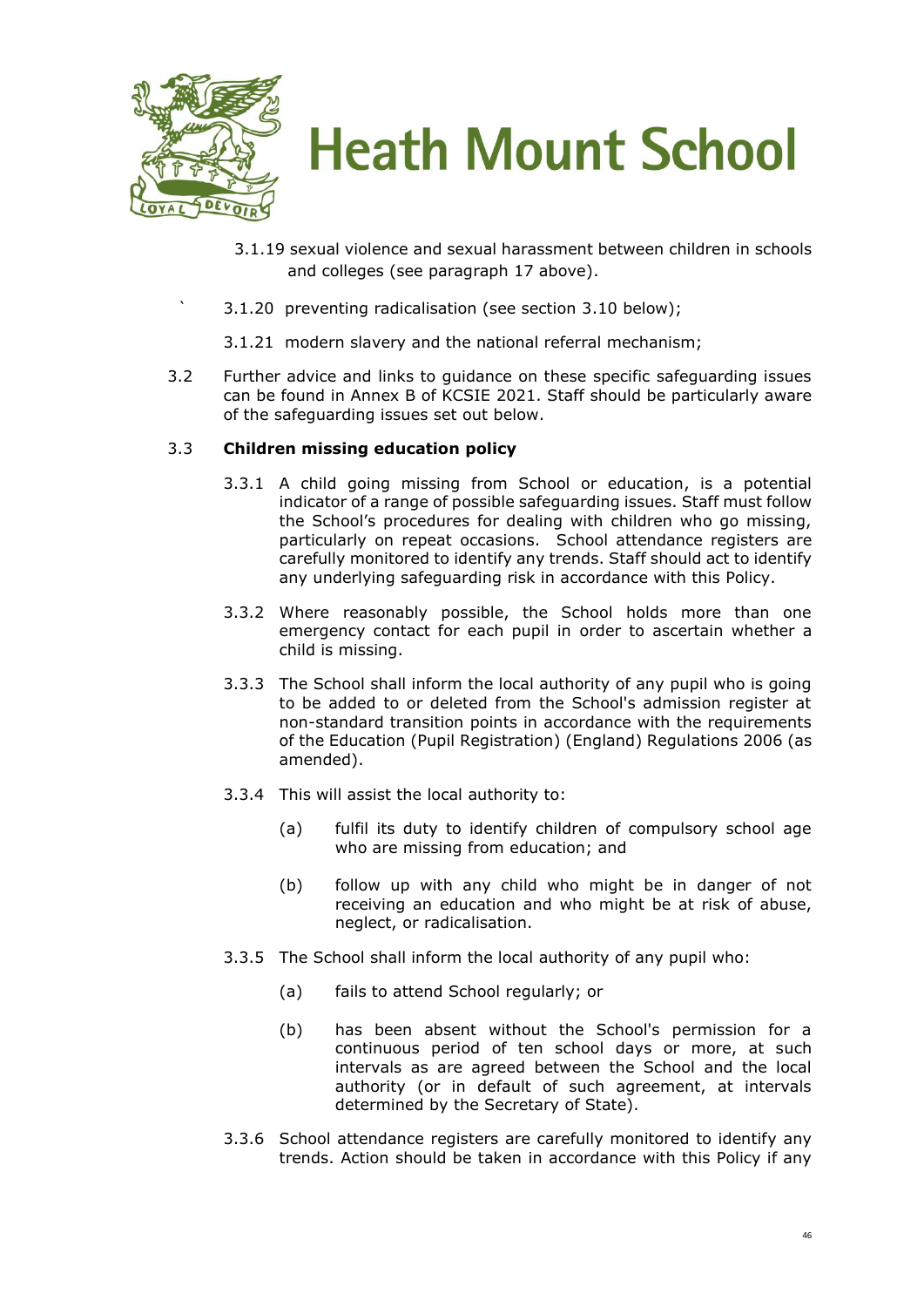

absence of a pupil from the School gives rise to a concern about his / her welfare.

#### <span id="page-46-0"></span>3.4 **Elective Home Education (EHE)**

3.4.1 Where a parent expresses their intention to remove a pupil from school with a view to home educating at home, the School will work with the local authority and other key professionals to coordinate a meeting with parents where possible, ideally before a final decision has been made. This is to ensure parents have considered what is in the best interests of their child. This will be particularly important where a child has SEND, is vulnerable and / or has a social worker.

#### 3.5 **Child sexual exploitation (CSE) and child criminal exploitation (CCE)**

- 3.5.1 Both CSE and CCE are forms of abuse. It occurs where an individual or a group takes advantage of an imbalance of power to coerce, manipulate or deceive a child into taking part in criminal or sexual activity:
	- (a) In exchange for something the victim needs or wants (e.g.: money, gifts, or affection) and / or:
	- (b) For the financial advantage or increased power, status of the perpetrator or facilitator;
	- (c) Through violence or threat of violence to victims (or their families),
- 3.5.2 Children can be exploited by adult males or females, as individuals or in groups. They may be exploited by other children who themselves may be experiencing exploitation – where this is the case, it is important that the child perpetrator is also recognised as a victim.
- 3.5.3 CSE and CCE can affect children of any sex and can include children who have been moved (commonly referred to as trafficking) for the purpose of exploitation.
- 3.5.4 The victim may have been exploited even if the activity appears to be consensual.
- 3.5.5 In line with the advice from the HSCP, if the School has a specific concern about child sexual exploitation, they will contact Hertfordshire Children's Social Care department and also 'Operation Halo', telephone number 101.
- 3.5.6 Some of the following can be indicators of both CSE and CCE, including children who:
	- a. go missing or regularly returning home late;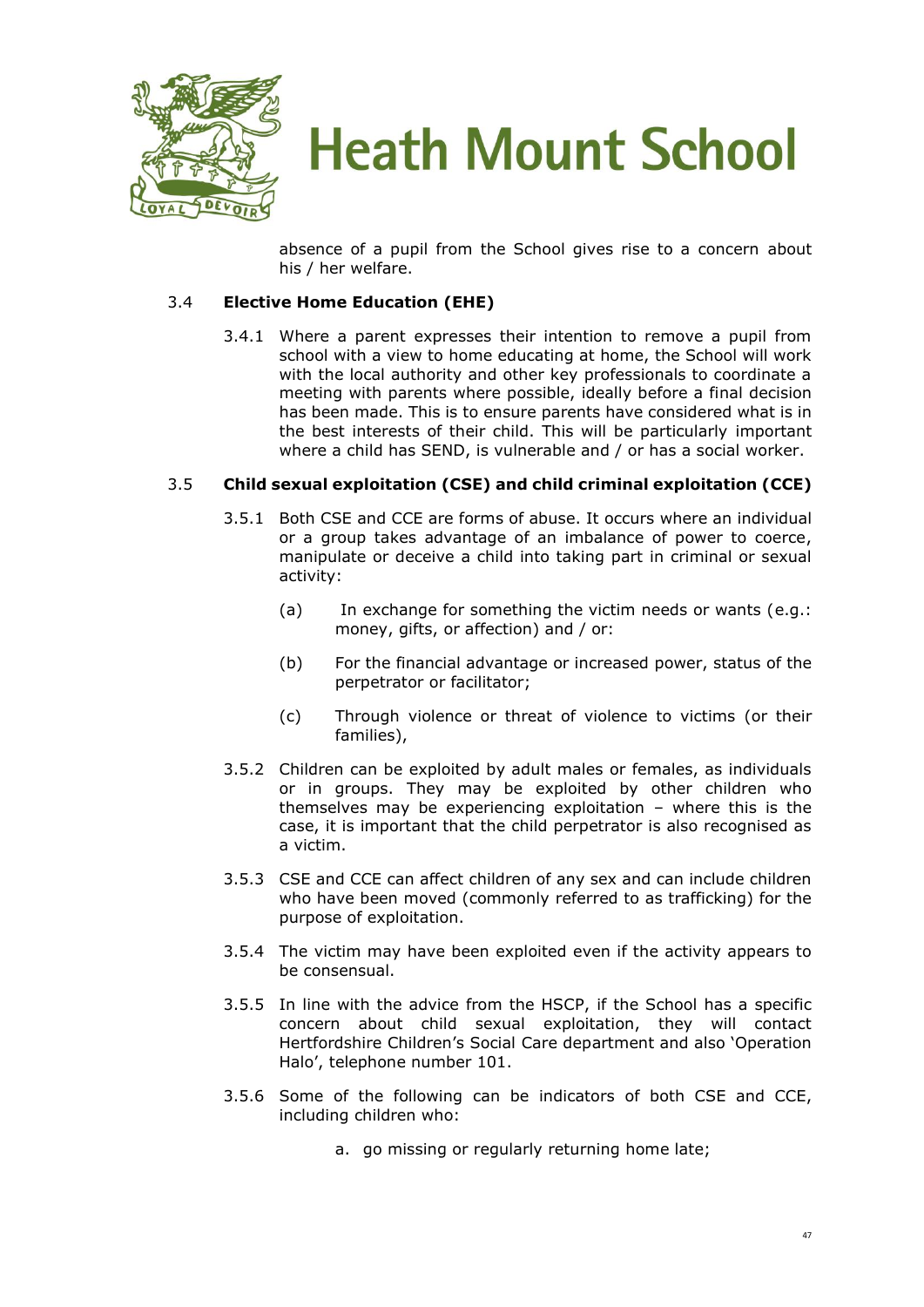

- b. suffer from changes in emotional wellbeing;
- c. regularly missing school or opting out of education;
- d. suffer from sexually transmitted diseases or become pregnant;
- e. demonstrate changes in emotional wellbeing;
- f. misuse drugs and alcohol;
- g. appear with unexplained gifts, money or new possessions;
- h. associate with other young people involved in exploitation;
- 3.5.7 Children who have been exploited will need additional support to maintain them in education.
- 3.5.8 CSE can be a one-off occurrence or a series of incidents over time and range from opportunistic to complex organised abuse. It can involve force and / or enticement-based methods of compliance and may, or may not, be accompanied by violence or threats of violence.
- 3.5.9 Some additional specific indicators that may be present in CSE are children who:
	- (a) have older boyfriends or girlfriends;
	- (b) suffer from sexually transmitted diseases or become pregnant.
- 3.5.10 **Reporting CSE:** in addition to the usual child protection concerns reporting, an extra form should be completed in cases of CSE in nonurgent cases. This is sent to the 'Halo' team at Hertfordshire Police on: [hqsafeguarding@herts.pnn.police.uk](mailto:hqsafeguarding@herts.pnn.police.uk)

#### 3.6 **County lines**

3.6.1 County Lines is a term used to describe gangs and organised criminal networks involved in exporting illegal drugs within the UK using dedicated mobile phone lines or other forms of 'deal lines'. Children and vulnerable adults are used to move, store, and sell drugs and money and they will often use coercion, intimidation, violence (including sexual violence) and weapons.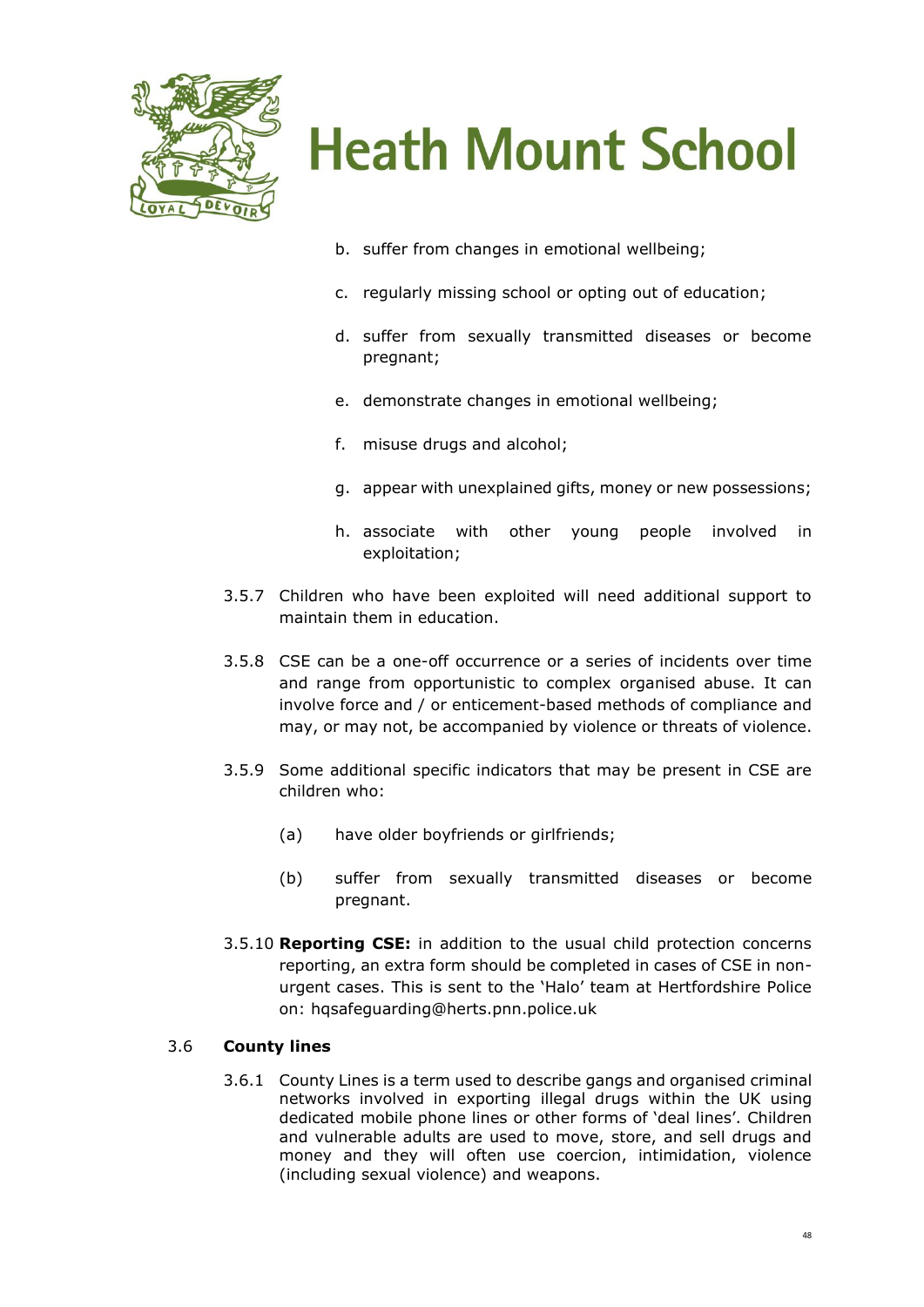

- 3.6.2 Children are targeted and recruited online using social media. Children can easily become trapped by this type of exploitation as county line gangs can manufacture drug debts which need to be worked off and can threaten serious violence and kidnap towards victims (and their families) if they attempt to leave the county lines network.
- 3.6.3 A number of the indicators for CSE and CCE as detailed above (and in Annex B of KCSIE 2021) may also be applicable to children involved in county lines.
- 3.6.4 Additional reporting duties:
	- (a) If a child is suspected to be at risk of, or involved in county lines, a safeguarding referral should be considered alongside consideration of availability of local services / third sector providers who offer support to victims of county lines exploitation;
	- (b) If trafficking is suspected, a referral to the National Referral Mechanism should be considered.

#### 3.7 **Serious violence**

- 3.6.1 All staff should be aware of indicators, which may signal that children are at risk from, or involved in violent crime. These may include:
	- (a) Increased absence from school;
	- (b) Significant decline in performance;
	- (c) Signs of self-harm or a significant change in wellbeing;
	- (d) Signs of assault or unexplained injuries;
	- (e) Unexplained gifts or new possessions.
- 3.8 All staff should be aware of the associated risks and understand the measures in place to manage these. Advice for schools and colleges can be found in the Home Office's: Preventing youth violence and gang involvement and its criminal exploitation of children and vulnerable adults: county lines guidance.

#### 3.9 **Honour-based abuse (HBA)**

3.9.1 So-called 'honour-based' abuse encompasses crimes committed to protect or defend the honour of the family and / or community, including Female Genital Mutilation (FGM), forced marriage and practices such as breast ironing. All forms of so called HBA are abuse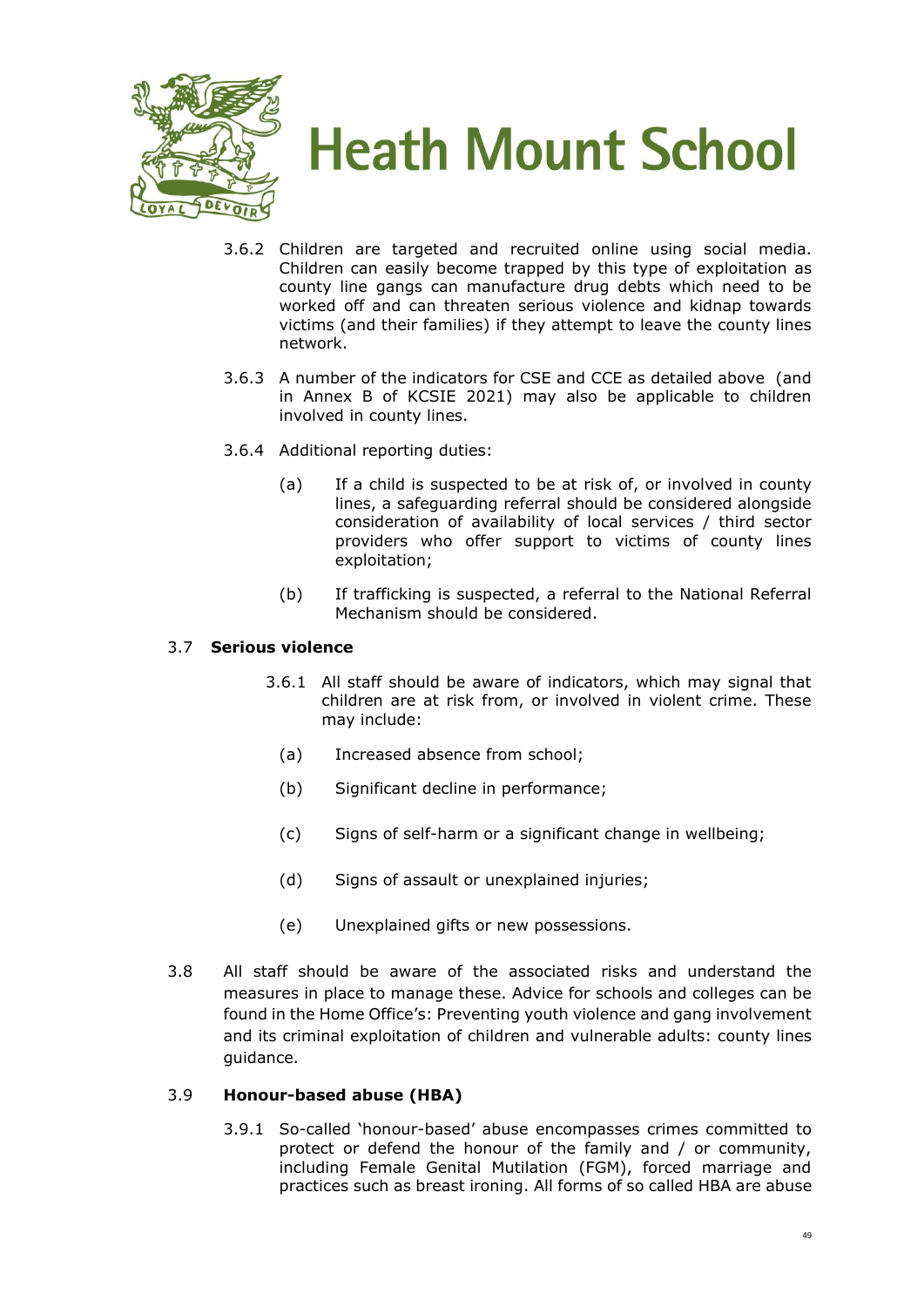

(regardless of motivation) and should be handled and escalated as such. Staff should speak to the DSL if they have any doubts.

#### 3.9.2 **Female Genital Mutilation (FGM)**

- (a) FGM is a form of honour-based violence. It comprises all procedures involving partial or total removal of the external female genitalia or other injury to the female genital organs. It is illegal in the UK and a form of child abuse with long-lasting harmful consequences.
- (b) There is a range of potential indicators that a child or young person may be at risk of FGM. Guidance on the warning signs that FGM may be about to take place, or may have already taken place, can be found on pages 38-41 of the [Multi-agency statutory guidance on FGM](https://www.gov.uk/government/publications/multi-agency-statutory-guidance-on-female-genital-mutilation) 2020 (pages 59-61 focus on the role of schools).
- (c) All staff must be aware of the requirement for teachers to report to the police where they discover (either through disclosure by the victim or visual evidence) that FGM appears to have been carried out on a girl under 18. The report should be made by calling 101, the single non-emergency number. Those failing to report such cases will face disciplinary sanctions. It will be rare for teachers to see visual evidence, and they should not be examining pupils. Unless the teacher has a good reason not to, they should still consider and discuss any such case with the DSL and involve Children's Social Care as appropriate.
- (d) If the teacher is unsure whether this reporting duty applies, they must refer the matter to the DSL in accordance with this Policy. See the Home Office guidance [Mandatory reporting of female genital](https://www.gov.uk/government/publications/mandatory-reporting-of-female-genital-mutilation-procedural-information)  mutilation - [procedural information](https://www.gov.uk/government/publications/mandatory-reporting-of-female-genital-mutilation-procedural-information) 2020 for further details about the duty.
- (e) Guidance published by the [Department for Health](https://www.gov.uk/government/publications/fgm-mandatory-reporting-in-healthcare) provides useful information and support for health professionals which will be taken into account by the School's medical staff. The National FGM Centre has also produced FGM guidance to help schools understand their role in safeguarding girls, engaging parents, and teaching about FGM.

#### 3.9.3 **Forced marriage**

(a) Forced marriage is also a form of honour-based violence. Forcing a person into marriage is a crime in England and Wales. A forced marriage is one entered into without the full and free consent of one or both parties and where violence, threats or any other form or coercion is used to cause a person to enter into a marriage. Threats can be physical or emotional and psychological. A lack of full and free consent can be where a person does not consent or where they cannot consent (if they have learning disabilities, for example). Nevertheless, some communities use religion and culture as a way to coerce a person into marriage.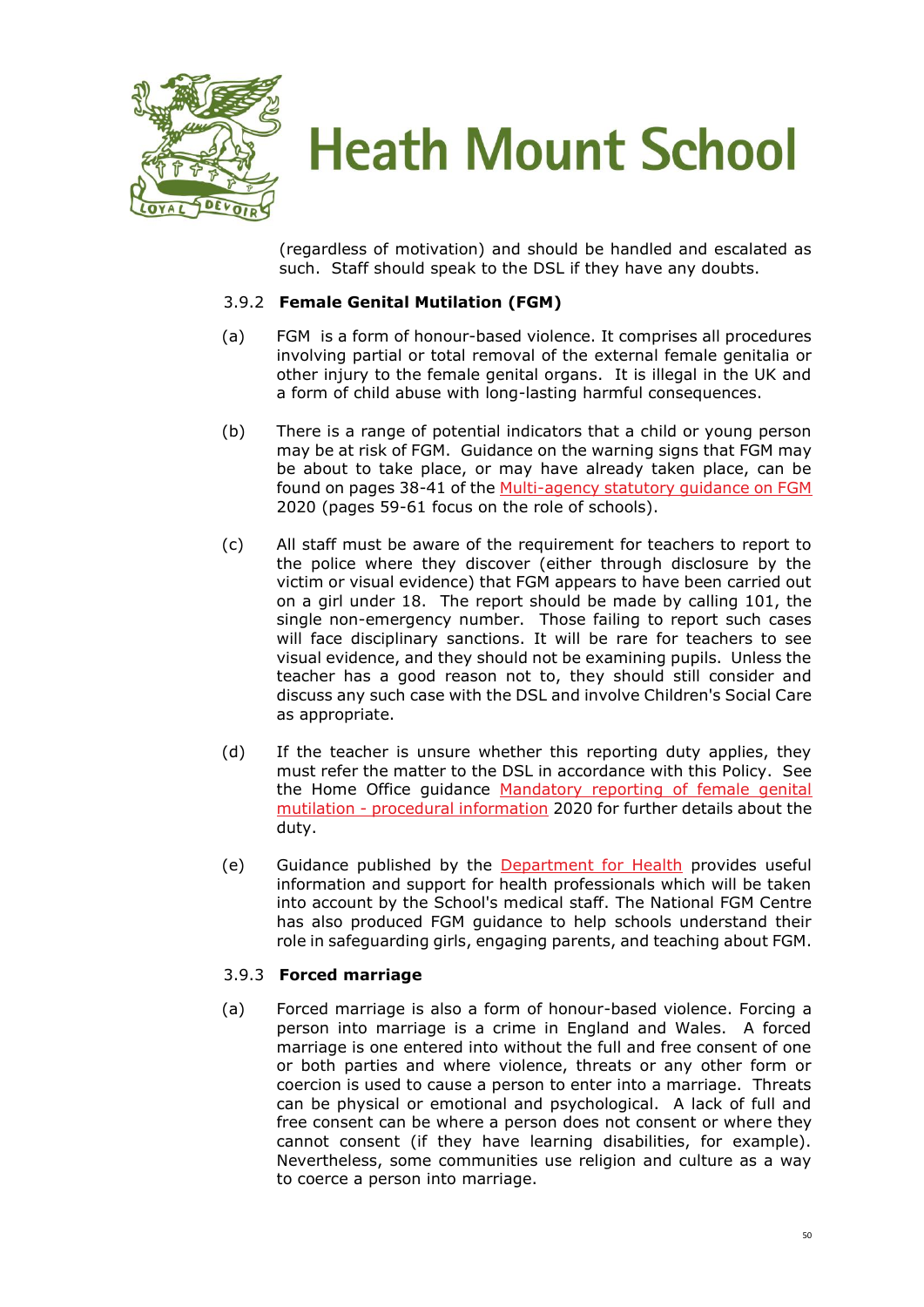

- (b) Guidance on the warning signs that forced marriage may be about to take place, or may have already taken place, can be found on pages 13-14 of the [Multi-agency guidelines: handling case of forced](https://www.gov.uk/government/uploads/system/uploads/attachment_data/file/322307/HMG_MULTI_AGENCY_PRACTICE_GUIDELINES_v1_180614_FINAL.pdf)  [marriage](https://www.gov.uk/government/uploads/system/uploads/attachment_data/file/322307/HMG_MULTI_AGENCY_PRACTICE_GUIDELINES_v1_180614_FINAL.pdf) 2014.
- (c) Staff should speak to the DSL if they have any concerns. Pages 32- 36 of the [Multi-agency guidelines: handling case of forced marriage](https://www.gov.uk/government/uploads/system/uploads/attachment_data/file/322307/HMG_MULTI_AGENCY_PRACTICE_GUIDELINES_v1_180614_FINAL.pdf) focus on the role of schools in detecting and reporting forced marriage and the Forced Marriage Unit can be contacted on 020 7008 0151 or the Forced Marriage Unit can be contacted on 020 7008 0151 or [fmu@fco.gov.uk](mailto:fmu@fco.gov.uk) for advice and information.

#### <span id="page-50-0"></span>3.10 **Radicalisation and the Prevent duty**

- 3.10.1 The School has a legal duty to have due regard to the need to prevent people from being drawn into terrorism.
- 3.10.2 The School aims to build pupils' resilience to radicalisation by promoting fundamental British values and enabling them to challenge extremist views. Being drawn into terrorism includes not just violent extremism but also non-violent extremism, which can create an atmosphere conducive to terrorism and can popularise views which terrorists exploit. The School is committed to providing a safe space in which children, young people and staff can understand and discuss sensitive topics, including terrorism and the extremist ideas that are part of terrorist ideology, understand the risks associated with terrorism and develop the knowledge and skills to be able to challenge extremist arguments.
- 3.10.3 The School has adopted the Government's definitions for the purposes of compliance with the Prevent duty:

**Extremism:** "vocal or active opposition to fundamental British values, including democracy, the rule of law, individual liberty and mutual respect and tolerance of different faiths and beliefs. We also include in our definition of extremism calls for the death of members of our armed forces, whether in this country or overseas."

**Radicalisation:** "the process by which a person comes to support terrorism and forms of extremist ideologies associated with terrorist groups."

3.10.4 There is no single way of identifying an individual who is likely to be susceptible to a terrorist ideology. As with managing other safeguarding risks, staff should be alert to changes in children's behaviour which could indicate that they may be in need of help or protection. Children at risk of radicalisation may display different signs or seek to hide their views. School staff should use their professional judgement in identifying children who might be at risk of radicalisation and act proportionately. In particular, outward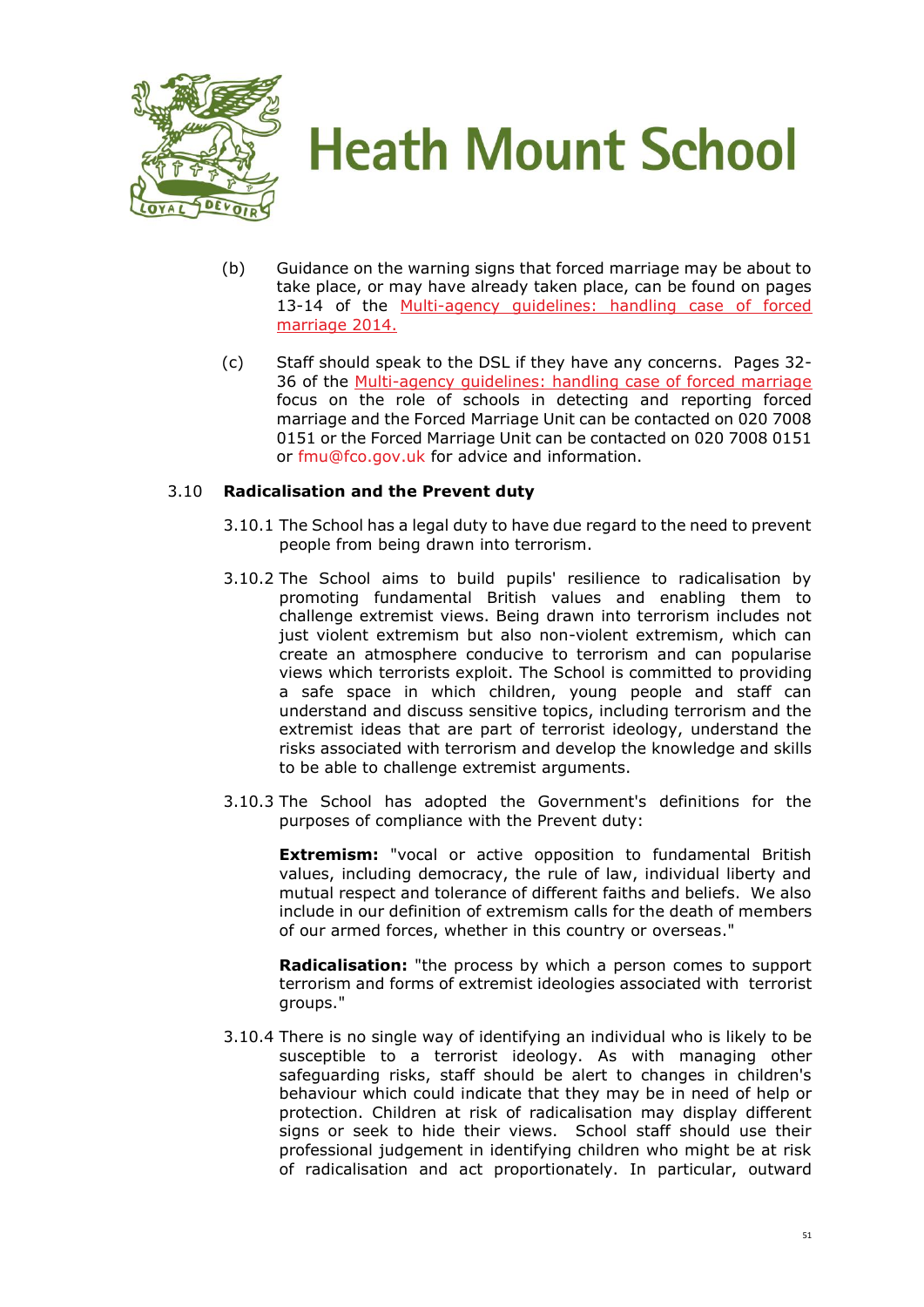

expressions of faith, in the absence of any other indicator of vulnerability, will not be regarded as a reason to make a referral to Channel.

- 3.10.5 The DfE and Home Office's briefing note: The use of social media for online radicalisation (2015) includes information on how social media is used to radicalise young people and guidance on protecting pupils at risk.
- 3.10.6 Protecting children from the risk of radicalisation is part of the School's wider safeguarding duties and is similar in nature to protecting children from other harms (e.g., drugs, gangs, neglect, sexual exploitation), whether these come from within their family or are the product of outside influences.
- 3.10.7 The DfE's briefing note [The use of social media for on-line](https://www.gov.uk/government/publications/the-use-of-social-media-for-online-radicalisation)  [radicalisation](https://www.gov.uk/government/publications/the-use-of-social-media-for-online-radicalisation) (2015) includes information on how social media is used to radicalise young people and guidance on protecting pupils at risk.
- 3.10.8 Advice and support about extremism (including the Channel Programme) is available from Hertfordshire Police (details at page 6 of this policy: key external contacts).

#### 3.11 **Allegations against pupils - peer on peer abuse**

3.11.1 All staff should be aware that children can abuse other children (often referred to as peer-on-peer abuse) and that it can happen both inside and outside of school or online. The conduct of pupils towards each other will, in most instances, be covered by the School's behaviour and discipline policies. However, some behaviour by a pupil towards another may be of such a nature that safeguarding concerns are raised. The School's policy and procedures on peer-on-peer abuse can be found in Appendix 3.

#### 3.12 **Online Safety**

- 3.12.1 All staff should be aware that technology plays a significant component in many safeguarding and wellbeing issues. Children are at risk of abuse online as well as face-to-face. In many cases abuse will take place concurrently via online channels and in daily life.
- 3.12.2 The school understands that it is essential that children are protected from potentially harmful and inappropriate online materials. An effective, whole-school approach to online safety empowers a school to protect and educate pupils, and staff in their use of technology and establishes mechanisms to identify, intervene in, and escalate any concerns where appropriate.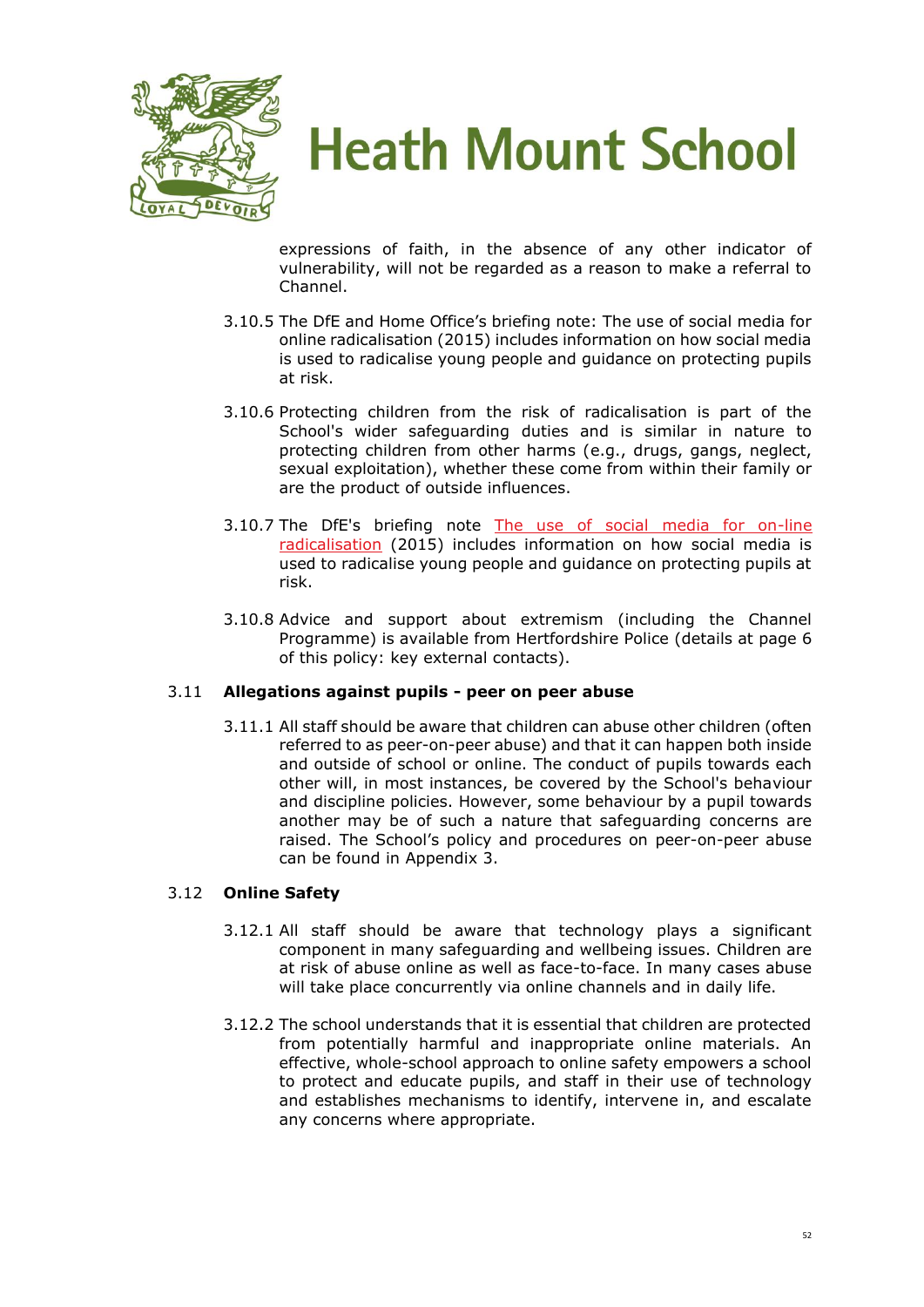

- 3.12.3 The breadth of issues classified within online safety is considerable but can be classified into four risk areas:
	- (a) **Content**: being exposed to illegal, inappropriate, or harmful content, for example: pornography, fake news, racism, misogyny, self-harm, suicide, anti-Semitism, radicalisation, and extremism.
	- (b) **Contact**: being subjected to harmful online interaction with other users; for example, peer to peer pressure, commercial advertising and adults posing as children or young adults with the intention to groom or exploit them for sexual, criminal, financial or other purposes.
	- (c) **Conduct**: personal online behaviour increases the likelihood of, or causes, harm: for example, making, sending, and receiving explicit images (e.g., consensual, and nonconsensual sharing of nudes and semi-nudes and / or pornography, sharing other explicit images and online bullying; and
	- (d) **Commerce:** risks such as online gambling, inappropriate advertising, phishing and / or financial scams.

#### 3.13 **Sharing nude and semi-nude images and videos**

- **:** 3.13.1 Consensual and non-consensual sharing of nudes or semi-nude images and / or videos can be signs that children are at risk.
- 3.13.2 'Sharing nudes or semi-nudes' means the taking and sending or posting of nude or semi-nude images, videos or live streams by young people under the age of 18 online. This could be via social media, gaming platforms, chat apps or forums. It can also involve sharing between devices offline, e.g., via Apple's AirDrop. This is also known as sexting or youth produced sexual imagery. The School treats all incidences of sharing nudes and semi-nude images as safeguarding matters to be actioned in accordance with this policy.
- 3.13.3 Staff should not view any nude or semi-nude images reported to them, or copy, print or share the image under any circumstances. In referring any incident of sharing images, members of staff should describe the content of the images as reported to them.
- 3.13.4 The DSL may, in exceptional circumstances, view images with the prior consent of the Head and only where:
	- (a) this is the only way to determine whether to involve other agencies due to lack of information about its content;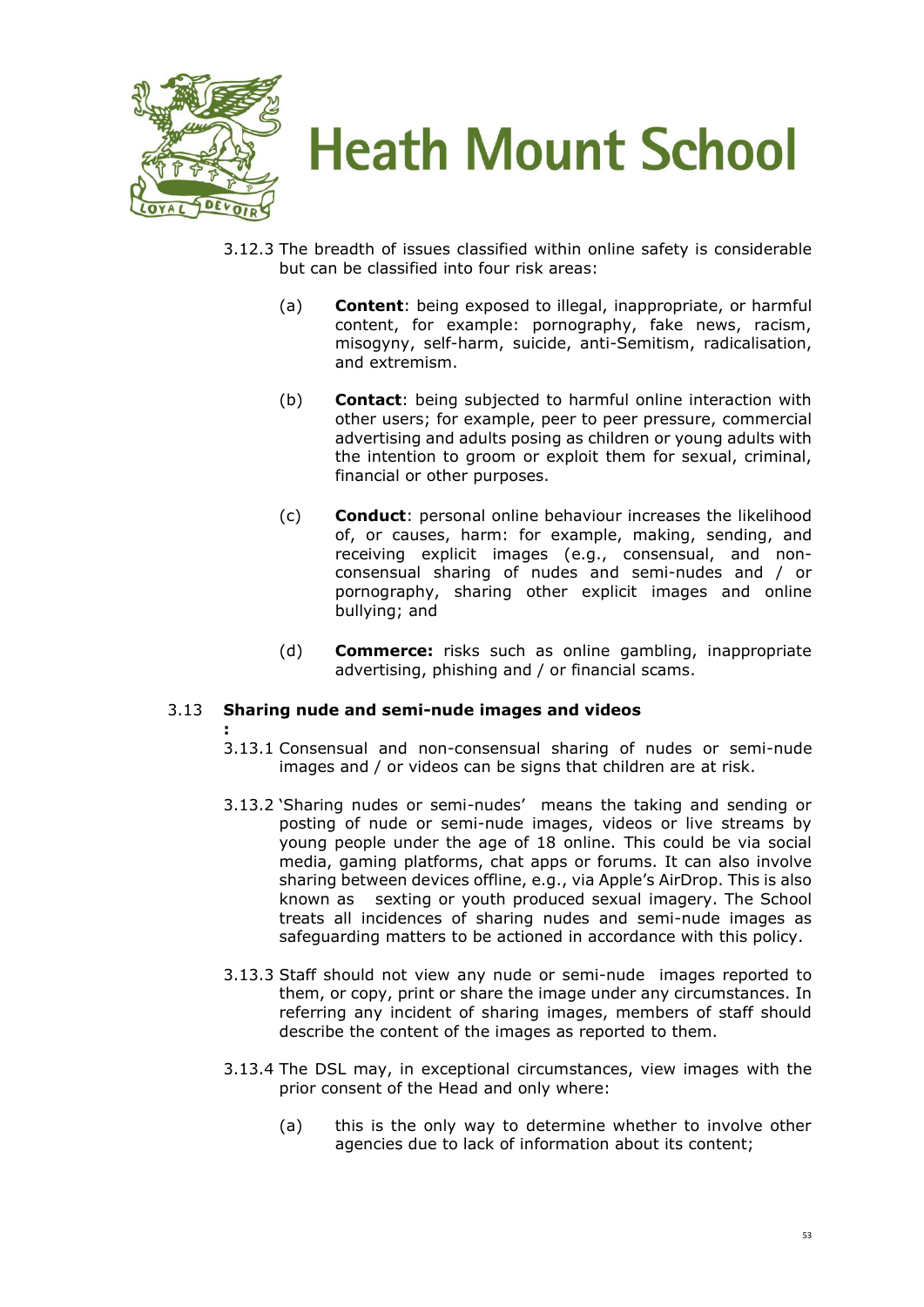

- (b) it is necessary to report the image to a website or agency to have it taken down or support the pupil or parents in making a report; or
- (c) a pupil has reported the image directly to a member of staff in circumstances where viewing the image is unavoidable or images have been found on the School's devices or network.
- 3.13.5 Where viewing an image unavoidable:
	- (a) viewing should take place on School premises wherever possible;
	- (b) the image should be viewed by a person of the same sex as the person alleged to be shown in the image (where this is known);
	- (c) a senior member of staff should be present to monitor and support the person viewing the image. This member of staff does not need to view the image;
	- (d) full details of the viewing must be recorded in the School's safeguarding records, including who was present, the date and time. The nature of the image and the reasons for viewing it;
	- (e) Any member of staff who views an indecent image should be given appropriate support.
- 3.13.6 If any device needs to be confiscated (for example, in order to view the image or to pass evidence to the appropriate authority), they should be turned off and locked away securely until they are required.
- 3.13.7 If any electronic device that is prohibited by the school rules has been seized and the member of staff has reasonable grounds to suspect that it contains evidence in relation to an offence, or that it contains a pornographic image of a child or an extreme pornographic image, the device will be given to the police.
- 3.13.8 If external agencies do not need to be involved, the School must consider the deletion of any images. Pupils should be asked to delete images themselves and to confirm that this has been done. Members of staff should not search devices to delete images.
- 3.13.9 If images have been shared online and now cannot be deleted by the person who shared them, the School should consider reporting the images to the relevant web host or service provider (if an option is provided) or contacting the Internet Watch Foundation or ChildLine (if the website does not provide this option).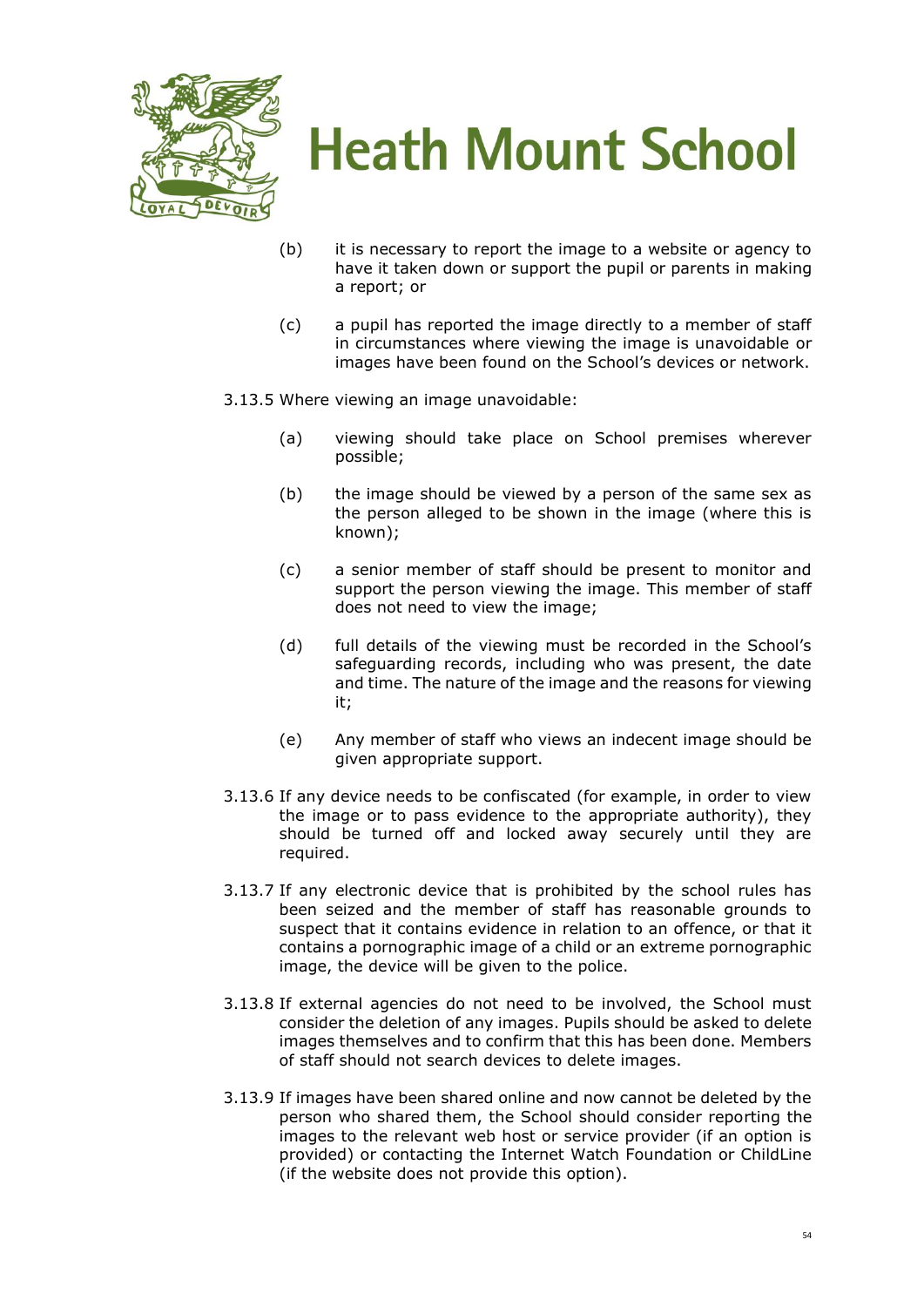



- 3.13.10 Where a pupil receives unwanted images, the School should advise the pupil and his / her parents of options that may be available to block the sender or to change the pupil's mobile phone number or email address.
- 3.13.11 The UK Council for Child Internet Safety's Note Sharing nudes and semi-nudes: advice for education settings working with children and young people (2020) contains details of support agencies and provides further information for schools on how to respond to incidents of sexting.
- 3.13.12 The College of Policing has also produced a briefing note 'Police action in response to youth produced sexual imagery ('sexting')' (November 2016) which provides information on how police forces treat instances of sexting by young persons.
- 3.13.13 Advice for pupils is available at:

<https://www.thinkuknow.co.uk/>

[https://www.childline.org.uk/info-advice/bullying-abuse](https://www.childline.org.uk/info-advice/bullying-abuse-safety/online-mobile-safety/sexting/)[safety/online-mobile-safety/sexting/](https://www.childline.org.uk/info-advice/bullying-abuse-safety/online-mobile-safety/sexting/)

3.8.14 Advice for parents is available at:

[https://www.nspcc.org.uk/preventing-abuse/keeping-children](https://www.nspcc.org.uk/preventing-abuse/keeping-children-safe/sexting/)[safe/sexting/](https://www.nspcc.org.uk/preventing-abuse/keeping-children-safe/sexting/)

3.8.15 The Home Office has published Indecent images of children: guidance for young people (2019) to help young people understand the law on indecent images of children and how to navigate the internet confidently and safely within legal boundaries.

#### 3.9 **Upskirting**

- 3.9.1Upskirting typically involves taking photos under a person's clothing without them knowing, with the intention of viewing their genitals or buttocks to obtain sexual gratification, or cause the victim humiliation, distress, or alarm.
- 3.9.2 Upskirting is a criminal office and attempting to commit an act of upskirting may also amount to criminal office if there was a clear intention to commit the act, but it failed for some reason.
	- 3.9.2 Any instance of upskirting will be treated by the school as a breach of discipline and also a matter to be dealt with under this policy.
- 3.10 Any images and devices which may have been used in connection with an incident of upskirting will be dealt with in a similar manner to sharing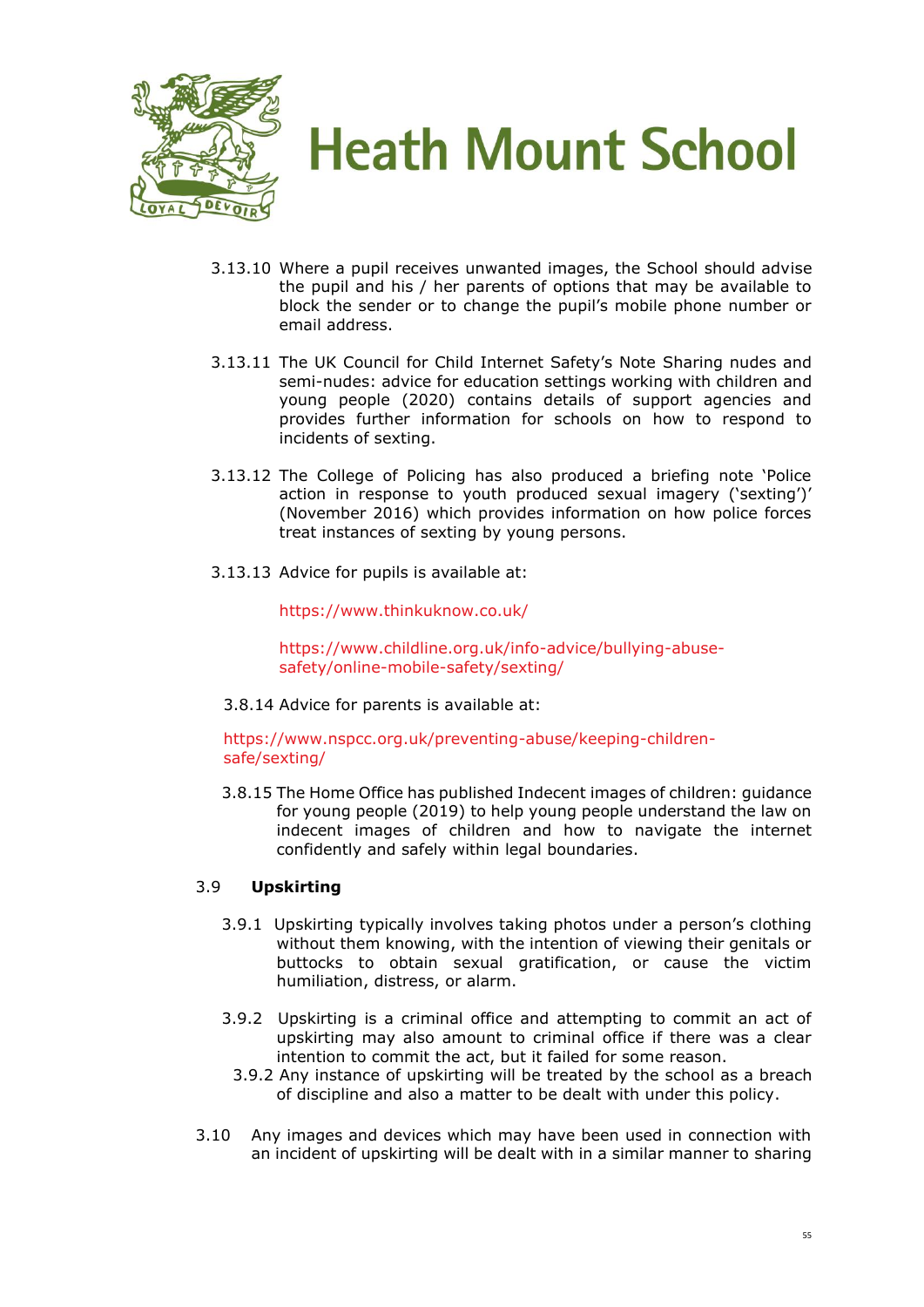

images Sharing nude and semi-nude images and videos (see paragraph 3.13, above)

#### 3.11 **Mental Health**

3.11.1 Incidences of depression, self- harm and eating disorders have all risen in recent years in the UK and are linked to poor mental health. The School aims to prevent health problems by promoting wellbeing and resilience as well as raising awareness of and eliminating the stigma attached to mental illness as part of a whole-school response to the social and emotional wellbeing of pupils The School recognises that if a child has previously had or currently has a social worker it is an indicator that the child is more at risk of mental health issues than most pupils. Equally, the child may be more at risk of mental health issues just prior to the point when a social worker is involved in their care. This may mean that they are more vulnerable to further harm, as well as facing educational barriers to attendance, learning, behaviour, and poor mental health. The DSL is the School's Mental Health Lead. The School has a Head of Wellbeing with responsibility for developing a school wide approach to health and well-being for the entire school community and also employs a qualified counsellor. The following websites provide useful advice for parents and pupils:

#### <http://www.youngminds.org.uk/>

#### <http://www.mentalhealth.org.uk/>

- 3.11.2 Staff can access a range of advice to help them identify children in need of extra support, this includes working with external agencies. More information can be found in: DfE Mental Health and Behaviour in Schools (DfE 2018). Public Health England has produced a range of resources to support school teachers to promote positive health, wellbeing and resilience amongst children.
- 3.11.3 Any mental health or wellbeing concern will necessitate immediate action if it is also a safeguarding concern. It is logged on MyConcern and this can be done by any member of staff. This concern is then triaged through the safeguarding team, including the DSL / Mental Health Lead, the School Counsellor and Head of Wellbeing. Once a need for steps to be taken is identified, early help will be implemented, calling upon outside agencies where necessary.

#### 3.12 **Domestic Abuse**

3.12.2 The statutory definition of domestic violence is based on the previous cross-government definition; it is any incident or pattern of incidents of controlling, coercive, threatening behaviour, violence, or abuse between those aged 16 or over who are, or have been, intimate partners of family members regardless of gender or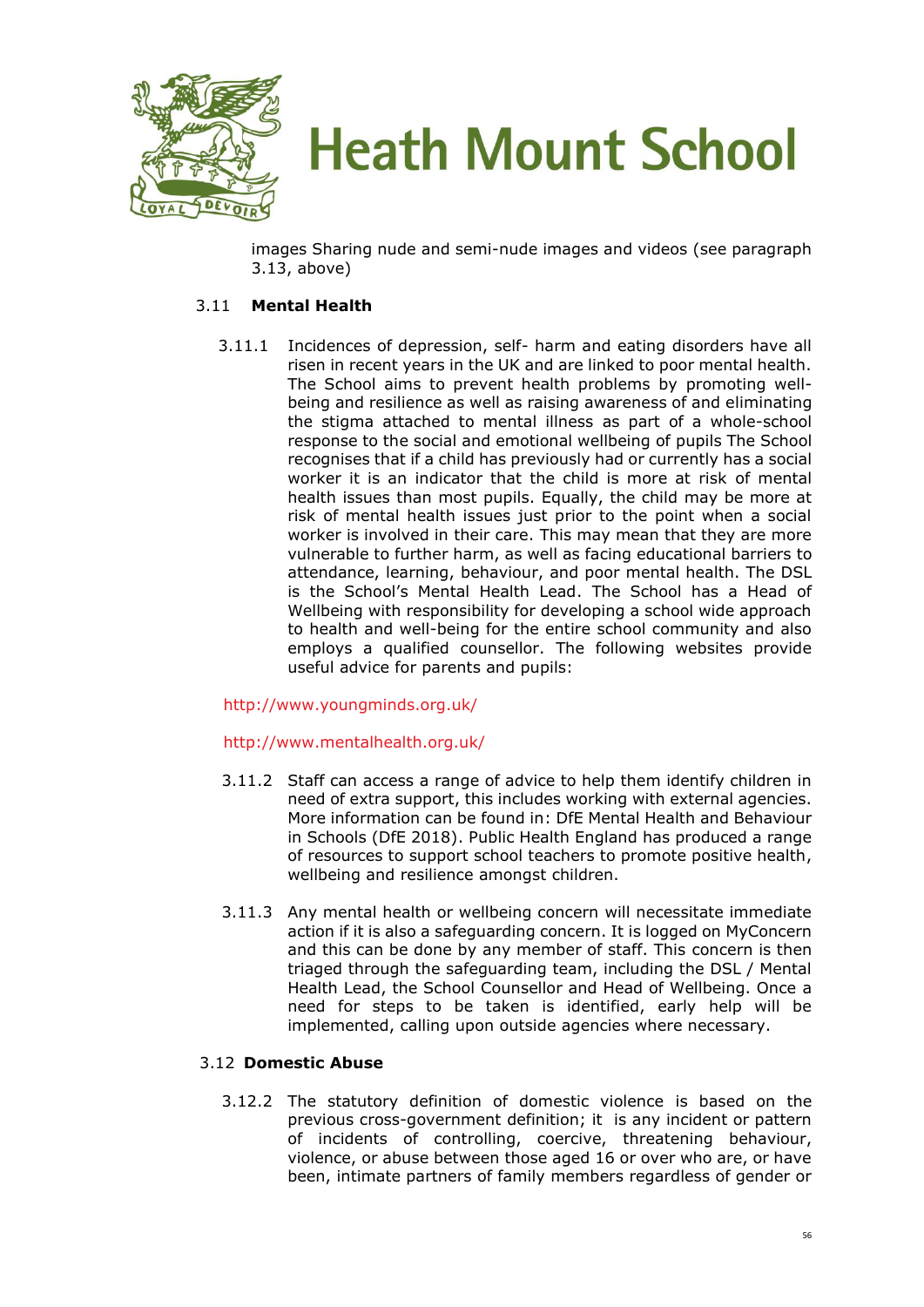

sexuality. The abuse can encompass, but is not limited to psychological, physical, sexual, financial, or emotional abuse and economic abuse and coercive and controlling behaviour. The Domestic Abuse Act 2021 now recognises the impact of domestic abuse on children, as victims in their own right, if they see hear or experience the effects of abuse.

- 3.12.3 All children can witness and be adversely affected by domestic abuse in the context of their home life where domestic abuse occurs between family members. Exposure to domestic abuse and / or violence can have serious, long lasting emotional and psychological impact on children. In some cases, a child may blame themselves for the abuse or may have had to leave the family home as a result.
- 3.12.4 Further advice on identifying children who are affected by domestic abuse and how they can be helped can be found at Annex B of KCSIE 2021. This includes details of Operation Encompass which operates in all police forces across England, helping schools and police work together to provide emotional and practical help to children.

Helplines:

<http://www.nationaldomesticviolencehelpline.org.uk/>

Advice:

<http://www.nhs.uk/Livewell/abuse/Pages/domestic-violence-help.aspx>

[https://www.nspcc.org.uk/preventing-abuse/child-abuse-and](https://www.nspcc.org.uk/preventing-abuse/child-abuse-and-neglect/domestic-abuse/)[neglect/domestic-abuse/](https://www.nspcc.org.uk/preventing-abuse/child-abuse-and-neglect/domestic-abuse/)

#### **4. Special educational needs and disabilities or physical health issues**

- 4.1 The School welcomes pupils with special educational needs and disabilities and will do all that is reasonable to ensure that the School's curriculum, ethos, culture, policies, procedures, and premises are made accessible to everyone. See the Learning Support Policy and Accessibility and Equal Opportunities Policy for further details.
- 4.2 Additional barriers can exist when detecting the abuse or neglect of pupils with a special educational need or disability creating additional safeguarding challenges for those involved in safeguarding and promoting the welfare of this group of children. These children are more prone to peer group isolation or bullying (including prejudice-based bullying) than other children. The School is mindful in particular that:
	- 4.2.1 assumptions that indicators of possible abuse such as behaviour, mood and injury relate to the pupil's special educational need or disability without further exploration;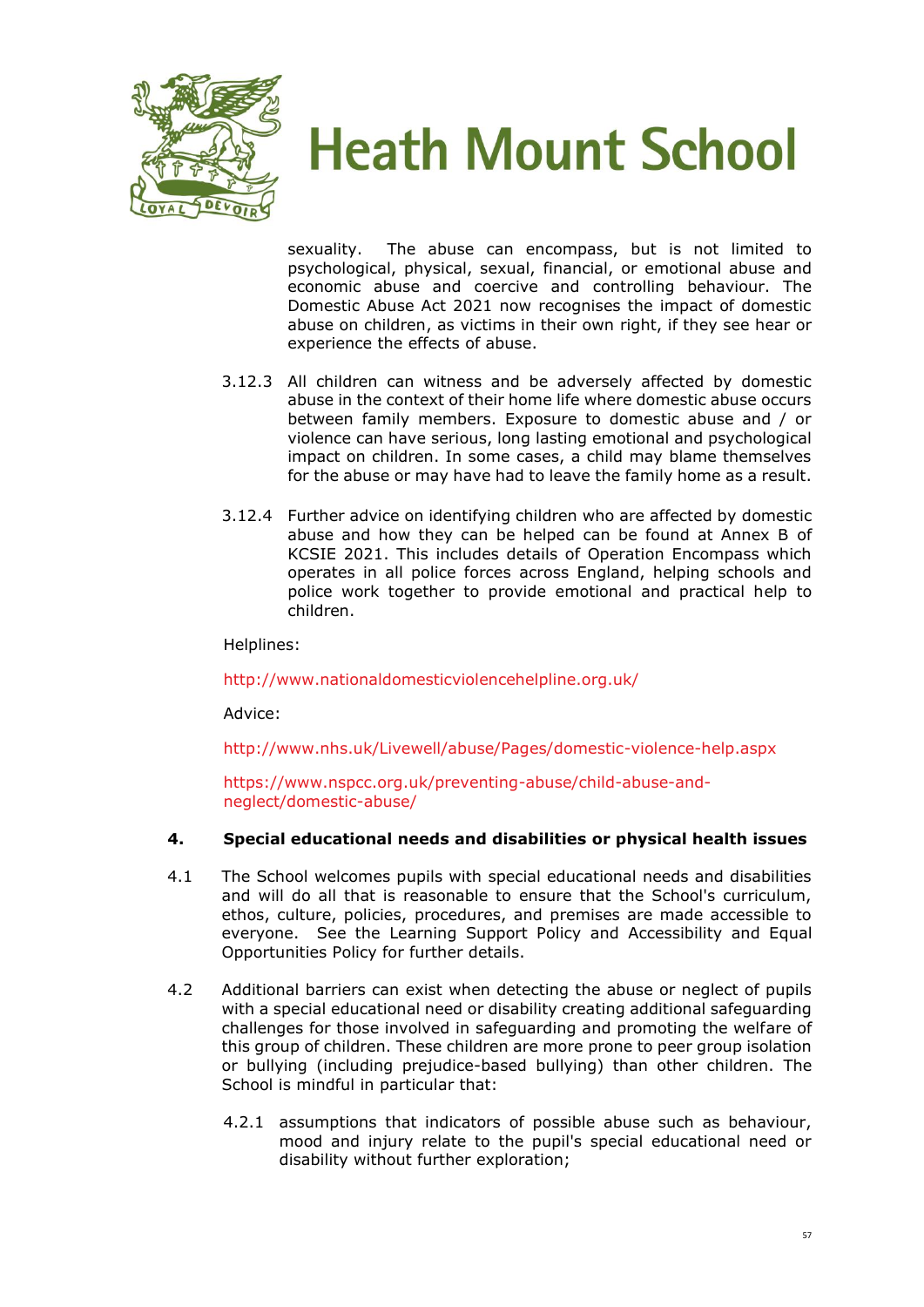

- 4.2.2 pupils with a special education need or disability can be disproportionately impacted by bullying without outwardly showing any signs; and
- 4.2.3 there may be communication barriers which are difficult to overcome to identify whether action under this policy is required.

#### 5 **Looked after children and previously looked after children**

5.1 The DSL has the skills, knowledge and understanding to ensure that looked after children are kept safe and that the relevant staff have the information they need in relation to a child'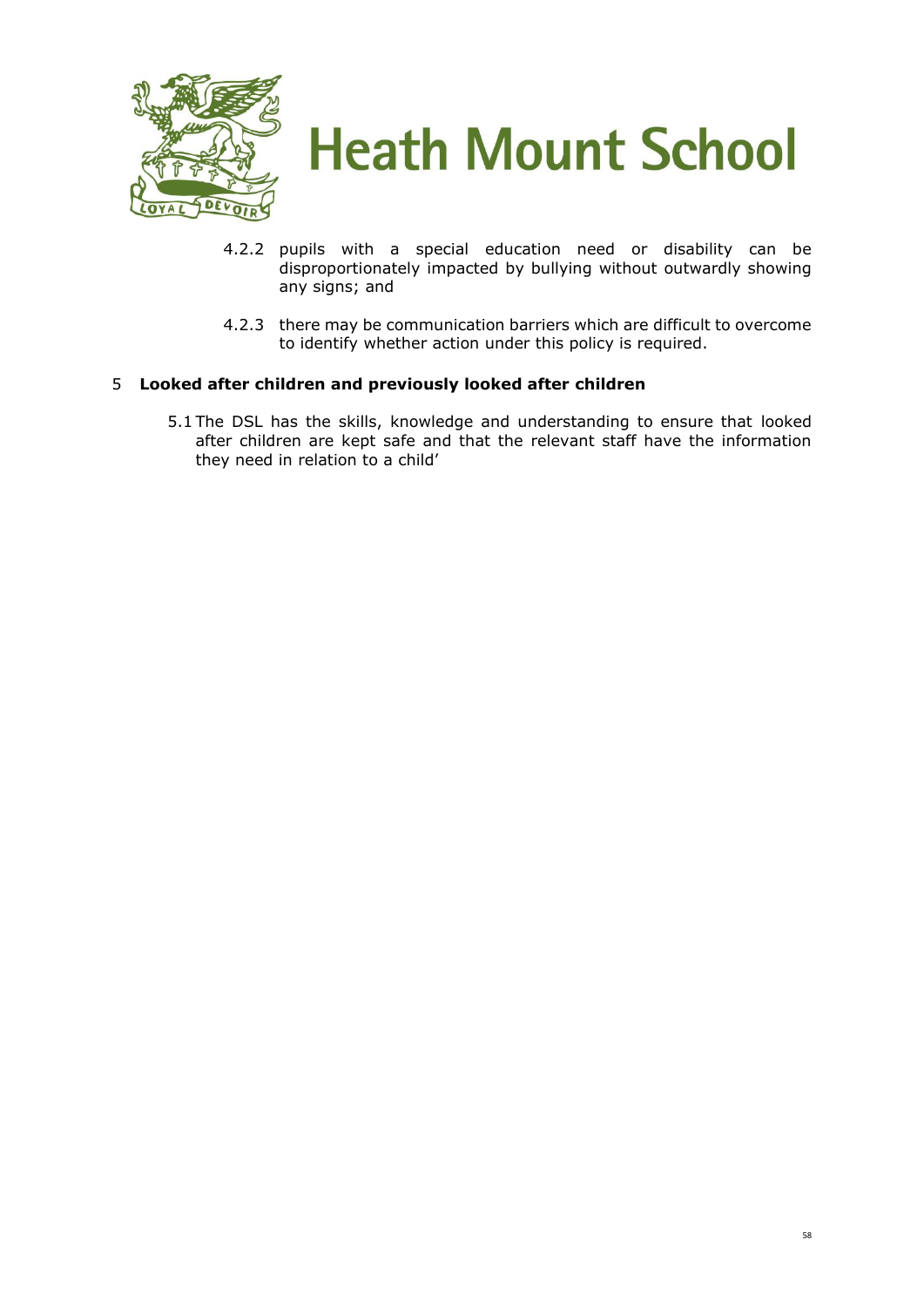

#### **Appendix 3 Concerns about a child - guidance for staff Receiving a disclosure**

- 1.1 A member of staff or volunteer suspecting or hearing a complaint of abuse or neglect:
	- 1.1.1 must listen carefully to the child and keep an open mind. The member of staff should not take a decision as to whether or not the abuse has taken place;
	- 1.1.2 must not ask leading questions, i.e., a question which suggests its own answer;
	- 1.1.3 must reassure the child but not give a guarantee of absolute confidentiality. No victim will be given the impression that they are creating a problem or being a nuisance by reporting abuse The member of staff should explain that they need to pass on the information in accordance with this Policy so that the correct action can be taken; and
	- 1.1.4 must keep a sufficient written record of the conversation. The record should include:
		- (a) the date and time;
		- (b) the place of the conversation and
		- (c) the essence of what was said and done by whom and in whose presence.

It must be signed by the person making it, using names and not initials.

1.2 All other evidence, for example, scribbled notes, mobile phones containing text messages, clothing, and computers, must be kept securely with the written record (see below), and passed on when reporting the matter in accordance with this Policy.

#### **2 Recording the concern**

- 2.1 Staff must record all concerns about a child in writing.
- 2.2 Records should be factual and signed and dated, with the name of the signatory clearly printed in writing. Records should include:
	- 2.2.1 the child's details: name, date of birth, address, and family details;
	- 2.2.2 date and time of the event / concern;
	- 2.2.3 the action taken and by whom;
	- 2.2.4 the name and position of the person making the record.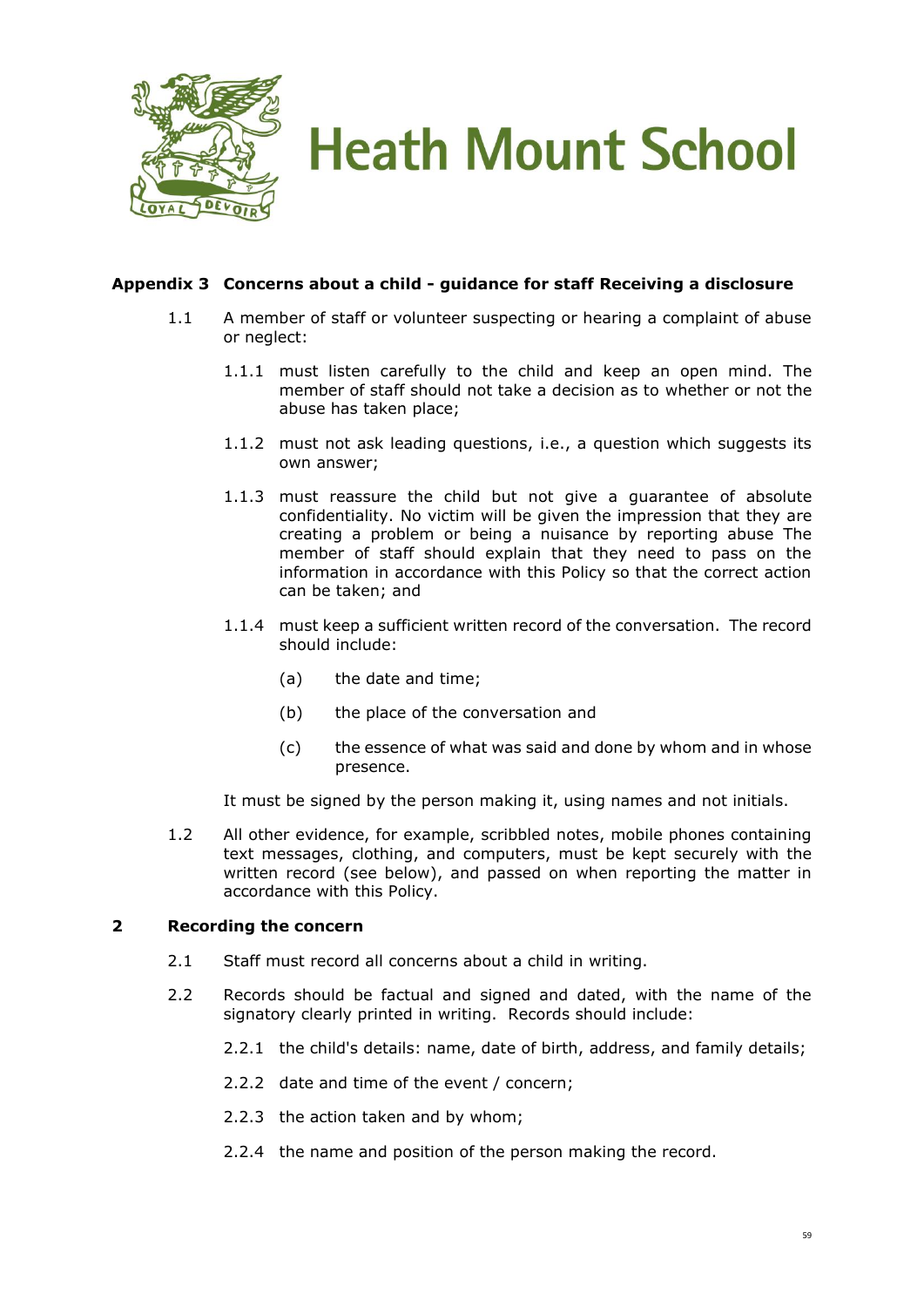

- 2.3 The School has a child protection logging system on MyConcern which should be used when reporting matters in accordance with this Policy. Staff without internet access must report in person immediately to the DSL / DDSL, or their line manager who will support them in reporting their concern. The formal written record can be completed after an initial discussion with the DSL and completed with the DSL where appropriate.
- 2.4 Where the allegation is made by an adult, the DSL will ask for a written and signed statement from that person and inform them that their evidence may be passed to a third party. If, after due consideration, the DSL decides to pass the information to an outside agency in accordance with this policy, the DSL will contact the disclosing party (unless the DSL is advised otherwise by that agency) to inform them of this and that they should expect further contact from the agency.

#### 3 **Use of reasonable force**

- 3.4 There are exceptional circumstances when it would be appropriate for staff to use reasonable force to safeguard pupils. 'Reasonable' in these circumstances means using no more force than is needed.
- 3.5 Staff should refer to the School's Behaviour and Discipline policy and the Staff code of Conduct for more detailed guidance on the use of reasonable force.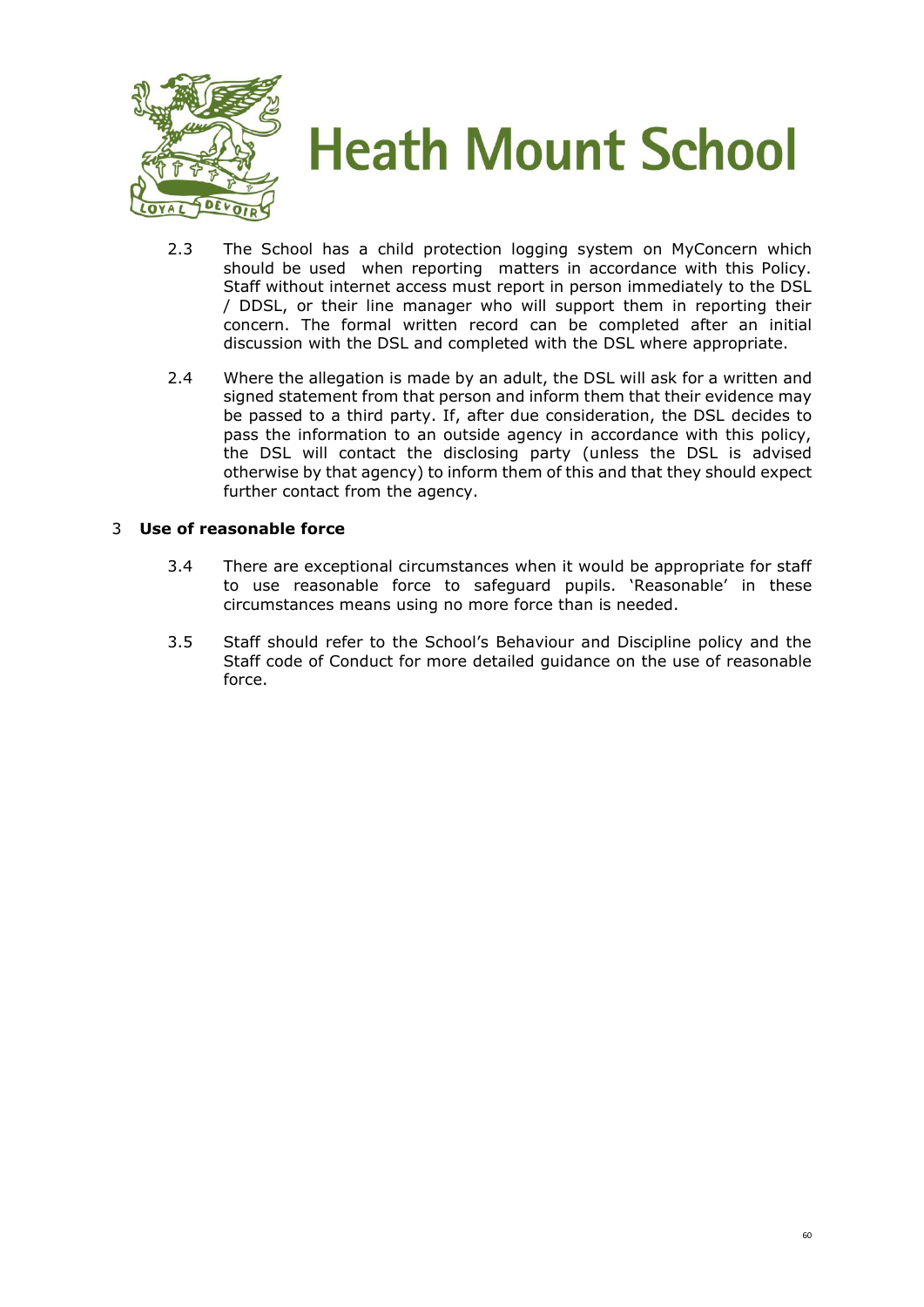

#### **Appendix 4 Dealing with allegations of peer-on-peer abuse / child on child abuse**

- 1. Victims will be reassured that they will be taken seriously, supported and kept safe so that no victim will be given the impression that they are creating a problem by reporting abuse, sexual violence or sexual harassment and no victim will ever be made to feel ashamed for making a report.
- 2. The School understands that children of any age can abuse other children (often referred to as peer-on-peer abuse) and this can happen inside and / or outside school and / or online and that it can impact their progress at school. This includes, but is not limited to:
	- 2.1.Bullying, including cyber-bullying and prejudice-based and discriminatory bullying;
	- 2.2.Abuse in intimate personal relationships between peers;
	- 2.3. Physical abuse such as hitting, kicking, biting, hair pulling, or otherwise causing physical harm (this may include an online element which facilitates and / or encourages physical abuse);
	- 2.4.Sexual violence such as rape, assault by penetration and sexual assault (including grabbing bottoms, breasts, or genitalia under or over clothes, flicking bra, unwanted kisses or embraces) possibly with an online element which facilitates, threatens and / or encourages physical violence;
	- 2.5.Sexual harassment such as sexual comments, remarks, jokes, and online sexual harassment, which may be standalone or part of a broader pattern of abuse;
	- 2.6.Causing someone to engage in sexual activity without their consent, such as forcing someone to strip, touch themselves sexually, or to engage in sexual activity with a third-party;
	- 2.7.Consensual and non-consensual sharing of nude and semi-nude images (also known as 'sexting' or 'youth produced sexual imagery') means the taking and sending or posting of nude or semi-nude images, videos, or live streams by young people under the age of 18 online. This could be via social media, gaming platforms, chat apps or forums. It can also involve sharing between devices offline, for example via Apple's AirDrop;
	- 2.8. Upskirting, typically involves taking a picture under a person's clothing without their permission, with the intention of viewing their genitals or buttocks (with or without underwear) to obtain sexual gratification, or cause the victim humiliation, distress, or alarm.
	- 2.9. Initiation / hazing type violence and rituals, which can include activities involving harassment, abuse or humiliation used as a way of initiating a person into a group and may include an online element.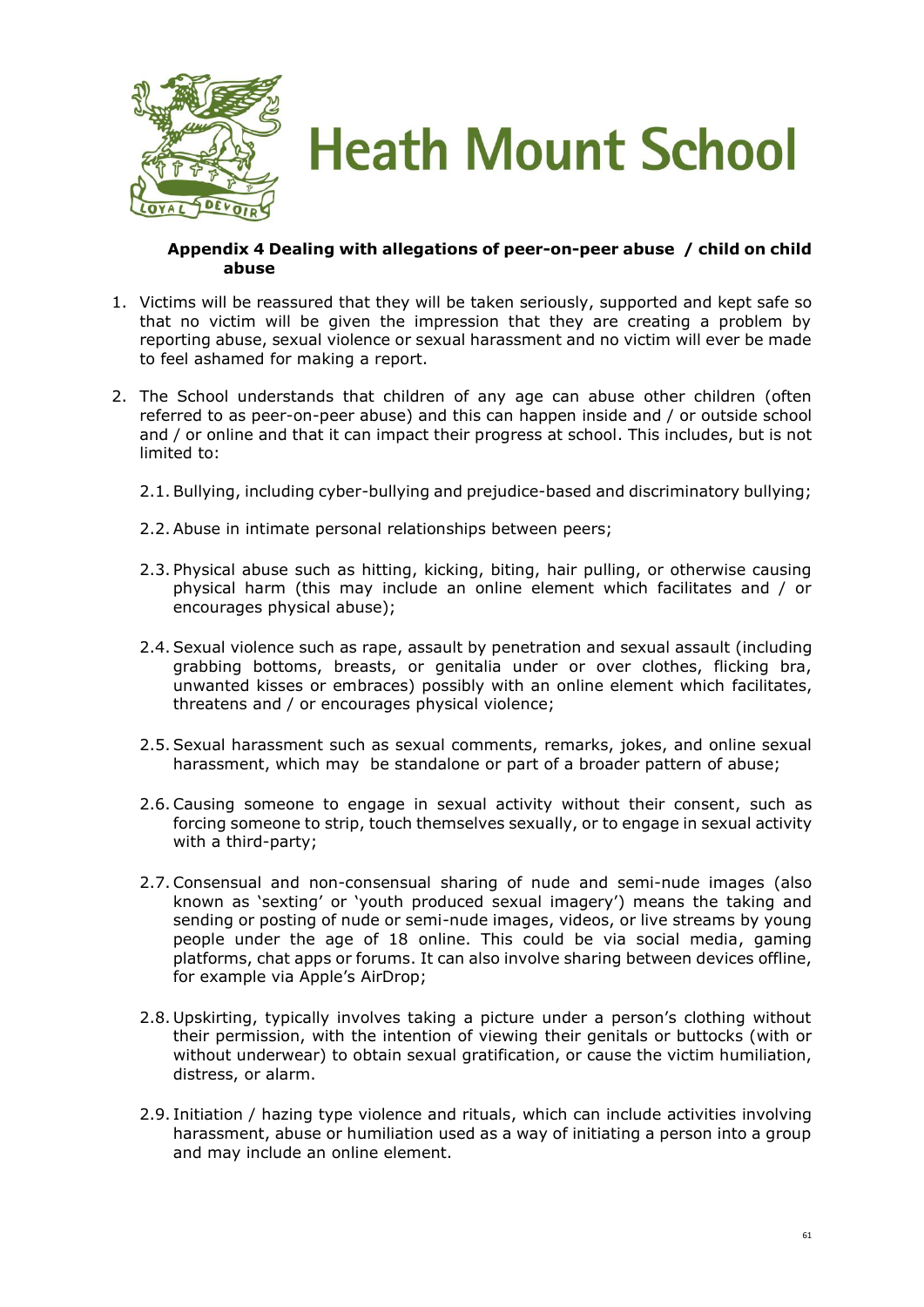

- 3. The School's approach to peer-on-peer abuse
	- 3.1.Such behaviour is never acceptable and should be considered a safeguarding issue and potentially a disciplinary one. The School is committed to the prevention, early identification, and appropriate management of peer-on-peer abuse as defined above. The School will adopt a zero-tolerance approach to abuse. Downplaying certain behaviours (by, for example, dismissing sexual harassment as 'banter', 'having a laugh' or 'part of growing up' can lead to a culture of unacceptable behaviours, an unsafe environment for children and at its worst, to a culture that normalises abuse.
	- 3.2. The School recognises that, even if it has no reported cases of peer-on-peer abuse, such abuse may still be taking place and is simply not being reported.
	- 3.3. The School actively seeks to raise awareness of and prevent all forms of peer-onpeer abuse by:
		- 3.3.1. Educating the whole-school community about this issue and how to prevent, identify and respond to it;
		- 3.3.2. Emphasising the importance of taking seriously all forms of peer-on-peer abuse no matter how 'low level' they may appear and ensuring that no form of peer-on-peer abuse is ever dismissed as horseplay or teasing;
		- 3.3.3. Educating pupils about online safety and social media, including how to encourage children to use social media in a positive, responsible, and safe way, and how to enable them to identify and manage abusive behaviour online;
		- 3.3.4. Working with the whole-school community to address equality issues, promote positive values, and to encourage a culture of tolerance and respect amongst all members of the School community;
		- 3.3.5. Ensuring that all peer-on-peer abuse issues are fed back to the DSL so that he can spot and address any concerning trends and identify pupils who might need additional support.
	- 3.4.All staff should challenge inappropriate behaviour between pupils and anyone who suffers, witnesses, or hears of abuse of any form between pupils is asked to report it in accordance with this policy and the School's Behaviour and Discipline policy and Anti-bullying policy so that appropriate action can be taken. Staff should not wait for a child to make a disclosure, they should act on any concern immediately.
	- 3.5.Appropriate action will involve supporting all members of the School community who may be involved as a priority. This may necessitate investigation by the School or other agencies. Until investigations have been completed and findings made, the School will proceed on the basis that the allegations may or may not be true and undertake a careful risk assessment of the welfare of those involved to determine how to best manage the situation. This should be undertaken whether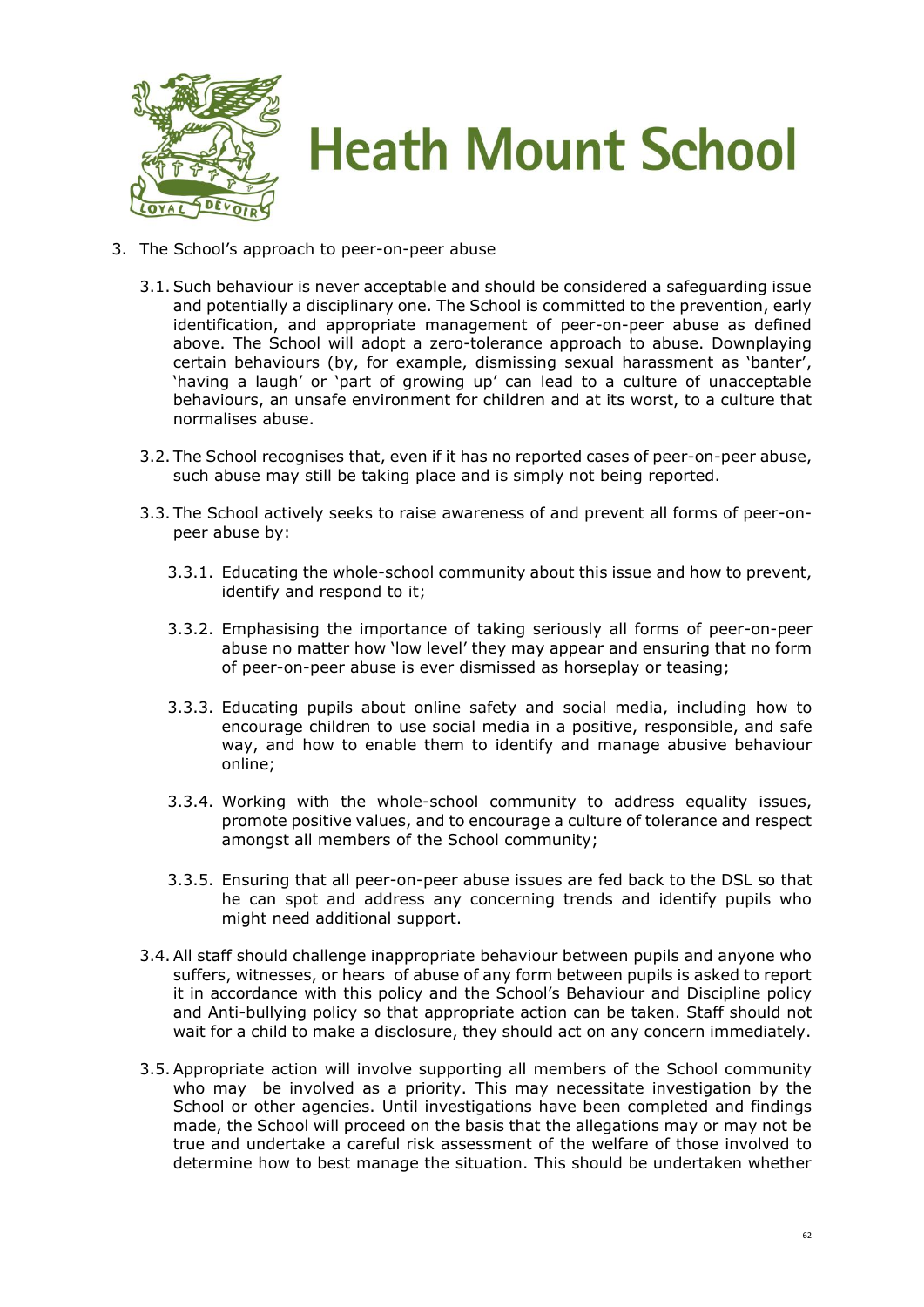

or not the incident is alleged to have occurred at school. Disciplinary action will follow separately, if appropriate.

#### 4. **Sexual violence and sexual harassment (SVSH)**

- 4.1. Where misconduct may constitute sexual violence (rape, assault by penetration, sexual assault or causing someone to engage in sexual activity without consent) or sexual harassment (unwanted conduct of a sexual nature), it should be reported to the DSL and dealt with under this policy. SVSH is never acceptable.
- 4.2.SVSH can occur between two or more children of any age from primary to secondary stage. It can also occur online. It can also occur through a group of children sexually assaulting or sexually harassing a single child or group of children. It is important to address any inappropriate behaviour, even if it seems innocuous. This can help prevent problematic or inappropriate behaviour in the future by setting and enforcing clear expectations of behaviour, supporting victims, and encouraging them and others to speak out, facilitating targeted support for those demonstrating harmful sexual behaviour.
- 4.3.Staff should be aware that some groups are potentially more at risk. Evidence shows that girls, children with SEND and LGBT children are at greater risk and that boys are more likely to be perpetrators.

#### 5. **Management of allegations of child-on-child SVSH**

- 5.1. The School recognises that it is not easy for a child to tell staff about abuse. Staff are trained in signs of abuse and required to look out for them and act upon them, and to respond to all reports of abuse, however, they are reported and whether they are made by the victims directly or by third parties.
- 5.2. The initial response to a report is incredibly important. How the School responds can encourage or undermine the confidence of future victims of SVSH to report. Not recognising or downplaying some behaviours can lead to a culture of unacceptable behaviour. Staff are trained in how to receive a report.
- 5.3.Staff should follow the same procedures in this policy and at Appendix 4 when receiving an initial report. If in doubt, speak to the DSL.
- 5.4.Reports of SVSH are often complex and further disclosures may follow. Facts may be difficult to establish. Decisions need to be made on a case-by-case basis taking all the circumstances into account, in the best interests of the pupils involved. The School's response is led by the DSL who will always have regard to Part 5 of KCSIE and the more detailed DfE guidance: Sexual violence and sexual harassment between children in schools (2021) in the management of the issue.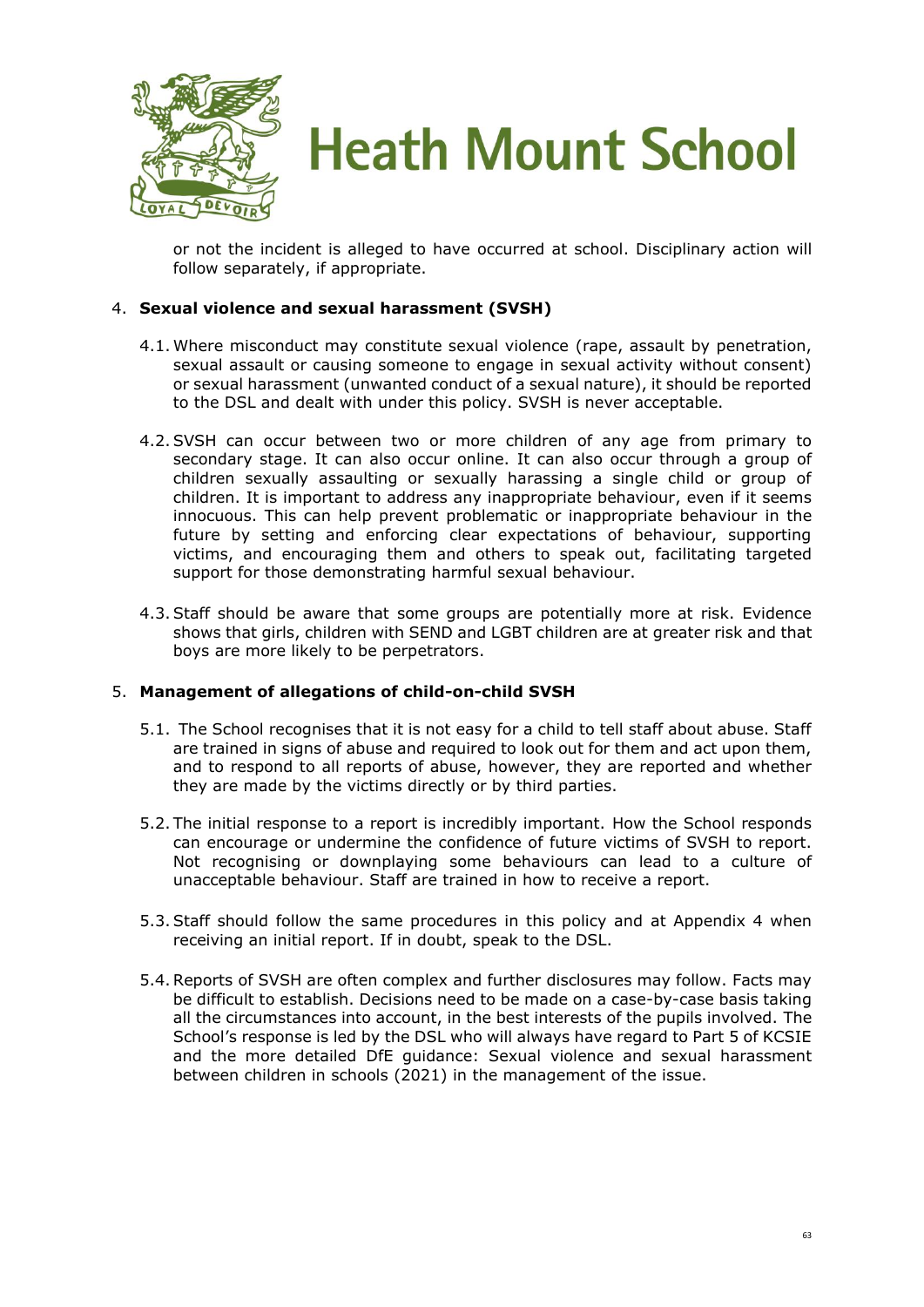

#### **Appendix 5 Dealing with allegations against teachers, the Head, Governors, volunteers, contractors and supply staff**

#### <span id="page-63-0"></span>1 **The School's procedures**

- 1.1 The School fosters an open and transparent culture working in or on behalf of the school in which all concerns about any member of staff are dealt with promptly and appropriately, whether they are low level concerns or constitute an allegation that a person poses a risk of harm. All references to 'staff' in this section includes staff, Governors, supply staff, volunteers and contractors unless otherwise stated.
- 1.2 By doing this, the School aims to identify concerning or inappropriate behaviour early in order to minimise the risk of abuse, support all those affected and inform members of staff of any behaviour which could be deemed inappropriate or crossing professional boundaries so that they can reflect on and learn from this.
- 1.3 The School's procedures for dealing with two levels of allegations made / concerns raised about staff. These cover:
	- 1.3.1 Allegations / concerns that do not meet the harm threshold: 'low level concerns';
	- 1.3.2 Allegations that may meet the harms threshold.

#### 2 **Low level concerns**

- 2.1 The School recognises the importance of creating a culture in which all concerns about adults (including allegations that do not meet the harm threshold) are shared responsibly with the right person and recorded and dealt with appropriately. Ensuring they are dealt with effectively should also protect those working in or on behalf of the School from potential false allegations or misunderstandings.
- 2.2 The term 'low level concern' does not mean that the concern is insignificant, it means that the behaviour towards a child does not meet the harm threshold. It is critical that low level concerns are shared within a culture of openness, trust and transparency in which the Schools values and expected behaviour set in the staff code of conduct are constantly lived, monitored and reinforced by all staff.
- 2.3 The School encourages all staff to report any concern even if it is one which no more than causes a sense of unease or a 'nagging doubt' that an adult working in or on behalf of the School may have acted in a way which is: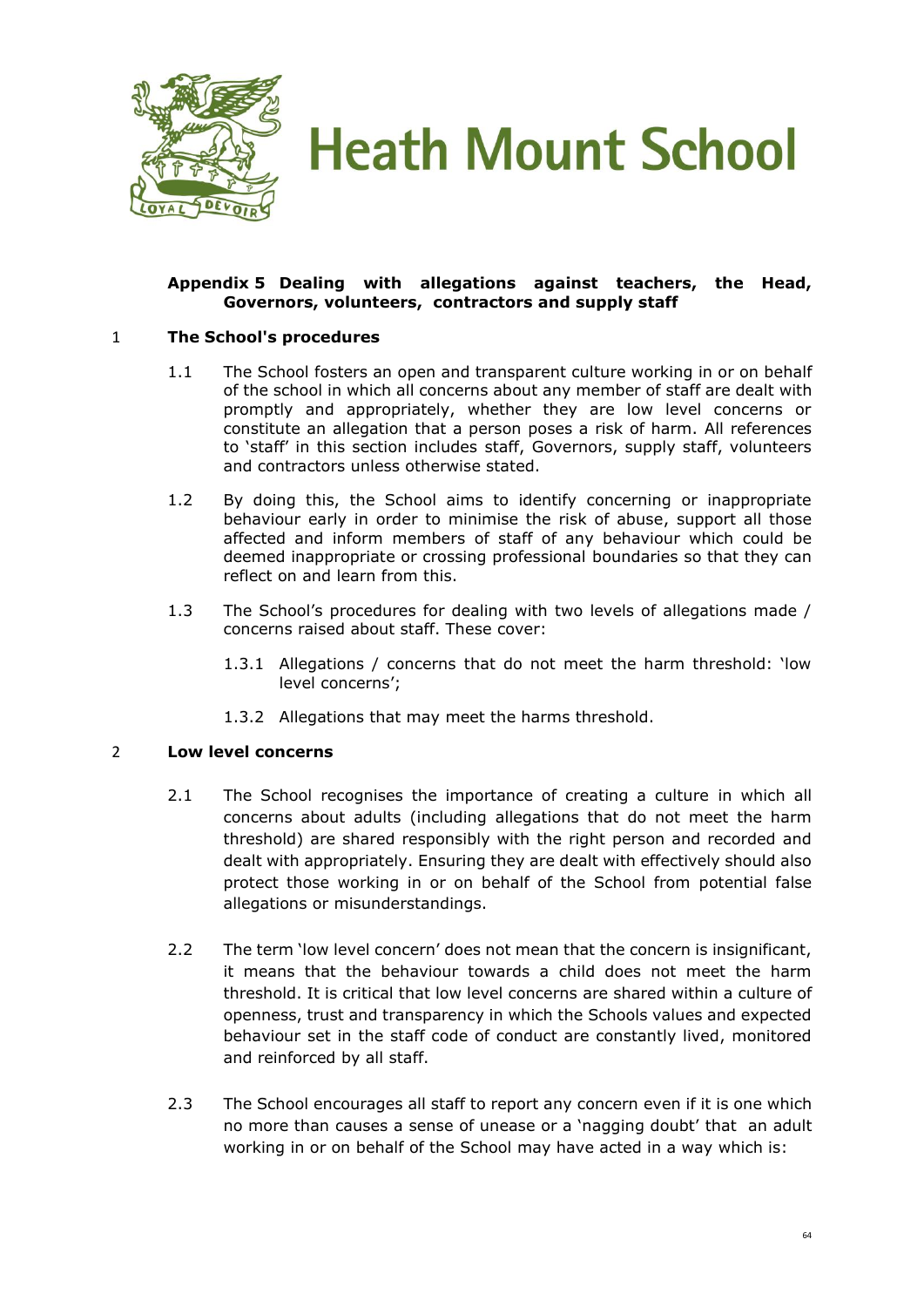

- 2.3.1 inconsistent with the Staff Code of Conduct, including inappropriate conduct outside of work and;
- 2.3.2 Does not meet the allegations threshold or is otherwise not considered serious enough to consider a referral to the LADO.
- 2.4 These behaviours can exist on a wide spectrum, ranging from the inadvertent or behaviour that may look inappropriate, but might not be in specific circumstances, through to that which is ultimately intended to enable abuse. Such behaviour may include, but is not limited to:
	- 2.4.1 Being over friendly with children;
	- 2.4.2 Having favourites;
	- 2.4.3 Taking photographs of children on their mobile phone;
	- 2.4.4 Engaging with a child on a one-to-one basis in a secluded area or behind a closed door; or
	- 2.4.5 Using inappropriate sexualised, intimidating or offensive language.
- 2.5 All staff are encouraged to self-refer where they may have found themselves in a situation which could be misinterpreted, might appear compromising to others and / or on reflection they believe they have behaved in a way they consider may fall below the expected standards.
- 2.6 Low level concerns about a member of staff should be reported to the Head without delay so that they can be recorded and dealt with appropriately, sensitively and appropriately in a timely manner. If a member of staff feels there may be a conflict of interest in doing so, they should speak to the DSL or the Chair of Governors. Where a low-level concern is raised about the Head, it should be referred to the Chair of Governors. Low level concerns about someone employed by a supply agency or contractor should be shared with the Head, the concern recorded, and their employer notified so that potential patterns of inappropriate behaviour can be identified.
- 2.7 If a concern is raised by a third party, the Head will collect as much evidence as possible by speaking to the person who has raised the concern (if known), to the individual involved and any witnesses. The concern will be recorded in accordance with this policy, in the usual way.
- 2.8 The School will address unprofessional behaviour at any early stage and will support an individual to address it.
- 2.9 The Head will usually share his concern with the DSL (or DDL), and they will consider whether the concern is a low-level concern - one which does not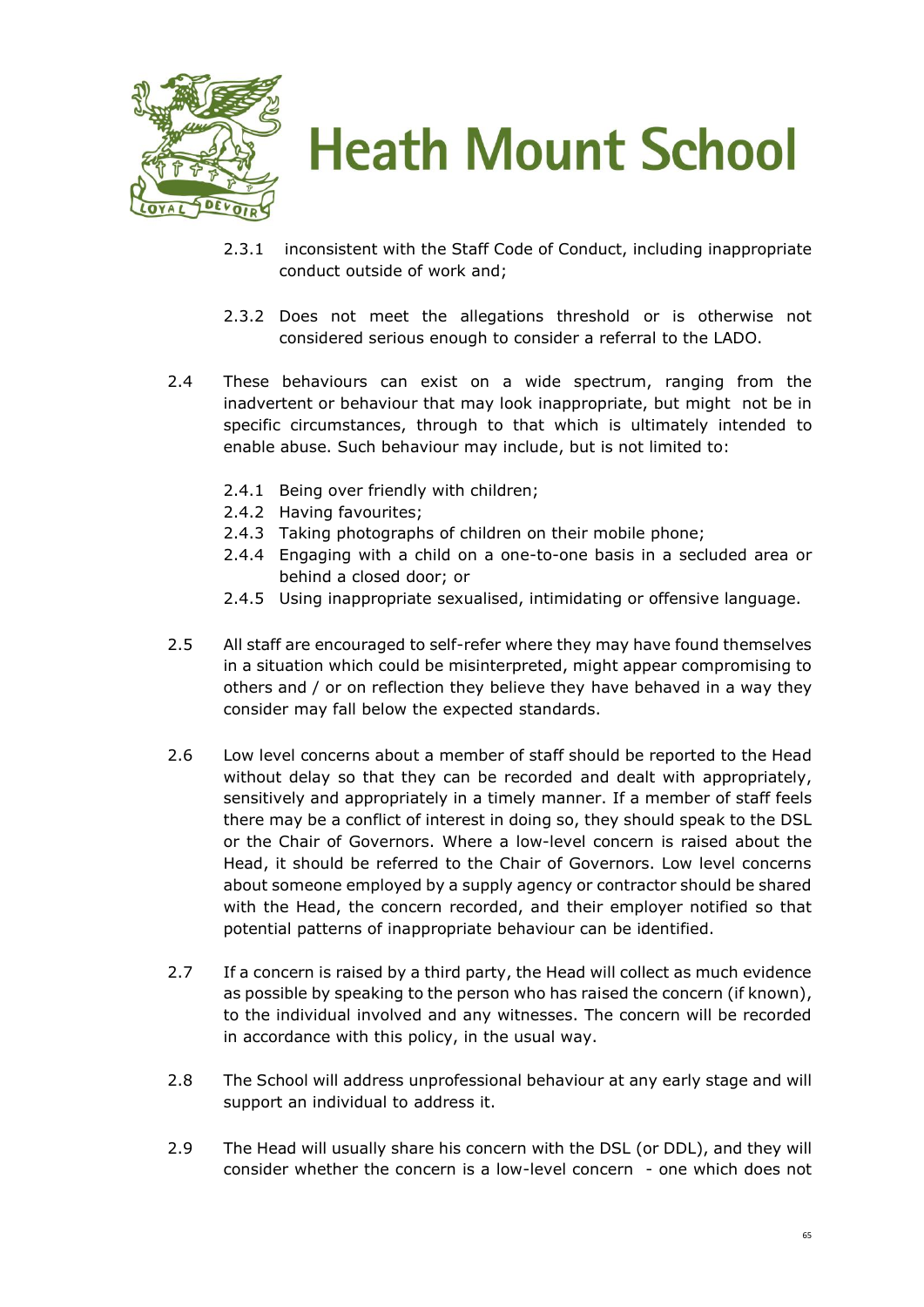

meet the allegations threshold set out in this Appendix or is otherwise not considered sufficiently serious to warrant a referral to the DO, or whether it is sufficiently serious to meet the harm threshold.

- 2.10 All concerns about a member of staff should be shared responsibly with the right person, recorded, and dealt with appropriately. In most cases, an investigation and a discussion will take place with the person raising the concern and the person about whom the concern has been raised. The information gleaned from these steps will help categorise the type of behaviour and determine what further action may need to be taken.
- 2.11 All reports about supply staff and contractors will be notified to their employers by the Head, so any potential patterns of inappropriate behaviour can be identified.
- 2.12 All low-level concerns will be recorded in writing. The record will include details of the concern, the context within which the concern arose, and the details of the action taken. The name of the reporting individual should also be included, unless they have asked to remain anonymous, which will be respected as far as reasonably possible. The information will be retained until a member of staff leaves the School, at which point any record of lowlevel concerns that may be kept about an individual will be subject to specific review in terms of:
	- 2.12.1 Whether some or all of the information contained within any record may have any reasonably likely value in terms of any potential historic employment or abuse claim so as to justify keeping it, in line with normal safeguarding records practice; or
	- 2.12.2 If, on balance, any record is not considered to have any reasonably likely value, still less actionable concern, and ought to be deleted accordingly.
- 2.13 The School will also reflect on reported concerns in order to identify any patterns of concerning, problematic or inappropriate behaviour which may indicate an unacceptable culture, or any weaknesses in the school's safeguarding systems which may require additional training or modified policies. Where a pattern is identified, the School will decide on a course of action, either through its disciplinary procedures, or, where the pattern moved from a concern to meeting the harm threshold, it will follow the above procedure and refer the matter to the DO. The rationale for all decisions and actions will be recorded. The School will consider if any wider cultural issues in school enabled the behaviour to occur and if appropriate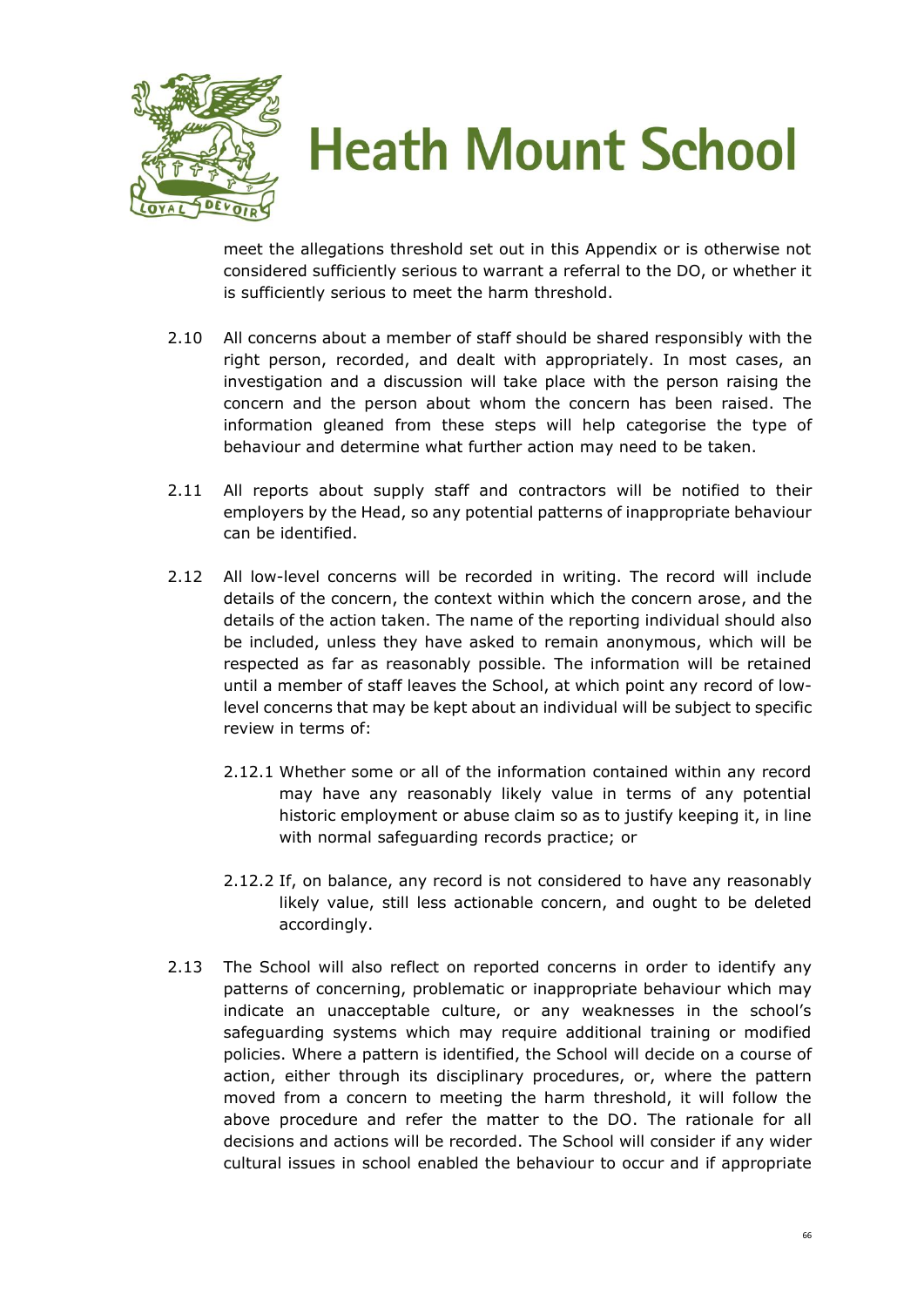

policies could be revised or extra training delivered to minimise the risk of recurrence.

2.14 Low level concerns should not be included in staff references unless they relate to issues which would normally be included, e.g.: misconduct or poor performance. Those that relate specifically to safeguarding should not be referred to unless they meet the threshold for a referral to the DO and are found to be substantiated.

#### 2.15 **Allegations that meet the harm threshold**

- 2.15.1 Allegations that may meet the harm threshold are those that might indicate a person would pose a risk of harm if they continue to work in their present position, or in any capacity with children in the school, for example, where a member of staff has: behaved in a way that has harmed a child, or may have harmed a child; and / or
- 2.15.2 possibly committed a criminal offence against or related to a child; and / or
- 2.15.3 behaved towards a child or children in a way that indicates he or she would pose a risk of harm if he or she works regularly or closely with children. This includes behaviour that may have happened outside school and creates a transferable risk.
- 2.16 behaved or may have behaved in a way that indicates they may not be suitable to work with children. Any allegations not meeting these criteria will be dealt with in accordance with the HSCP procedures. Advice from the DO will be sought in borderline cases.
- 2.17 All such allegations will go to the Head and must be dealt with as a priority without delay. If a member of staff feels there may be a conflict of interest in doing so, they should speak to the DSL or the Chair of Governors immediately. The DO(s) will be informed immediately and in any event within one working day of all allegations that come to the School's attention and appear to meet the criteria in paragraph [1.1](#page-63-0) above.
- 2.18 Allegations against a teacher who is no longer teaching and historical allegations will be referred to the Police.

#### 3 **Reporting an allegation**

- 3.1 Where an allegation or complaint is made against any member of staff (other than the Head), the DSL or a volunteer, the matter should be reported immediately to the Head or in his absence, the Chair of Governors. The allegation will be discussed immediately with the DO(s) before further action is taken. Where appropriate, the Head will consult with the DSL.
- 3.2 Where an allegation or complaint is made against the Head, the matter should be reported immediately to the Chair of Governors or the Nominated Safeguarding Governor, without first notifying the Head. The allegation will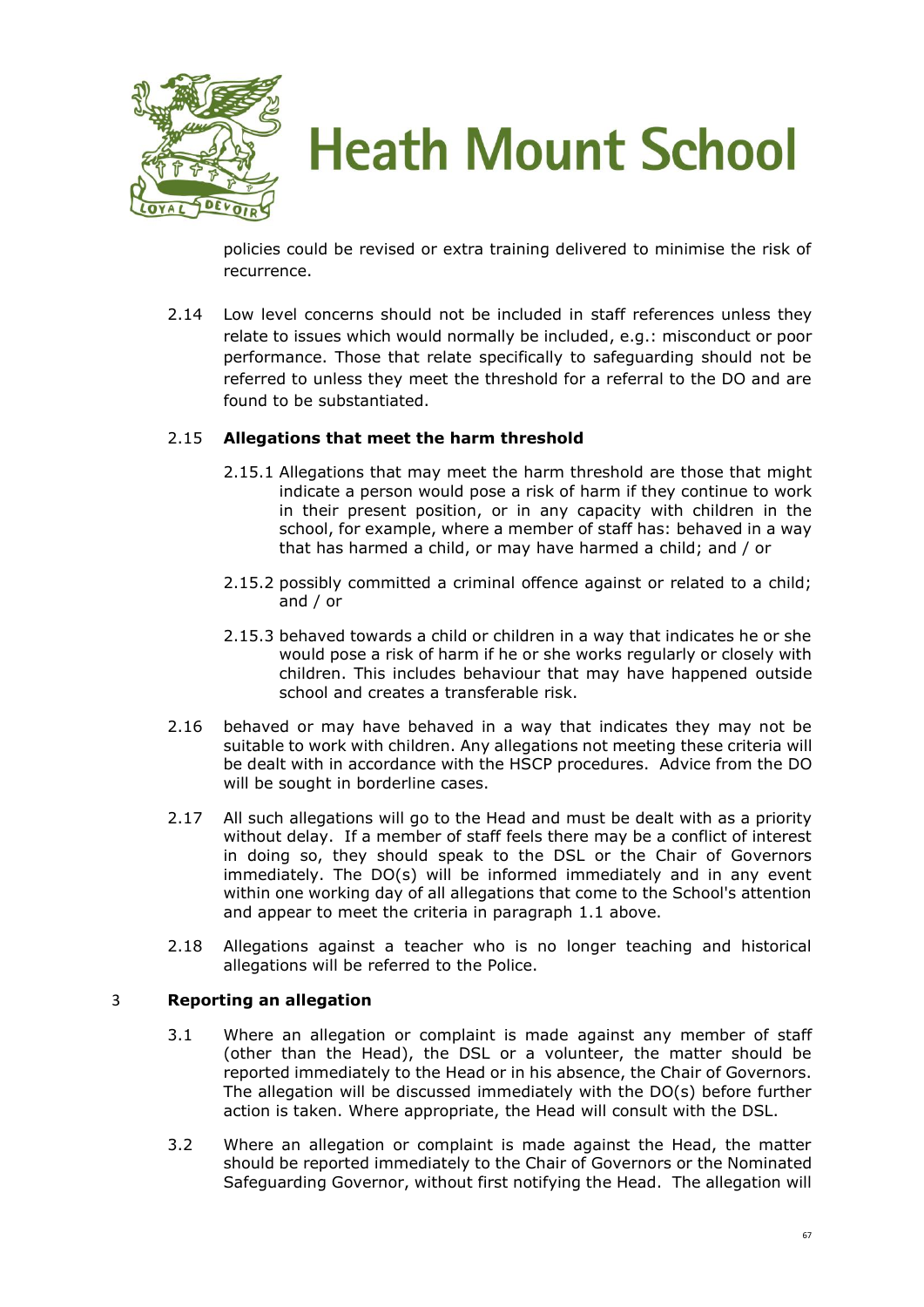

be discussed immediately with the DO(s) before further action is taken. The Chair of Governors will consult the Nominated Safeguarding Governor, and vice versa.

- 3.3 Where an allegation is made against any Governor, the matter should be reported immediately to the Chair of Governors or the Nominated Safeguarding Governor. If either the Chair of Governors or the Nominated Safeguarding Governor are the subject of an allegation, the matter should be reported to the other. The allegation will be discussed immediately with the DO(s) before further action is taken. Where appropriate, the Chair of Governors will consult the Nominated Safeguarding Governor, and vice versa.
- 3.4 If it is not possible to report to the Head or Chair of Governors or Nominated Safeguarding Governor in the circumstances set out above, a report should be made immediately to the DSL. The DSL will act in accordance with these procedures and will as soon as possible inform the Head or, where appropriate, the Chair of Governors and the Nominated Safeguarding Governor.
- 3.5 The person acting in accordance with the procedures in this Appendix is known as the "Case Manager".

#### 4 **Disclosure of information**

- 4.1 The Case Manager will inform the accused person of the allegation as soon as possible after the DO(s) has been consulted.
- 4.2 The Parents or carers of the child / children involved will be informed of the allegation as soon as possible if they do not already know of it. They may also be kept informed of the progress of the case, including the outcome of any disciplinary process. The timing and extent of disclosures, and the terms on which they are made, will be dependent upon and subject to the laws on confidence and data protection and the advice of external agencies.
- 4.3 Where the DO(s) advises that a strategy discussion is needed, or the police or Children's Social Care need to be involved, the case manager will not inform the accused or the parents or carers until these agencies have been consulted and it has been agreed what information can be disclosed.
- 4.4 The reporting restrictions preventing the identification of a teacher who is the subject of such an allegation in certain circumstances will be observed.

#### 5 **Further action to be taken by the School**

5.1 A school has a duty of care towards its employees and as such, it must ensure that effective support is provided for anyone facing an allegation. The School will act in accordance with Part four of KCSIE and the School's employment procedures.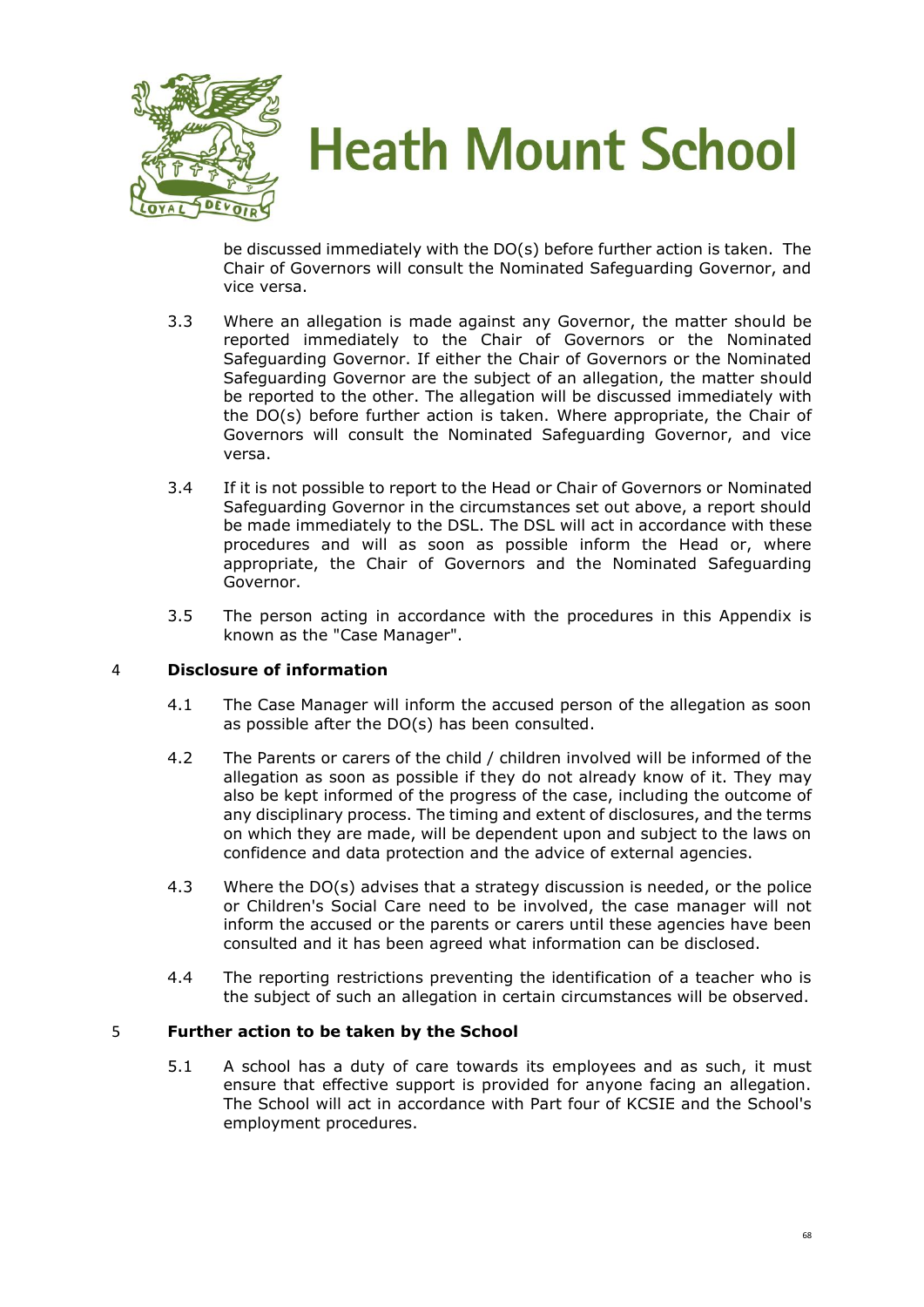

- 5.2 Where a member of boarding staff is suspended pending an investigation of a child protection nature, arrangements for alternative accommodation away from children will be made for the member of staff.
- 5.3 Where the School is not an employer of the individual about who safeguarding concerns are raised with the School, it still has responsibility to ensure allegations are dealt with appropriately and will liaise with the relevant parties. This includes supply staff, volunteers, and contractors. Any action will be taken in accordance with part 4 of KCSIE 2021. As stated above, reports about supply staff and contractors which do not meet the referral threshold, should be notified to their employers so that any potential patterns of inappropriate behaviour can be identified.

#### 6 **Ceasing to use staff**

- 6.1 If the School ceases to use the services of a member of staff or volunteer because they are unsuitable to work with children, a settlement agreement (formerly known as a compromise agreement) will not be used and a referral to the DBS will be made promptly if the criteria for a referral are met. Any such incidents will be followed by a review of the safeguarding procedures within the School, with a report being presented to the Governors without delay. The School may also need to consider a referral to the DBS if a member of staff is suspended or deployed to another area of work that is not a regulated activity.
- 6.2 Where an allegation relates to a member of supply staff provided by an agency, the agency will be kept fully aware and involved, even though the School takes the allegation to the DO and leads the referral.
- 6.3 If a member of staff or volunteer tenders his or her resignation, or ceases to provide his or her services, any child protection allegations will still be followed up by the School in accordance with this policy and a referral to the DBS will be made promptly if the criteria for referral are met.
- 6.4 Separate consideration will be given as to whether a referral to the Teaching Regulation Agency (TRA) should be made where a teacher has been dismissed or would have been dismissed had he / she not resigned, because of unacceptable professional conduct, conduct that may bring the profession into disrepute, or a conviction at any time for a relevant offence.
- 6.5 Where an allegation is made, an investigation should be conducted to gather enough evidence to establish if it has foundation. Employers should ensure they have sufficient information to meet the referral duty criteria explained in the DBS referral guidance.

#### 7 **Malicious allegations**

7.1 Where an allegation by a pupil is shown to have been deliberately invented or malicious, the Head will consider whether to take disciplinary action in accordance with the School's behaviour and discipline policy.